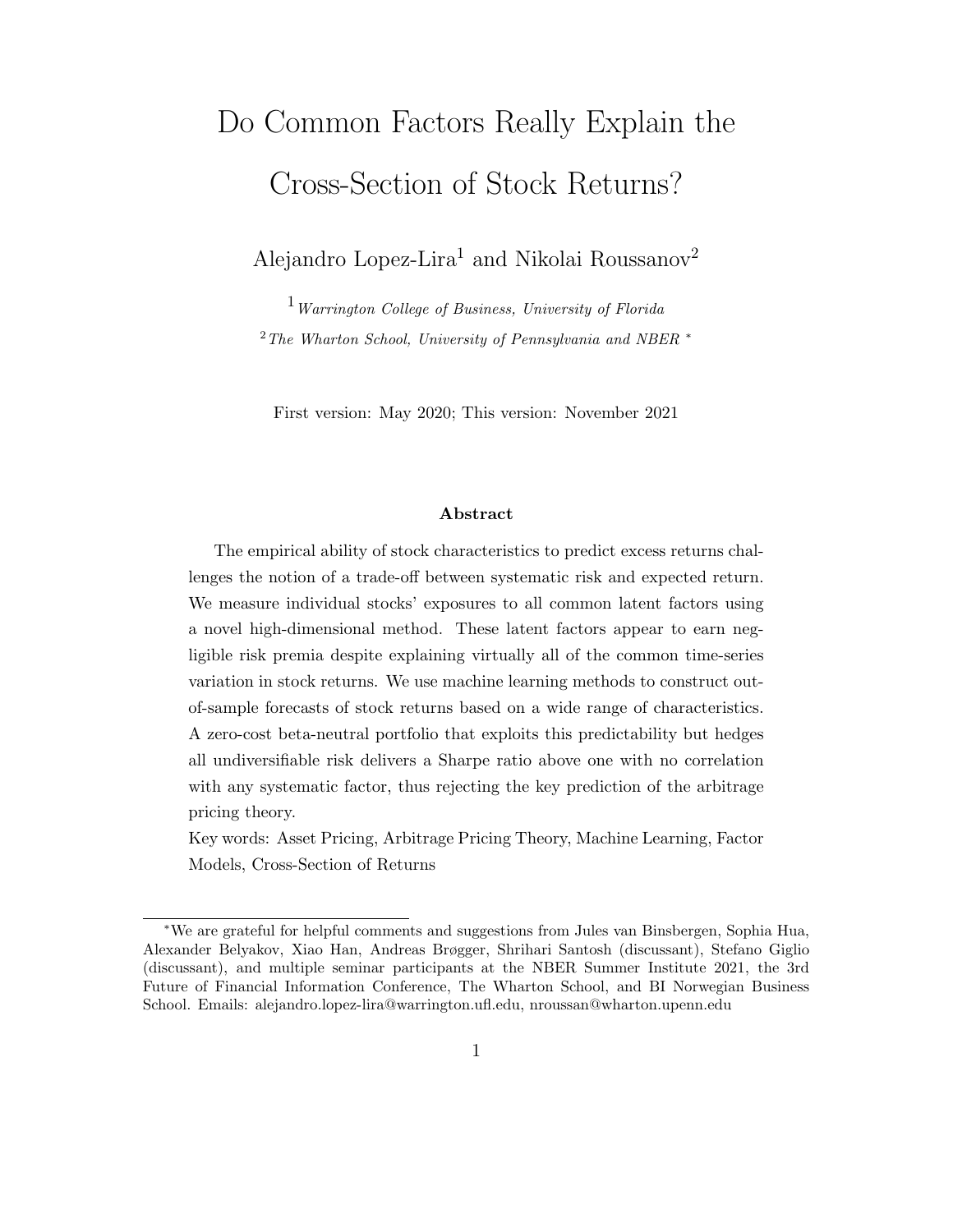The central insight of asset pricing theory is that only systematic risk should be rewarded with an average return in excess of the risk-free rate. In particular, the arbitrage pricing theory (APT) of Ross [\(1976\)](#page-42-0) posits that certain securities earn higher expected returns than others only because they are more exposed to common (i.e., undiversifiable) risk factors. Conversely, the expected excess returns of portfolios that are hedged against all systematic risk should be zero as long as these portfolios are well-diversified, i.e., the number of securities is large enough for idiosyncratic shocks to average out (Chamberlain and Rothschild [\(1983\)](#page-34-0)). This logic underlies most traditional multi-factor models that attempt to explain the cross-section of stock returns (E. F. Fama and K. R. French  $(1993)$ , Cochrane  $(2005)$ ).<sup>[1](#page-1-0)</sup> In this paper, we provide new empirical evidence that challenges this interpretation.

Our empirical approach overcomes the main obstacle to directly testing the APT: identifying the common factors. We use a novel method to measure individual stocks' exposure to every common latent factor in the time series of stock returns that relies on a singular value decomposition of the return matrix. Importantly, we circumvent the need to estimate the entire covariance matrix of stock returns, which is typically not feasible given the large size of the cross-section of assets relative to the relatively short length of their time series available to the econometrician. We then construct an out-of-sample measure of expected returns for each stock based on a broad set of public and firm-specific signals using machine learning methods trained on past data, which help to avoid in-sample overfitting and data snooping (although, of

<span id="page-1-0"></span><sup>1.</sup> In contrast, multi-factor models that rely on either investor optimization (such as the intertemporal CAPM of Merton [\(1973\)](#page-41-0) and Breeden [\(1979\)](#page-34-1)) or optimal firm decisions (such as investmentbased models of Cochrane [\(1996\)](#page-35-1) and Hou, Xue, and Zhang [\(2015\)](#page-38-0)), rather than mere absence of near-arbitrage opportunities, do not require that priced factors explain substantial amount of common variation in asset returns over time.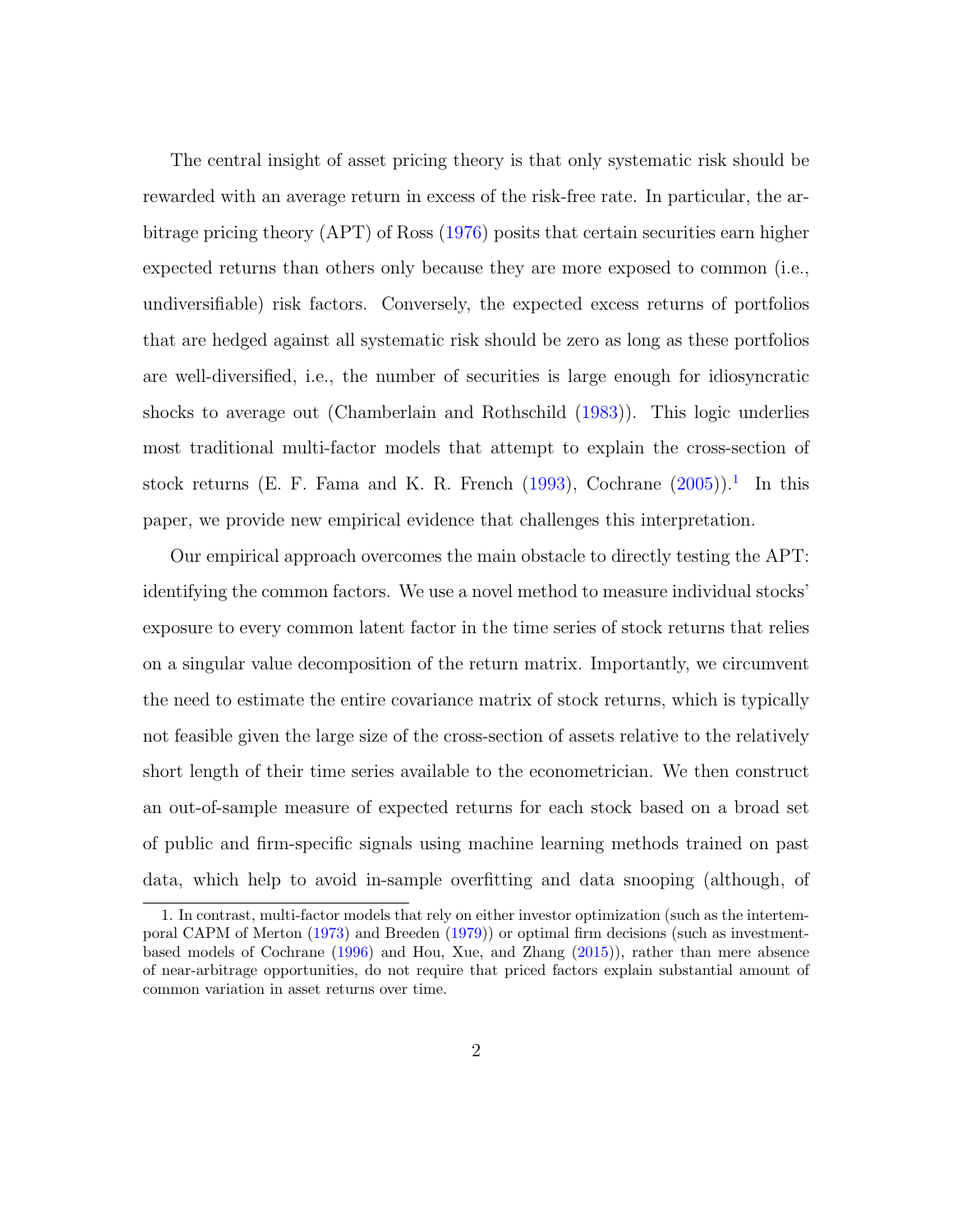course, similar results obtain when using simpler linear models to forecast returns).

Do common factors driving the time-series variation in returns earn compensation for this undiversifiable risk? Since the systematic factors are latent, we use the estimates of factor loadings to construct factor-mimicking portfolios ("pure-plays"), extending the cross-sectional regression approach described by Fama [\(1976\)](#page-36-1). These factor-mimicking portfolios explain a considerable fraction of the time-series variation of stock returns, despite a substantial amount of idiosyncratic risk (e.g., 50 factors corresponding to the 50 largest eigenvalues of the covariance matrix together explain just over 50 percent of the total variance of excess returns). However, all of these latent factors carry either negligible or zero price of risk on average. Consequently, they explain almost none of the cross-sectional variation in average excess returns. Furthermore, the latent factors carry a high variance by design, implying very low Sharpe ratios.

These findings are especially problematic when combining them with cross-sectional return predictability. We build pure-play portfolios using both factor loadings and our measure of the expected returns. This procedure allows us to construct a trading strategy that exploits the characteristics for the maximum out-of-sample fit that is effectively orthogonal to all common risk factors. We show that this "beta-netural" strategy remains profitable even after all of the ex-ante systematic risk exposure has been captured by the former. Thus, hedging portfolios based on the out-of-sample predictors of excess return against all systematic risk reduces their volatility without reducing their average returns, hence increasing their Sharpe ratios, in sharp contrast to the main prediction of the arbitrage pricing theory.

On the "bright" side, consistent with some of the existing literature, we observe a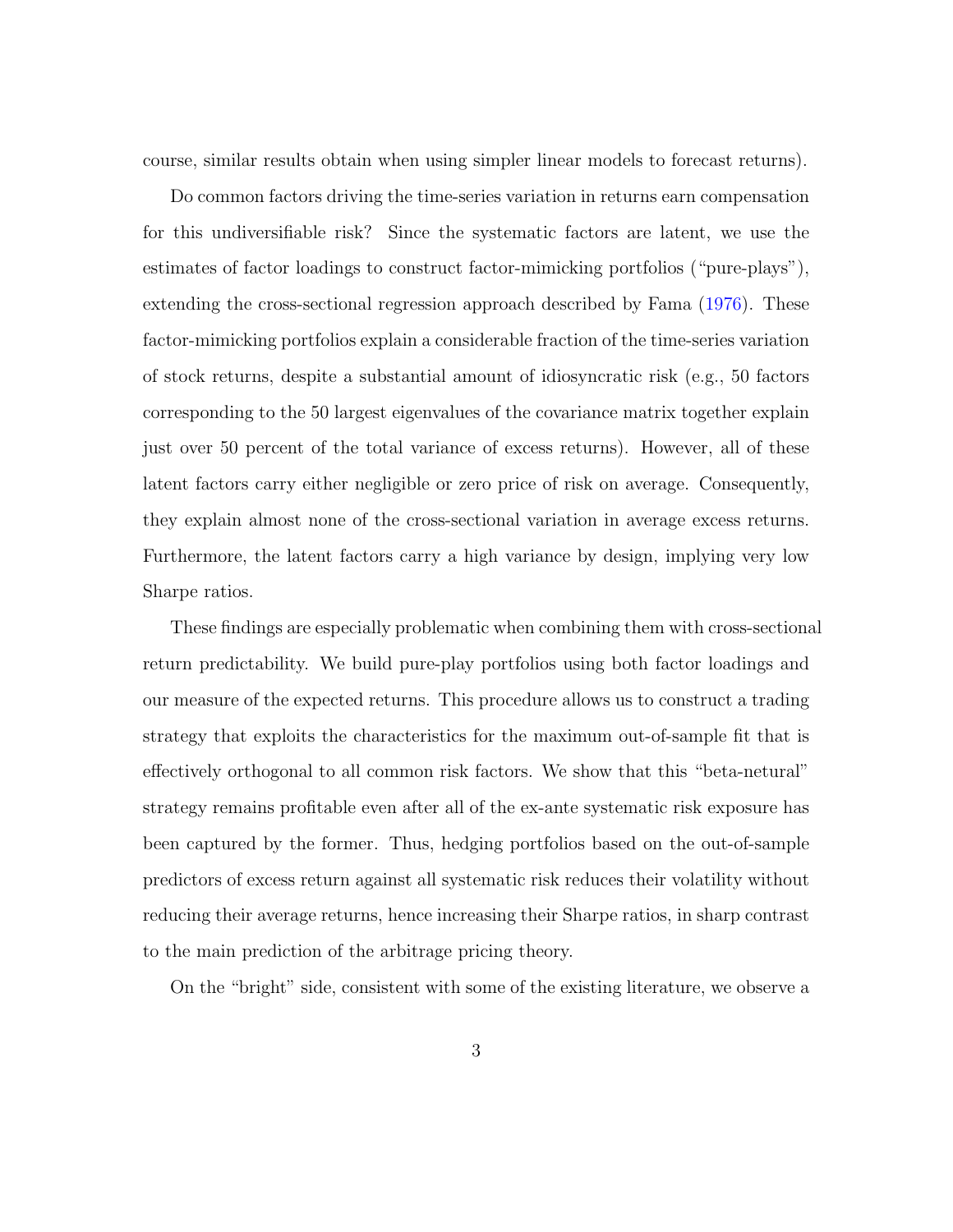decline in the portfolios' performance after the 2000s, driven by the decrease in return predictability. On the not-so-bright side, the beta-neutral "arbitrage" portfolio is still a superior investment, with a Sharpe ratio higher than the market's and beating its unhedged counterpart both in terms of standard deviation and returns. However, the finding is especially troublesome considering that the hedged portfolios' theoretical excess return and Sharpe ratios should be zero.

## 1 Related Literature

Our paper builds on and combines three notable strands of the cross-sectional asset pricing literature: estimation of latent drivers of common variation in returns ("risk factors"), predicting returns using stock characteristics ("anomalies"), and disentangling the roles of characteristics versus covariances with risk factors in driving expected returns.

Roll and Ross [\(1980\)](#page-41-1), Chamberlain and Rothschild [\(1983\)](#page-34-0), Connor and Korajczyk [\(1986\)](#page-35-2), Connor and Korajczyk [\(1988\)](#page-35-3), Shukla and Trzcinka [\(1990\)](#page-42-1), and Pelger [\(2020\)](#page-41-2), among others, show that under several different sets of assumptions that support the APT, the factor realizations and the factor loadings can be recovered from the covariance matrix. We build on their findings and note that the latent factor betas for every individual stock can also be obtained using the return matrix utilizing a singular value decomposition. We join Kim and Korajczyk [\(2018\)](#page-39-0), Chen, Connor, and Korajczyk [\(2018\)](#page-34-2), Pukthuanthong and Roll [\(2020\)](#page-41-3) in noting the benefits of employing a large number of assets relative to the time period to estimate asset pricing relationships.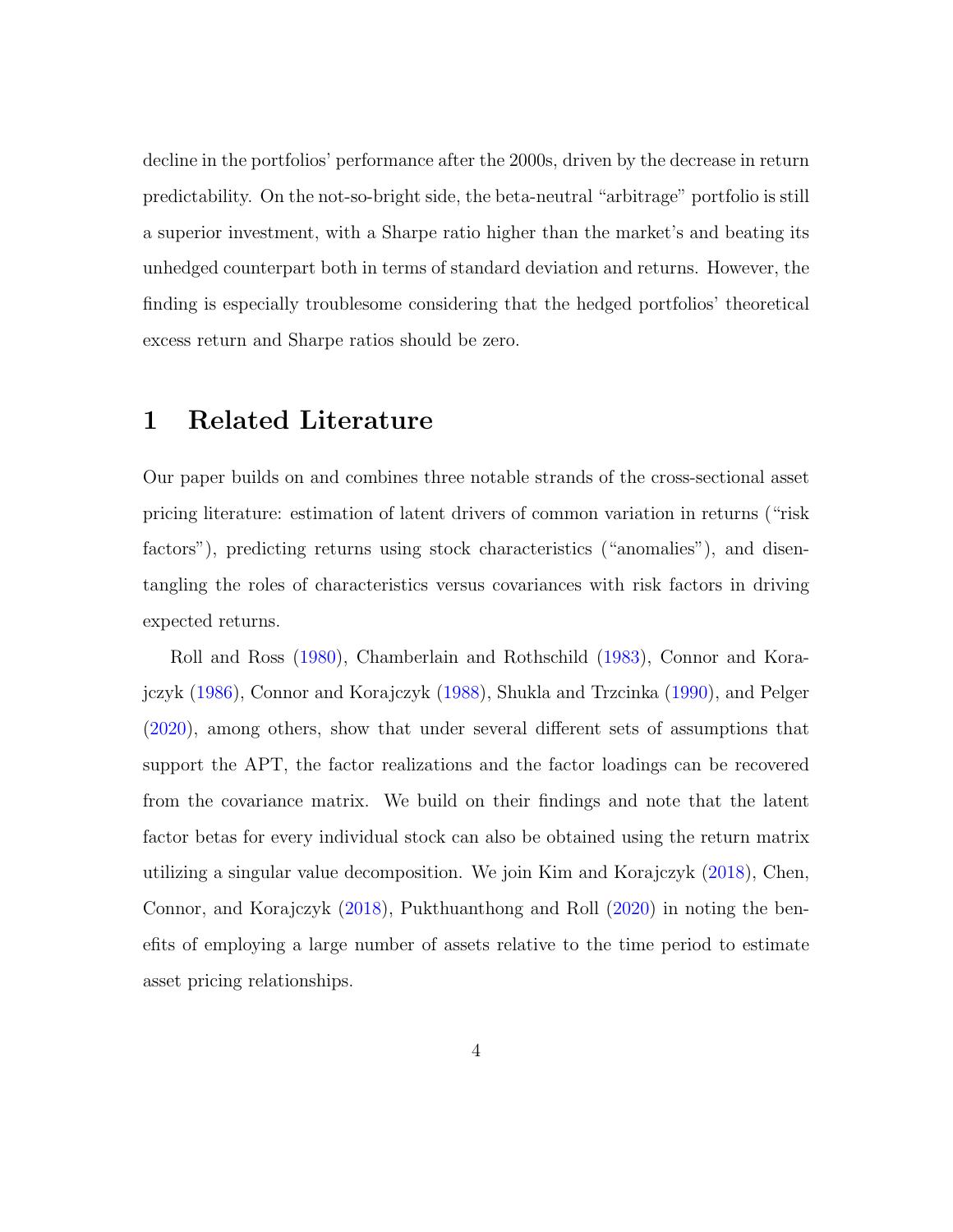Fama and MacBeth [\(1973\)](#page-37-0), Jacobs and Levy [\(1988\)](#page-38-1), Lewellen [\(2015\)](#page-40-0), Gu, Kelly, and Xiu [\(2020\)](#page-38-2), and Freyberger, Neuhierl, and Weber [\(2020\)](#page-37-1), among many others, provide ample evidence that cross-sectional returns are predictable, and machine learning enhances these predictions.<sup>[2](#page-4-0)</sup> The APT logic has come under attack as carefully selected portfolios designed to exploit this characteristics-based predictability appear to defy risk-based explanations. There are two main arguments in defense of APT and risk-based models, more generally. First, maybe we have not found the right risk factors. Second, perhaps the carefully selected portfolios are a product of data snooping. We combine high-dimensional beta estimation and return prediction to address these two critics and test APT's implications. We take advantage of the existing literature on expected returns and use random forest regression to forecast returns in our main analysis.<sup>[3](#page-4-1)</sup> Random forest regression is a standard non-linear and non-parametric ensemble method that averages multiple forecasts from (potentially) weak predictors.[4](#page-4-2) As such, it is designed to provide an out-of-sample prediction that is less sensitive to data snooping than traditional forecasting methods.

We further complement the literature on return predictability by combining expected returns and high dimensional covariance estimation using high-frequency data. We then construct beta-neutral portfolios using pure-plays and show that the resulting hedged portfolios produce the same (if not higher) expected and realized returns while hedging all systematic risk exposure (in the APT sense). Thus, our paper

<span id="page-4-0"></span><sup>2.</sup> See especially Gu, Kelly, and Xiu [\(2020\)](#page-38-2) for an excellent survey of standard methods. See Alti and Titman [\(2019\)](#page-33-0) for a dynamic model that justifies the return predictability.

<span id="page-4-1"></span><sup>3.</sup> We also consider linear models as well as a Bayesian framework that combines variable selection with shrinkage: Spike-and-slab regression. See Giannone, Lenza, and Primiceri [\(2017\)](#page-37-2) and Bianchi, Büchner, and Tamoni [\(2019\)](#page-33-1) for recent applications in finance and economics of the latter.

<span id="page-4-2"></span><sup>4.</sup> See Binsbergen, Han, and Lopez-Lira [\(2020\)](#page-33-2) for a thorough overview of random forest regression applied to earnings forecasting.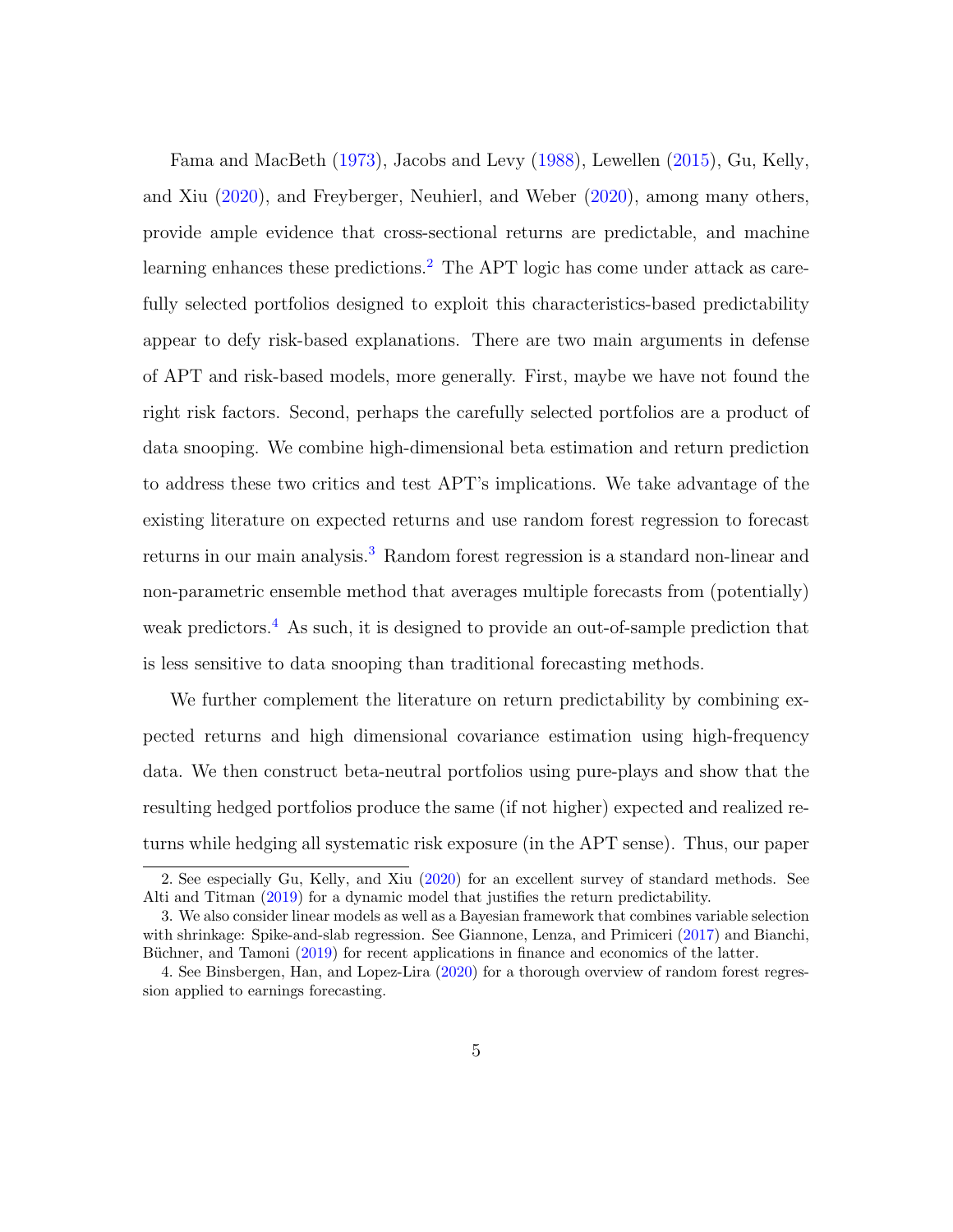also relates to the debate of characteristics versus covariances. Daniel and Titman [\(1997\)](#page-36-2) — and later Back, Kapadia, and Ostdiek [\(2015\)](#page-33-3) and Kirby [\(2019\)](#page-39-1) — show that the characteristics drive the risk-premium for the Fama–French three-factor model: "It is the characteristics rather than the covariance structure of returns that appear to explain the cross-sectional variation in stock returns." Complementing the previous findings, E. F. Fama and K. R. French [\(2020\)](#page-36-3) find that using the cross-section regression approach of Fama and MacBeth [\(1973\)](#page-37-0) to construct cross-section factors, those factors provide a better description of the cross-section of returns. Building on this observation, Daniel et al. [\(2020\)](#page-35-4) show that we can use this finding to improve reduced-form portfolios' performance.

We complement their research in three critical ways. (i) Instead of building portfolios using characteristics, we build portfolios sorted on expected returns, summarizing all of the predictive information of multiple characteristics, following the machine-learning and prediction literature. (ii) We estimate all the latent factors' loadings and hedge against all latent factors instead of specifying an ex-ante multifactor model and hedging each portfolio against one beta. (iii) We focus on testing the APT by forming portfolios sorted on expected returns with zero exposure against all risk factors that drive the covariance.

We also complement the recent research of Giglio and Xiu [\(2021\)](#page-37-3) and Giglio, Xiu, and Zhang [\(2021\)](#page-37-4) who show that standard estimators of risk premia in linear asset pricing models are biased if some priced factors are omitted. They argue for using a three-pass procedure that involves PCA and supervised PCA, respectively. Related to their results, we show that the standard deviation and the statistical significance of the magnitude of the 'risk premia' of portfolios sorted on expected returns when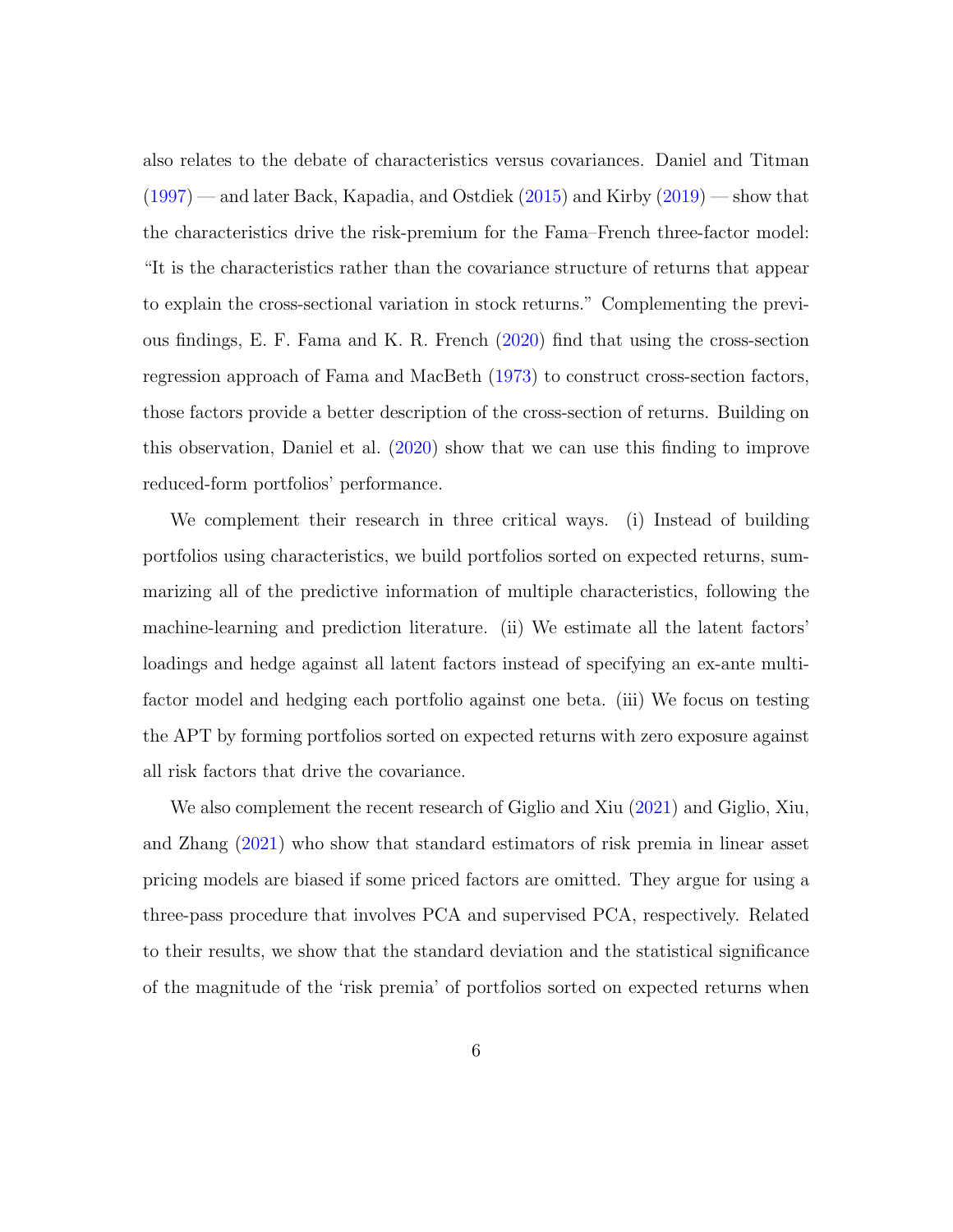restricting the loadings on the latent factors to be zero.

Lettau and Pelger [\(2020\)](#page-40-1) find that imposing a cross-sectional restriction that expected excess returns are linear in factor loadings while estimating latent factors improves their asset pricing performance. This result is not surprising given the common factor structure documented for characteristics-based portfolios, e.g. Kozak, Nagel, and Santosh [\(2018\)](#page-40-2). Despite the seeming differences, we argue that our results are compatible with theirs, since they implicitly find a trade-off between the crosssectional fit and the time-series fit.

In fact, Kelly, Pruitt, and Su [\(2019\)](#page-39-2) also document an implicit trade-off between the model's ability to explain time-series and cross-sectional variation. The standard principal components explain the time-series variation significantly better, but fail entirely at explaining the cross-sectional variation. In contrast, their instrumented principal components explain better the cross-sectional variation at the cost of cap-turing less of the time-series variation.<sup>[5](#page-6-0)</sup> We explain this finding in detail by noting that the latent factors are not priced and the cross-sectional variation seems to be primarily driven by return predictability unrelated to the latent factor exposures.

Kozak, Nagel, and Santosh [\(2018\)](#page-40-2) argue that for "typical test asset portfolios, their return covariance structure essentially dictates that the first few principal components must explain the cross-section of expected returns. Otherwise, neararbitrage opportunities would exist." In our application, we use individual stocks

<span id="page-6-0"></span><sup>5.</sup> Kelly, Pruitt, and Su [\(2019\)](#page-39-2) use 'total R2' as their preferred measure of time-series variation. Total R2 is defined as Total  $R^2 = 1 - \frac{\sum_{i,t} (r_{i,t+1} - \hat{\beta}_{i,t} f_{t+1})^2}{\sum_{i} r_i^2}$  $\frac{P_{i,t+1} - p_{i,t}P_{i+1}}{\sum_{i,t} r_{i,t+1}^2}$ : "The total R2 thus includes the explained variation due to contemporaneous factor realizations and dynamic factor exposures, aggregated over all assets and time periods." We confirm in the Appendix that the results also apply when using the average time-series R2:  $\frac{1}{N} \sum_i$  $\sum_{t}(r_{i,t+1}-\hat{\beta}_{i}f_{t+1})^{2}$  $\frac{i,t+1-p_{iJt+1j}}{\sum_{t} r_{i,t+1}^2}$ .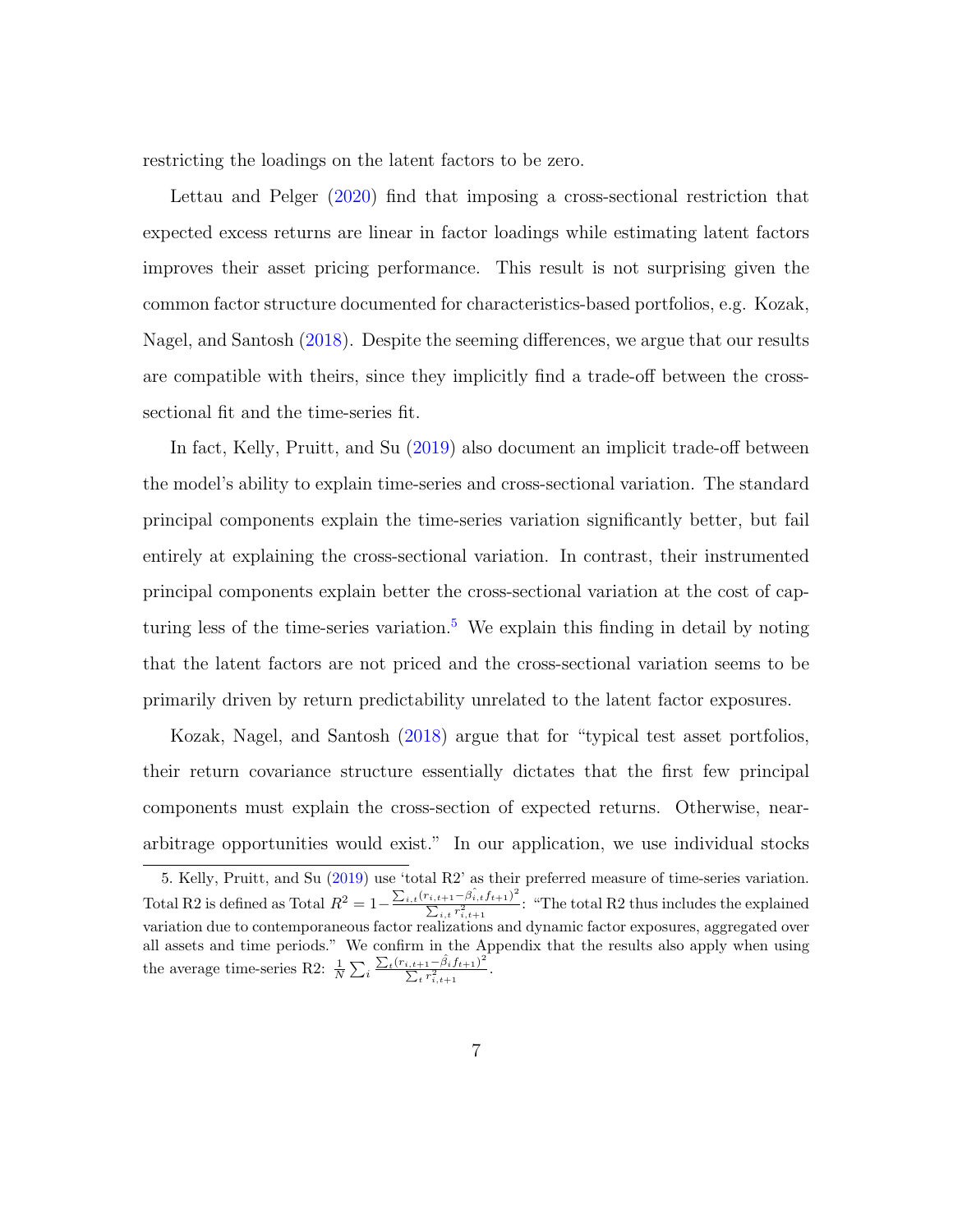instead of portfolios, and, as a result, many principal components drive the covariance structure. Nevertheless, we can hedge all of them, which results in portfolios with very high Sharpe ratios.

Cooper et al. [\(2021\)](#page-35-5) apply PCA to portfolios sorted on CAPM anomalies and note that their resulting statistical factors produce competitive results when compared against common reduced form factor models. We explain the differences noting that the portfolios sorted on CAPM anomalies are selected on their ability to generate in-sample return spreads. When using the whole cross-section without selecting the best performing sorts we find the latent factors are not priced.

Kim, Korajczyk, and Neuhierl [\(2021\)](#page-39-3) propose a new methodology for forming arbitrage portfolios that utilize the information contained in firm characteristics for both abnormal returns and factor loadings. First, they demean the returns using rolling windows and project them into the span of characteristics. Then they apply standard principal component analysis to the resulting matrix of characteristic-based portfolios (see Chen, Roussanov, and Wang [\(2021\)](#page-34-3) for a refinement of this approach that accounts for the nonlinear relationship between characteristics and covariances). In contrast, we use high-frequency data to estimate the latent factor loadings directly from the matrix of returns without resorting to any preliminary dimension reduction. Hence, we can estimate and hedge all the relevant systematic factors, and we are not restricted to specifying the factor loadings as (linear) functions of a specific set of characteristics. Importantly, as argued above, without hedging most of the systematic variation, it is infeasible to test the approximate APT.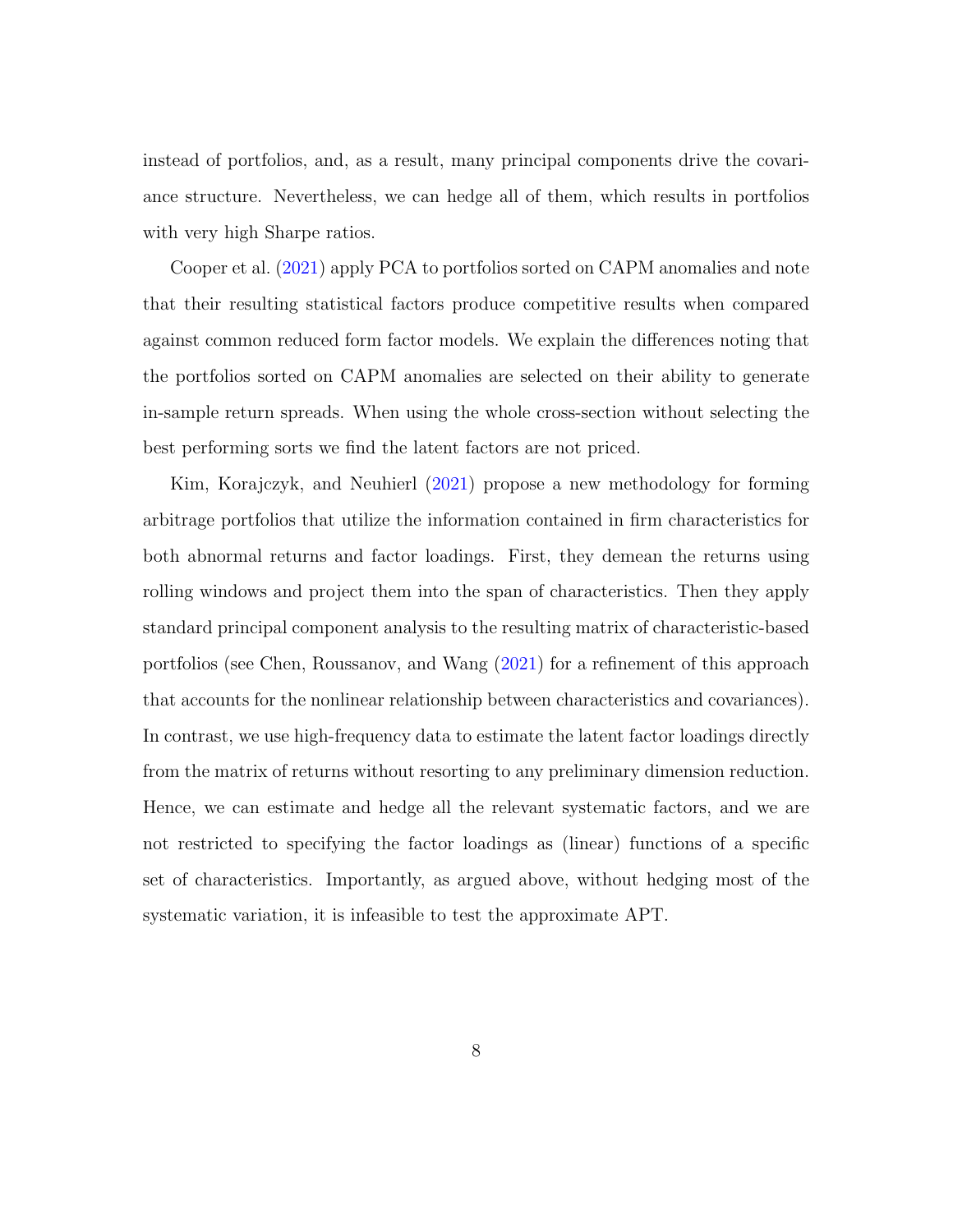### 2 Theoretical Framework

We follow closely the setup in Ross  $(1976)$  and the recent exposition in Pelger  $(2020)$ . The excess returns of the individual securities follow

$$
r_{t+1}^e = \alpha_{i,t} + \beta'_{i,t} f_{t+1} + \epsilon_{i,t+1},
$$
\n(1)

where  $\epsilon_{t+1}$  is mean zero and sufficiently uncorrelated to permit the law of large numbers to hold cross-sectionally. As pointed out by Hansen and Richard [\(1987\)](#page-38-3), assuming that factor loadings are constant, i.e.  $\beta_{i,t} = \beta_i$ , is not innocuous, since the conditional mean-variance efficient portfolio is not necessarily unconditionally mean-variance efficient. We follow Lewellen and Nagel [\(2006\)](#page-40-3), and Pelger [\(2020\)](#page-41-2) and assume the covariance structre, and hence vector of betas, is stable within a short time window, but otherwise allow it to vary over time.<sup>[6](#page-8-0)</sup> Without loss of generality, the elements of  $f_{t+1}$  are uncorrelated. APT implies that  $\alpha_{i,t} = 0$ . Roll and Ross [\(1980\)](#page-41-1), Chamberlain and Rothschild [\(1983\)](#page-34-0), Connor and Korajczyk [\(1986\)](#page-35-2), Connor and Korajczyk [\(1988\)](#page-35-3), Shukla and Trzcinka [\(1990\)](#page-42-1), and Pelger [\(2020\)](#page-41-2), among others, show under different sets of assumptions that the factor realizations and the factor loadings can be recovered from the covariance matrix: The factor loadings correspond to the eigenvectors of the covariance matrix, and the factor realizations to the projection of the assets into the eigenvectors.[7](#page-8-1)

<span id="page-8-0"></span>There are two fundamental empirical challenges in testing the APT. First, iden-

<sup>6.</sup> We use one year as the time period over which betas are approximately constant for our main analysis, but our results using one month are similar.

<span id="page-8-1"></span><sup>7.</sup> A reasonable concern may be that the latent factors are only identified up to a rotation. Reassuringly, the null space of the latent factors is invariant to rotations, and hence portfolios with zero betas for one set of factors will also have zero betas for every rotation.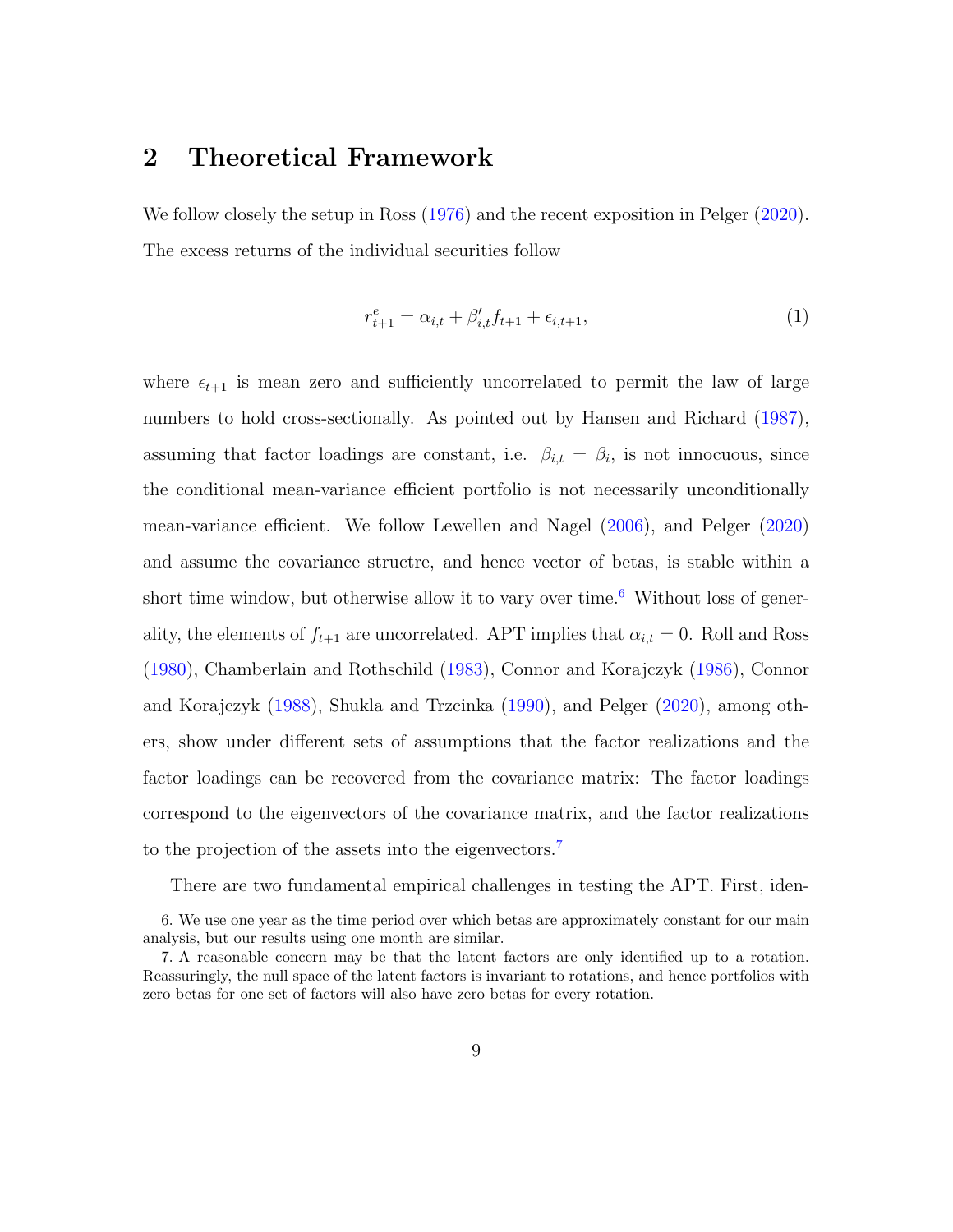tifying common factors requires estimating covariance matrices with a much larger dimension than the length of the time series of stock returns. As a result, researchers are forced to use portfolios formed on some characteristics of assets as proxies for common factors. Second, the econometrician does not observe expected returns, who must resort to using variables that have shown a historical relationship with average returns. Our approach aims to address both of these challenges.

#### <span id="page-9-0"></span>2.1 Beta Estimation

We exploit the fact that the beta loadings with respect to the latent factors are the right singular vectors of the (compact) singular value decomposition of the return matrix, which allows us to estimate individual stock's conditional betas with respect to all the latent statistical factors driving the common time-series variation while circumventing the covariance estimation. We use daily data to estimate conditional factor loadings in the spirit of Lewellen and Nagel [\(2006\)](#page-40-3).

At every time t, let  $\mathbf{R}_t$  be the *demeaned* matrix of size  $T_t \times N_t$  with the past daily excess returns, where  $T_t$  is the number of days of trading in the past year, typically 252, and  $N_t$  is the number of stocks in the cross-section. We allow for a time varying number of stocks. We demean the returns using the rolling average return across time and stocks, since individual stock means are estimated poorly at the daily level (Merton [\(1980\)](#page-41-4)). We winsorize this return matrix at the 1% level to remove outliers. We drop the time subscripts for the remaining of the section for notational ease. We consider the case where  $N >> T$  and the rank of the return matrix **R** is equal to T.

Using the singular value decomposition, we get  $\mathbf{R} = \mathbf{U_1} \mathbf{S_1} \mathbf{V_1}^\top$ , where  $\mathbf{U}_1, \mathbf{V}_1$  are orthogonal matrices with size  $T \times T$ , and  $N \times N$  respectively.  $S_1$  is a (rectangular)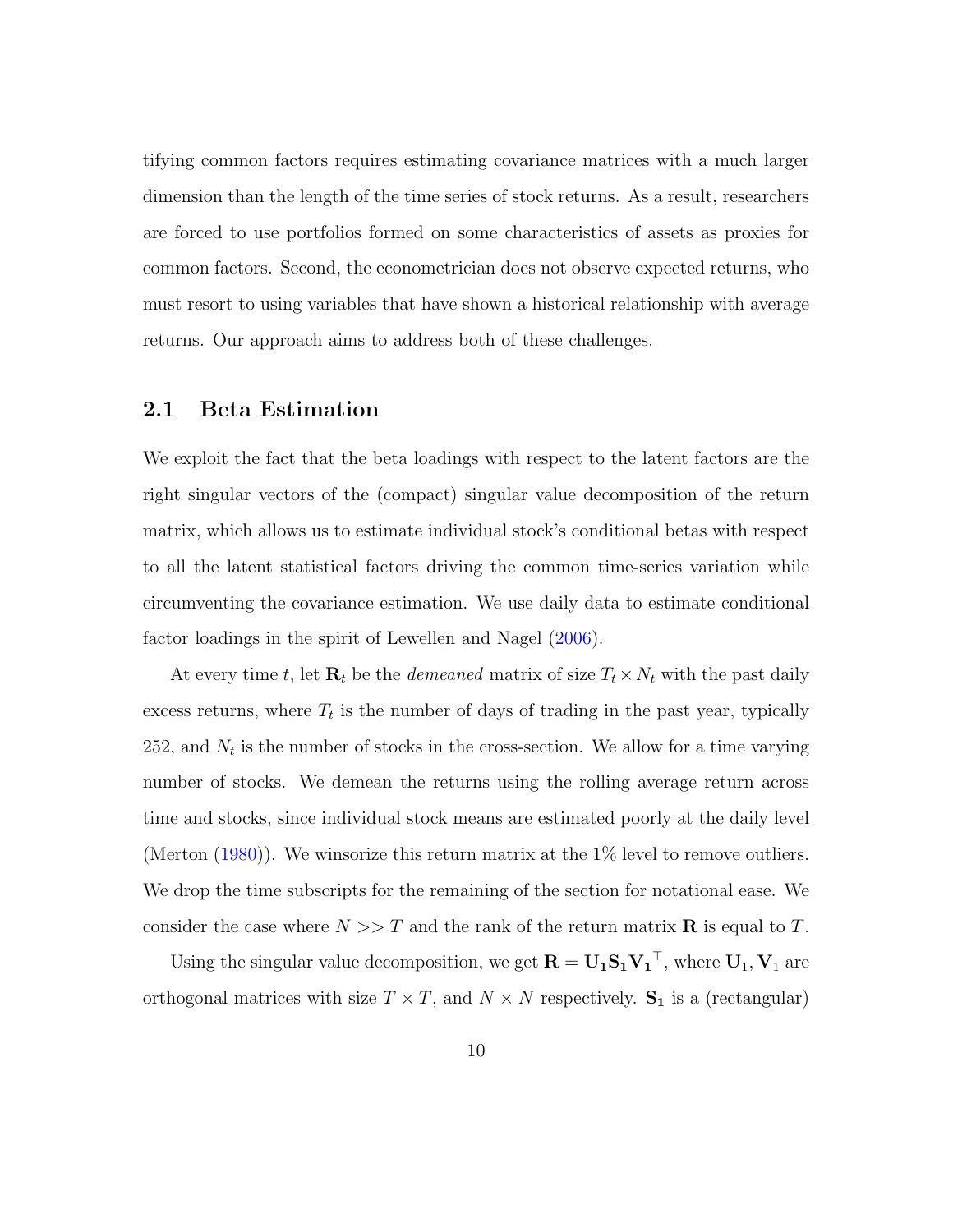diagonal matrix of size  $T \times N$  that contains the singular values in decreasing order.

Since the elements off the diagonal of  $S_1$  are zero, we can write it as  $S_1 = [S, 0]$ with  $S_1$  a matrix of size  $T \times T$  and instead focus on the compact singular value decomposition:  $\mathbf{R} = \mathbf{U} \mathbf{S} \mathbf{V}^\top$ . S is a  $T \times T$  diagonal matrix that contains the singular values in descending order. U is a  $T \times T$  orthogonal matrix. V is a  $N \times T$  matrix with the property that:  $\mathbf{V}^\top \mathbf{V} = \mathbf{I}_T$ , and **I** is the identity matrix of size  $T \times T$ .

Let  $\mathbf{C} = \frac{1}{T} \mathbf{R}^\top \mathbf{R}$ , with size  $N \times N$ , denote the empirical covariance matrix of the daily returns, since  $N \gg T$ , the covariance matrix is singular (the rank of C is at most  $T-1$ ). Then

$$
\mathbf{C} = \frac{1}{T} \mathbf{R}^\top \mathbf{R} = \frac{1}{T} \mathbf{V} \ \mathbf{S}^2 \ \mathbf{V}^\top = \mathbf{V} \mathbf{\Lambda} \mathbf{V}^\top,\tag{2}
$$

where the second equality is the eigenvalue decomposition of the covariance matrix.

The eigenvectors of the covariance matrix, contained in the columns of  $V$ , are usually called the principal directions, and we show that they correspond to the betas of the returns with respect to the principal components. The principal loadings are defined as  $VS/$ √ T. The principal components, the latent factor realizations, are given by  $\text{US} = \text{RV}$ . The variance of each principal component is contained in the diagonal matrix  $\Lambda = \frac{1}{T}$  $\frac{1}{T}$ S<sup>2</sup>:

$$
\frac{1}{T}(\mathbf{U}\mathbf{S})^{\top}\mathbf{U}\mathbf{S} = \mathbf{\Lambda},\tag{3}
$$

and they correspond to the eigenvalues, which are equal to the normalized square singular values,  $\lambda_k = \frac{s_k^2}{T}$ .

Furthermore, the covariance of the returns with respect to the principal compo-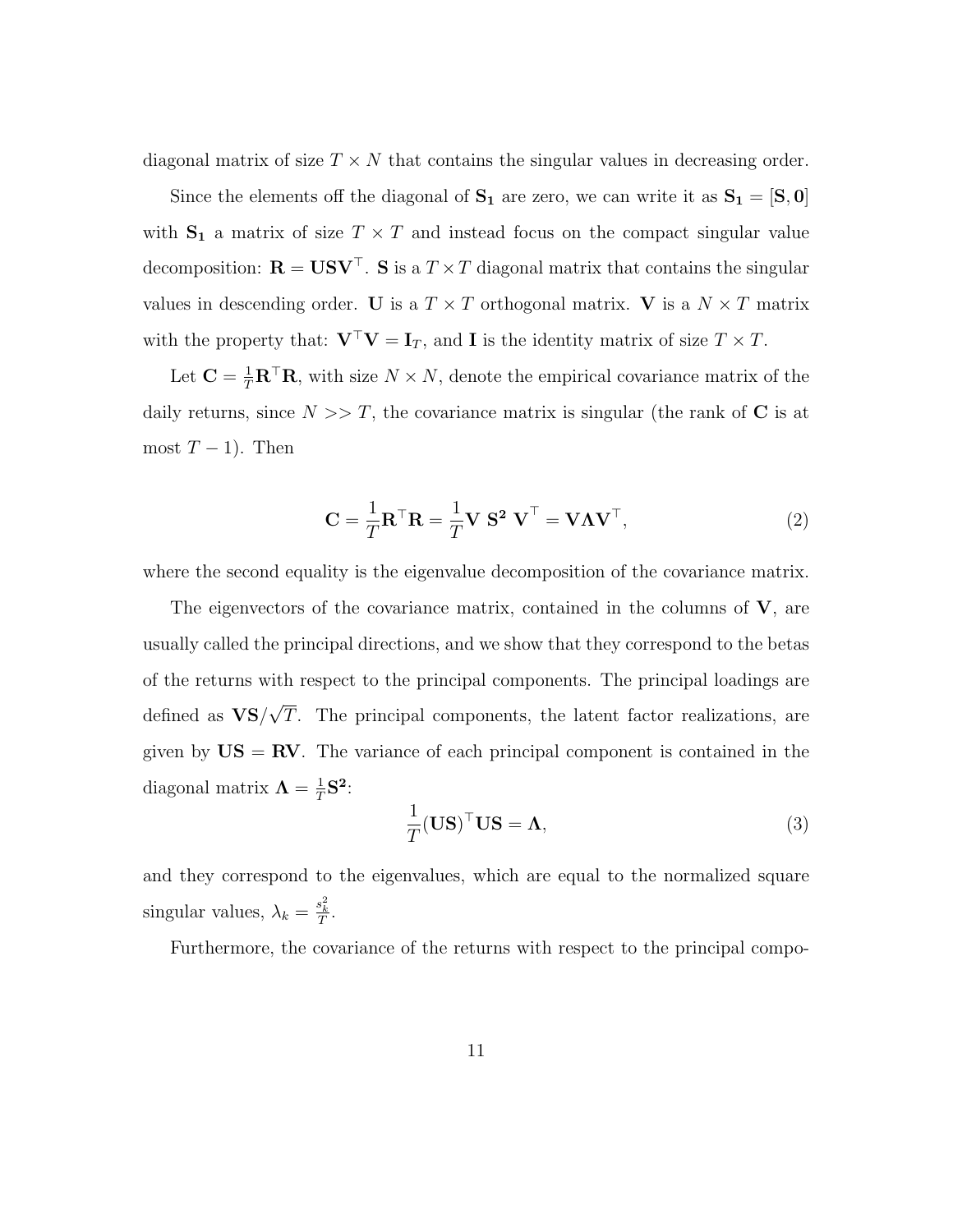nents is given by the following relationship:

$$
\frac{1}{T}\mathbf{R}^{\top}(\mathbf{U}\mathbf{S}) = \frac{1}{T}\mathbf{V}\mathbf{S}\mathbf{U}^{\top}\mathbf{U}\mathbf{S} = \mathbf{V}\frac{\mathbf{S}^2}{T} = \mathbf{V}\Lambda.
$$
\n(4)

Hence, the betas, in the usual sense, are contained in the columns of the  $V$  matrix. Using the singular value decomposition, we measure individual stocks' covariances (betas) with respect to every latent factor driving the cross-sectional covariance of returns, thus circumventing the need to estimate the entire covariance matrix, which is infeasible given the large size of the cross-section relative to the length of the time series.

The eigenvectors, and hence the betas, are orthogonal, but not (cross-sectionally) uncorrelated. The projections of the data into the space generated by the eigenvectors, the latent factors, are (time-series wise) uncorrelated.

To avoid confusion with time subscripts, we will define  $K \equiv T$ , so that the return matrix is of size  $K \times N$ .

### 2.2 Normalization of the Principal Components

For ease of exposition we normalize the weights of the eigenvectors to give the first factor a natural portfolio interpretation. Let  $\omega_k = 1/\text{sum}(V_1)$  where  $V_1$  is the first eigenvector, provided the sum is non zero, which is empirically the case. Since the k principal component is given by  $PC_k = \mathbf{R}^\top V_k$ , Where  $V_k$  is the  $k^{th}$  column of the **V** matrix, we define  $w_k = V_k \omega_k$ , and we normalize the factor k as:  $f_k = \mathbf{R}^\top V_k \omega_k =$  $\mathbf{R}^\top w_k$ . We also define  $\beta_k = V_k \omega_k^{-1}$  $k<sub>k</sub><sup>-1</sup>$  and the variance of the re-scaled factor is given by  $\sigma_k^2 = \lambda_k \omega_k^2 = \frac{(s_k \omega_k)^2}{T}$  $\frac{\omega_k)^2}{T}$ .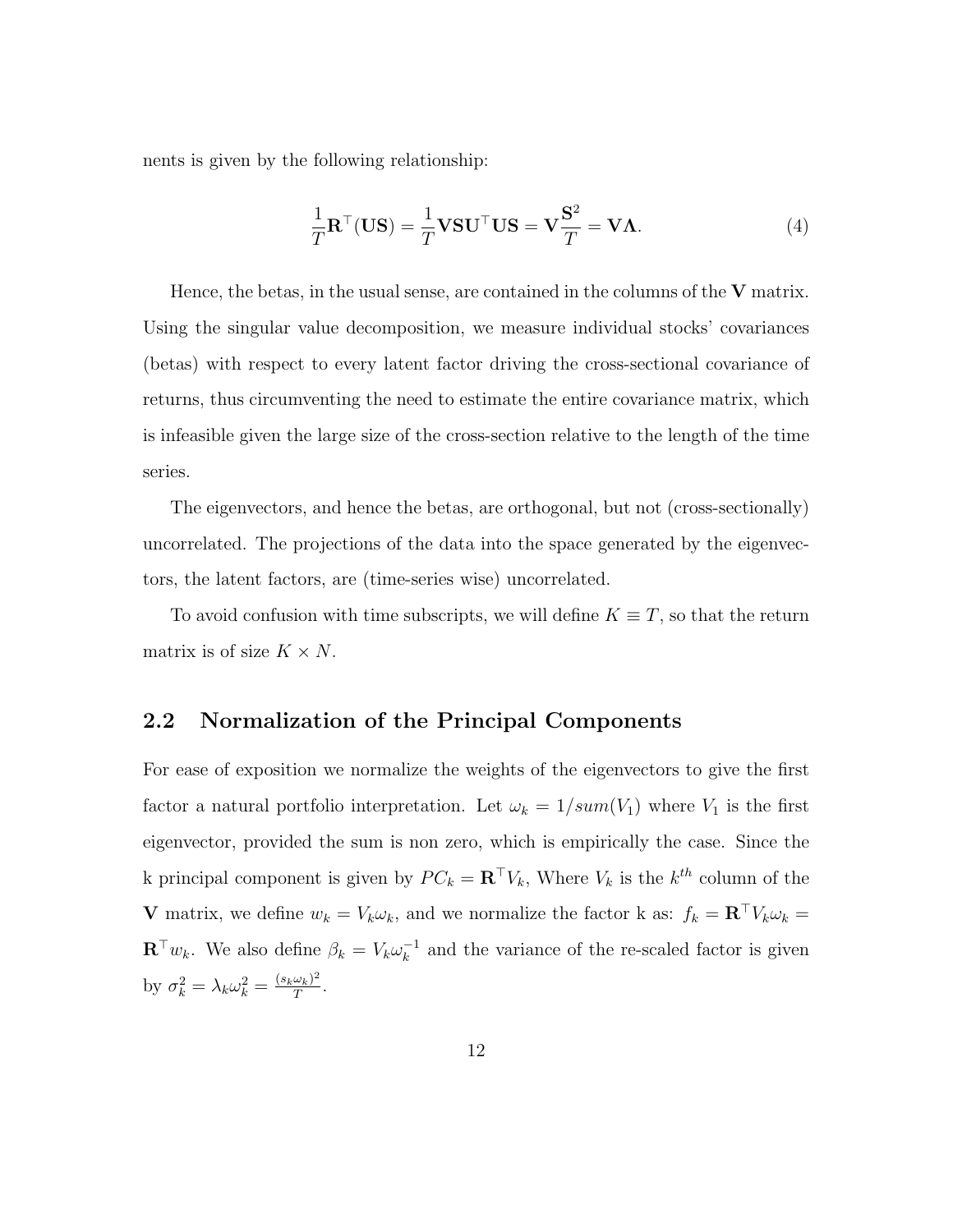The factors are latent, and are only normalized up to sign. We normalize each eigenvector to have positive cross-sectional mean at every period for consistency. This normalization allows us to retain the usual interpretation of

$$
\frac{\lambda_i}{\sum_{i=1}^n \lambda_i},\tag{5}
$$

as the fraction of total return variance explained by the given factor.

#### 2.3 Time-varying Beta Estimation

Let  $\beta_t$  the matrix that contain the betas (normalized eigenvectors) of size  $N \times K$ . Since the betas, (along with the factor realizations) are latent variables, their estimate can only be obtained ex-post, i.e. once the return known at time  $t + 1$  is observed. However, betas are fairly stable over short time periods. Hence, we can construct a forecast of  $\beta_t$  that we call  $\hat{\beta}_t$ , using the beta estimates obtained in the previous periods. Assume that returns follow:

<span id="page-12-0"></span>
$$
\mathbf{r}_{t+1} - E_t[\mathbf{r}_{t+1}] = \mathbf{f}_{t+1}\boldsymbol{\beta}_t^\top + \epsilon_{t+1}.
$$
\n(6)

When we use our forecast for the beta,  $\hat{\beta}_t$ , we approximate the returns as:

$$
\mathbf{r}_{t+1} - E_t[\mathbf{r}_{t+1}] \approx \mathbf{f}_{t+1}\hat{\beta}_t^\top + \hat{\epsilon}_{t+1} \tag{7}
$$

With  $\mathbf{r}_{t+1}, \epsilon_{t+1}$  of dimension  $1 \times N$  and  $\beta_t$  of dimension  $N \times K$ . As before, we proxy for  $E_t[\mathbf{r}_{t+1}]$  by taking a simple average of the return realizations in the past periods of the rolling windows. The factor realizations are the principal components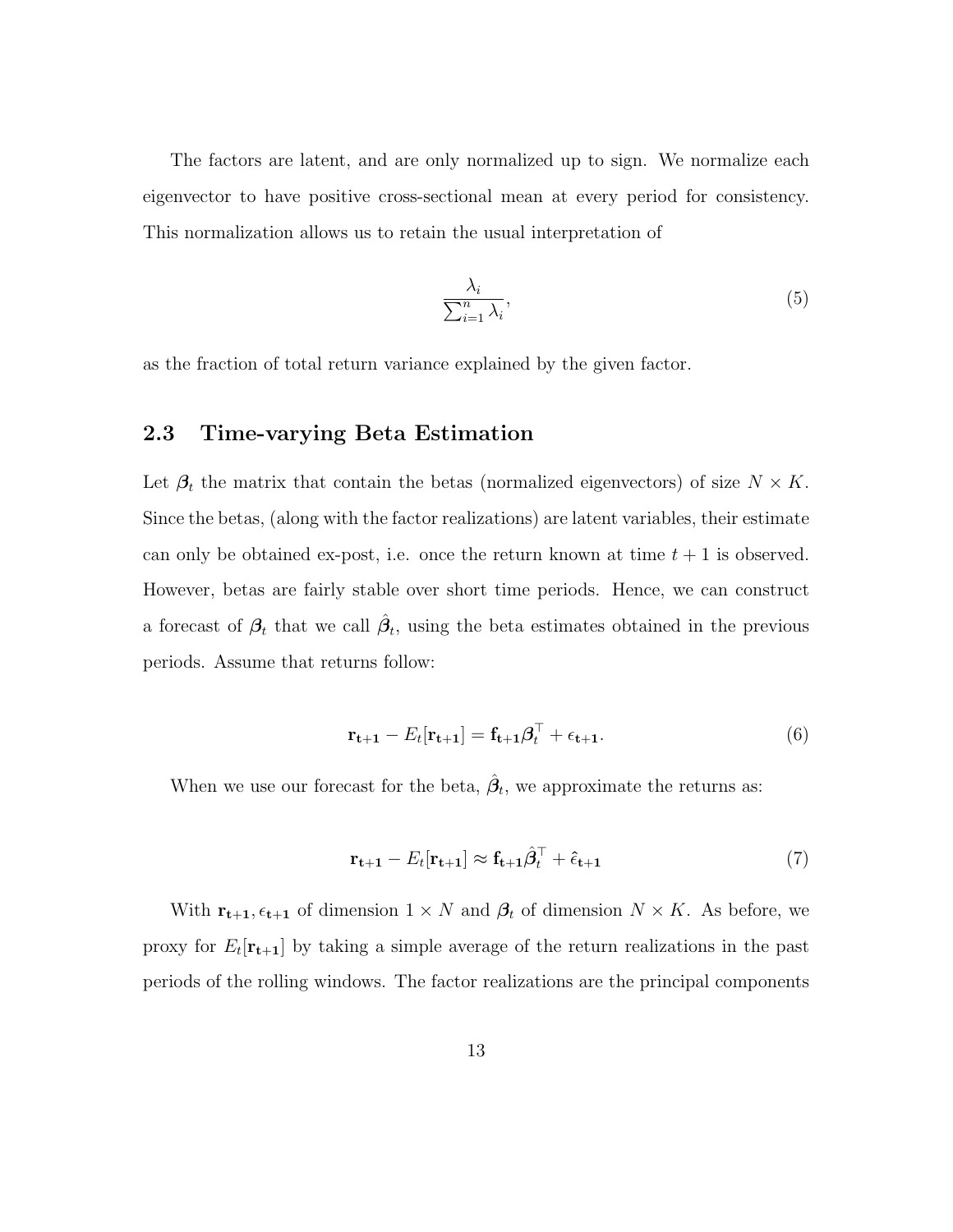and are given by:

<span id="page-13-0"></span>
$$
\mathbf{f}_{t+1} = (\mathbf{r}_{t+1} - E_t[\mathbf{r}_{t+1}])\boldsymbol{\beta}_t,\tag{8}
$$

With dimension  $1 \times N$  and  $\beta_t$  correspond to the normalized eigenvectors of the covariance matrix of the returns between period  $t$  and  $t + 1$ . In our specific case, one month returns.

Hence, from equation  $(6)$  we can rewrite the errors as

$$
\epsilon_{t+1} = \mathbf{r}_{t+1} - E_t[\mathbf{r}_{t+1}] - \mathbf{f}_{t+1}\boldsymbol{\beta}_t^\top = \tag{9}
$$

$$
\mathbf{r}_{t+1} - E_t[\mathbf{r}_{t+1}] - ((\mathbf{r}_{t+1} - E_t[\mathbf{r}_{t+1}])\boldsymbol{\beta}_t)\boldsymbol{\beta}_t^\top = (10)
$$

$$
\epsilon_{t+1} = (\mathbf{r}_{t+1} - E_t[\mathbf{r}_{t+1}])(I_N - \beta_t \beta_t^\top), \tag{11}
$$

where  $I_n$  is an identity matrix of size n, the number of stocks and we use equation [\(8\)](#page-13-0). When we use our estimation from the previous period, we approximate the errors as:

$$
\epsilon_{t+1} \approx (\mathbf{r}_{t+1} - E_t[\mathbf{r}_{t+1}]) (I_N - \beta_t \hat{\beta}_t^\top). \tag{12}
$$

Notice that the errors using the latent betas do not have any covariance structure left, by construction. Whereas the covariance structure of the errors that we construct using the prior betas depends on the quality of the forecast.

We use a rolling panel linear model to "forecast" the realization of the betas using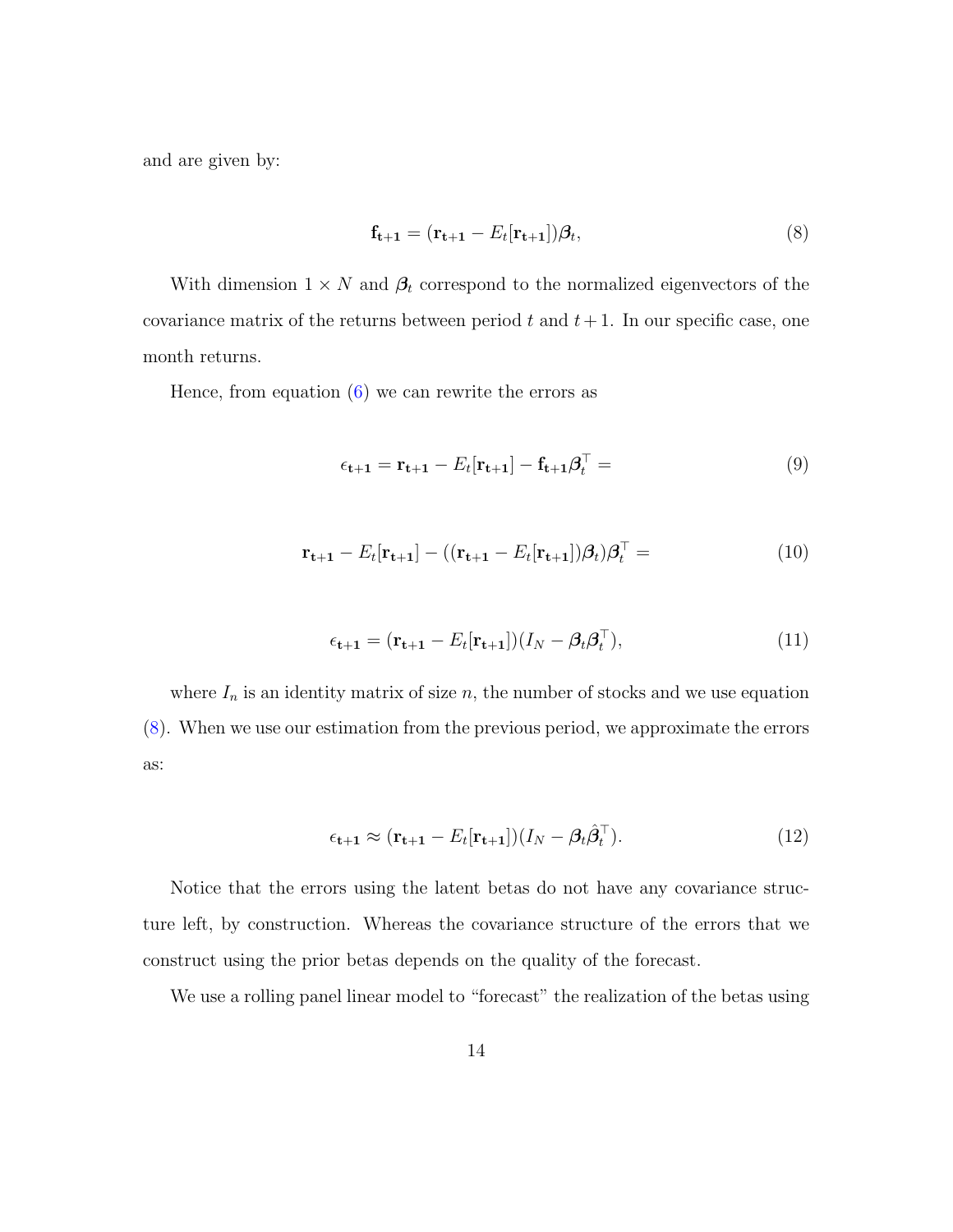each individual stock beta's previous twelve lags. $8$  We forecast the beta with respect to each factor separately, with a typical model of the form:

$$
\beta_{i,p,t} = a_p + \sum_{i=1}^{12} \lambda_{t-1,i} \beta_{i,p,t-i} + u_{i,p,t}.
$$
\n(13)

We forecast the next month beta using the coefficients from the rolling regression with data starting 12 months before and ending in the current month so as to not subject our estimation to look-ahead bias.

#### <span id="page-14-1"></span>2.4 Latent Factor Portfolios

Since the factors are latent, it is best to project them in the return space in order to study their empirical properties. Each factor-mimicking portfolio tracking the latent factor  $k$  has a beta of one with respect to the  $k$  factor and zero otherwise. Let  $w$  be the portfolio weights. We first consider zero-cost portfolios. The portfolio of each latent factor  $k$  solves the following problem, which leads to a maximally diversified portfolio in the sense that avoids extreme positions (either long or short) in individual stocks:

$$
\underset{w}{\text{minimize}} \frac{1}{2} w' \Omega w,\tag{14}
$$

$$
s.t. w't = 0,\t(15)
$$

<span id="page-14-0"></span><sup>8.</sup> Notice that since we are using monthly rolling window betas using the last year, there is a high level of autocorrelation between each month. This is unimportant in our application, since we just use the point estimates.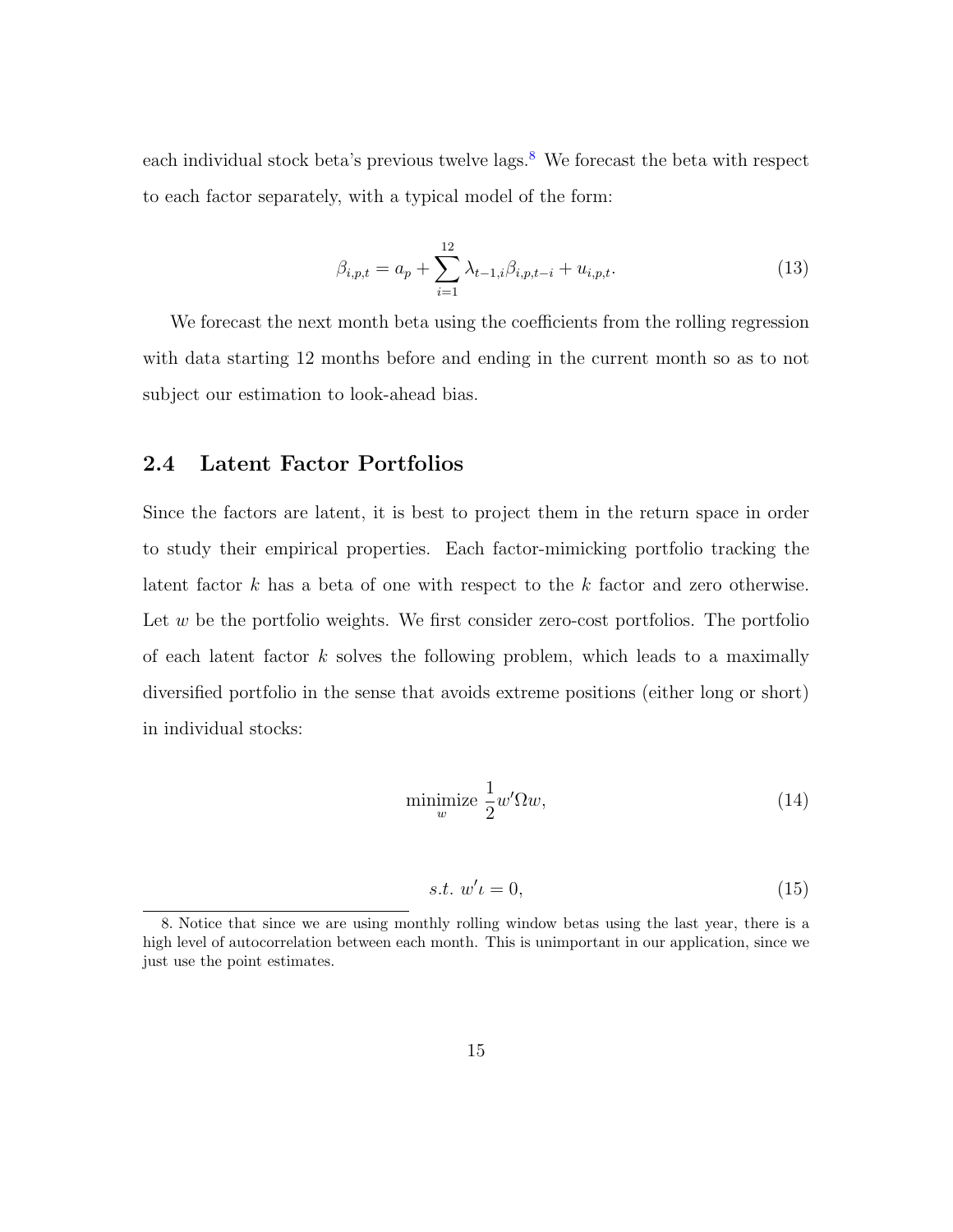$$
s.t. w'\beta_k = 1,\t\t(16)
$$

$$
s.t. w'\beta_j = 0 \,\forall j \neq k,\tag{17}
$$

with  $\Omega_{ii} = \frac{1}{mktc}$  $\frac{1}{mkcap_i}$  if value-weighting is desired (and identity matrix for equal weighting). The returns of the portfolio  $k$  closely correspond to the coefficients of  $\beta_k$ in a Fama-Macbeth regression of realized returns on a constant and the betas as the regressors, except the portfolio weights are normalized.

We additionally consider factors with weight equal one, where the problem looks the same as above, except that

$$
s.t. w' \iota = 1. \tag{18}
$$

In the later case, the factors will be heavily correlated with each other, and with the market portfolio.

#### 2.5 Expected Returns

We now consider the problem of forecasting returns at time  $t + 1$  using only a (strict) subset of the information set available at time t. In practice, this amounts to modeling the conditional expectation as a (possibly non-linear) function of characteristics available at time t.

$$
E[r_{i,t+1}|c_{i,t}] = f(c_{i,t}) \equiv \mu_{i,t}
$$
\n(19)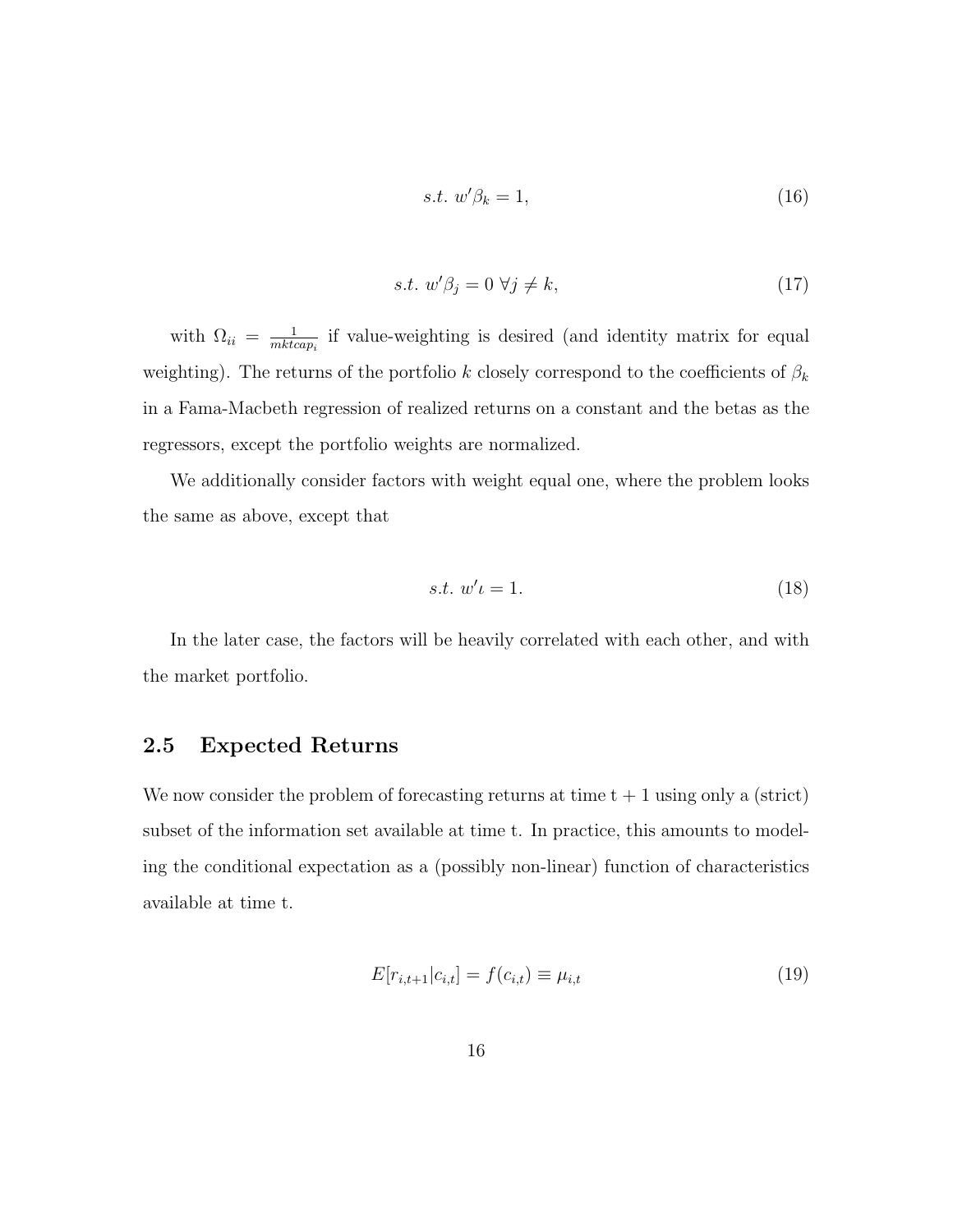For the main part of the paper, we use random forest regressions to forecast future returns. Random forest regression is a non-linear and non-parametric ensemble method that averages multiple forecasts from (potentially) weak predictors. Thus, the ultimate prediction is superior to a forecast following from any one individual predictor (Breiman [2001\)](#page-34-4). We discuss the algorithm comprehensively in the Appendix. We train the algorithm using rolling windows, which is analogous to a rolling regression forecast. We choose the hyper-parameters via cross-validation, a data-driven method that does not have look-ahead bias by design. For robustness, we also consider a Bayesian framework, spike-and-slab regression (Ishwaran and Rao [\(2005\)](#page-38-4)), as well as standard linear regressions.

#### 2.6 Pure Play Portfolios

Having obtained each stock's individual betas and expected returns, we can form hedge portfolios that deliver a pre-specified level of exposure to a particular latent factor while being orthogonal to all of the other factors, or delivering a desired conditional expected return. As such these are "pure plays" on particular factor exposures (or expected returns). Our construction builds on Fama [\(1976\)](#page-36-1) interpretation of the slopes of the Fama-MacBeth cross-sectional regression (see also Back, Kapadia, and Ostdiek [\(2015\)](#page-33-3), Gilje, Ready, and Roussanov [\(2016\)](#page-37-5), Kirby [\(2019\)](#page-39-1) and Lopez-Lira  $(2020)$ .<sup>[9](#page-16-0)</sup> We omit the time subscripts for ease of exposition. We first describe the general approach and then consider its specific applications.

<span id="page-16-0"></span>Let w be the portfolio weights. We collect the values of  $\mu^{i}$ , the expected returns

<sup>9.</sup> See Kelly, Malamud, and Pedersen [\(2020\)](#page-39-4) for a different and novel framework that uses eigenvectors of a prediction matrix to construct zero-beta portfolios.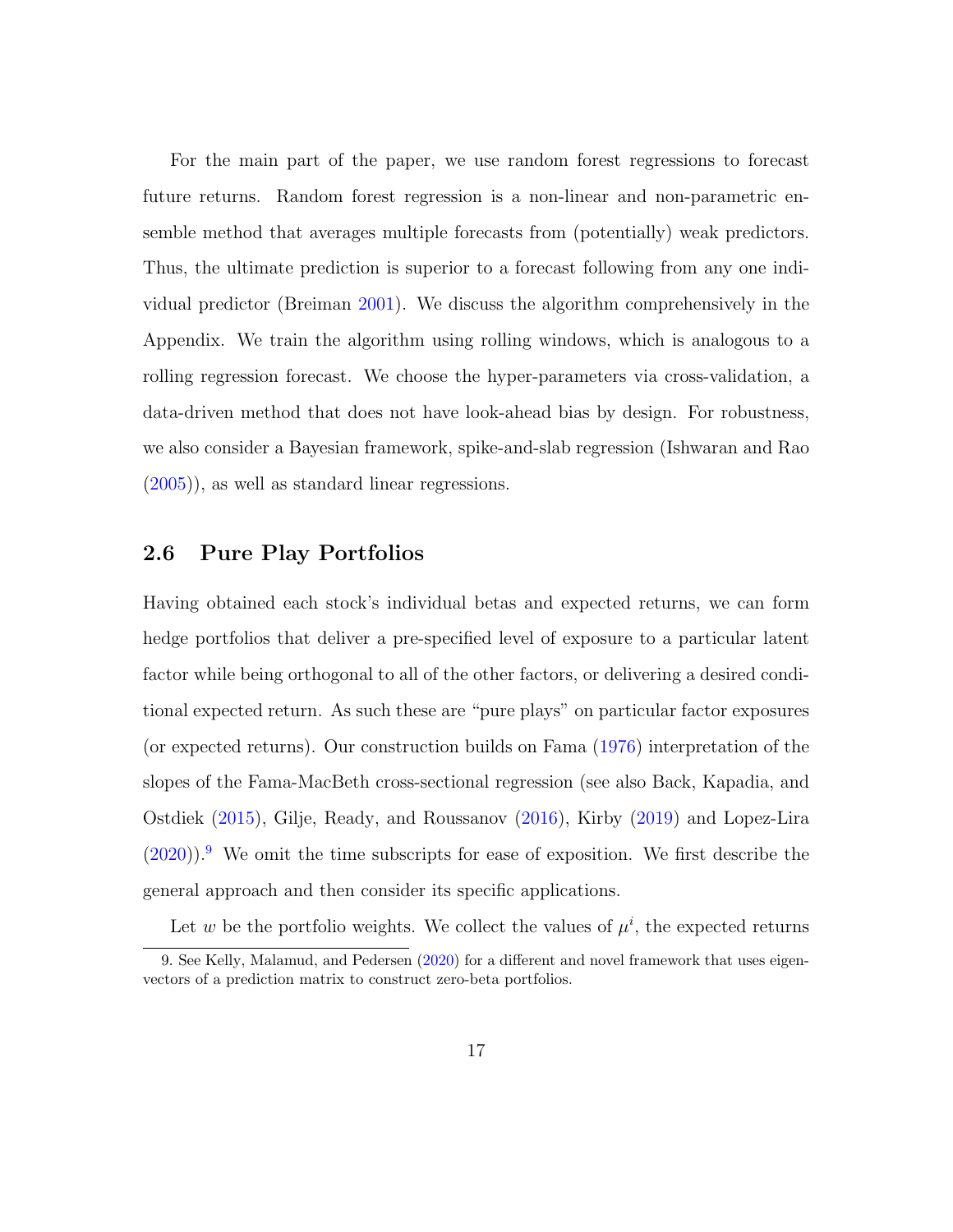at time t constructed using the characteristics, and build portfolios with a given expected return  $w'\mu = \mu_0$ . Furthermore, we use the betas with respect to the common factors and target specific levels of covariances  $w'\beta_k = \beta_{k,0}$ , where  $\beta_k$  is the projection of returns into the k-th principal component and  $\beta_{k,0}$  is the target value, usually zero.

The portfolio weights solve the following problem, which leads to a maximally diversified portfolio in the sense that avoids extreme positions (either long or short) in individual stocks, by giving them as even a weight as possible, subject to the constraints:

$$
\underset{w}{\text{minimize}} \frac{1}{2} w' \Omega w,\tag{20}
$$

where  $\Omega$  is a weighting matrix, for example to make the portfolios value weighted.<sup>[10](#page-17-0)</sup> The maximization is subject to portfolios being zero cost,

$$
s.t. w' \iota = 0,\tag{21}
$$

delivering a pre-specified expected return,

$$
s.t. w'\mu = \mu_0,\tag{22}
$$

<span id="page-17-0"></span><sup>10.</sup> A diagonal  $\Omega$  with,  $\Omega_{ii} = \frac{1}{mkcap_i}$ , where  $mkto_i$  is the market capitalization for stock i results in the value weighted portfolio in the absence of beta restrictions and expected stocks restrictions. For the main analysis, we follow Kirby [\(2019\)](#page-39-1) and omit stocks that are not liquid (stocks whose market capitalization is below the 20th percentile of the NYSE as in E. F. Fama and K. R. French [\(2008\)](#page-36-4) and run an unweighted minimization problem but we also show results using the market capitalization as the weight.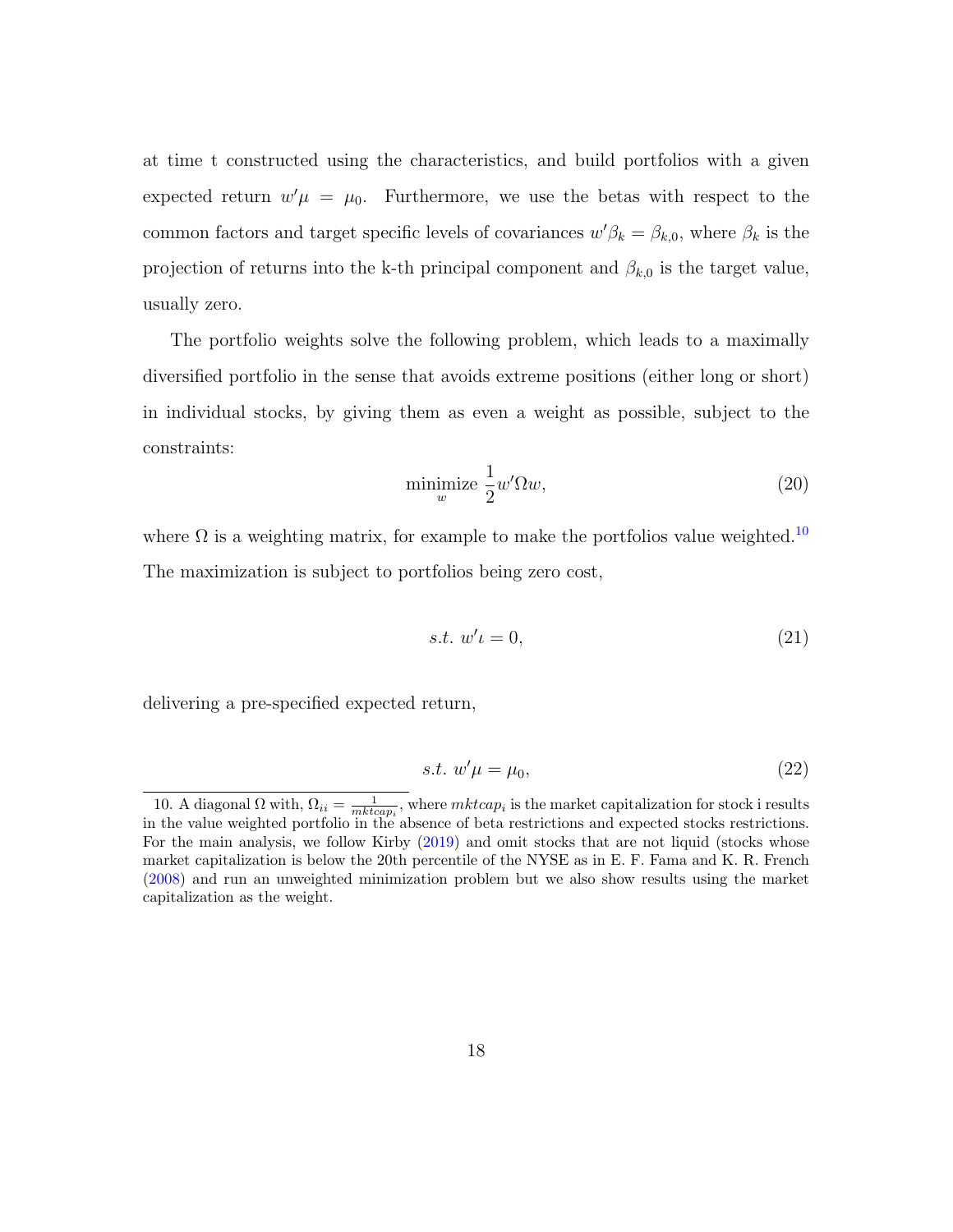and, most importantly, providing the desired factor exposures,

<span id="page-18-0"></span>
$$
s.t. w'\beta_k = \beta_{0,k} \,\forall k = 1...\hat{k}.\tag{23}
$$

We collect the restrictions in a vector  $a_0 = [0, \mu_0, \beta_0]'$  of size  $(2 + \hat{k}) \times 1$  and the characteristics in a matrix  $A = [\iota, \mu, B]$  of size  $n \times (2 + \hat{k})$  where  $\hat{k} \leq K$  is the number of betas to hedge and B is the matrix that contain those betas, of size  $n \times \hat{k}$ , so that the problem can be written compactly as

$$
\underset{w}{\text{minimize}} \frac{1}{2} w' \Omega w \tag{24}
$$

$$
subject to A'w = a_0. \t\t(25)
$$

The Lagrangian is given by:

$$
\frac{1}{2}w'\Omega w + \lambda'(a_0 - A'w),\tag{26}
$$

with solution

$$
w = \Omega^{-1} A (A' \Omega^{-1} A)^{-1} a_0.
$$
 (27)

When we use an identity matrix as the weighting matrix we end up with:

$$
w = A(A'A)^{-1}a_0.
$$
 (28)

These weights are very similar to those generated by using a Fama-Macbeth Cross-sectional Regression (FM) of returns on both expected return predictors and factor betas, with the difference that in the FM regression approach we get  $w_{k,FM} =$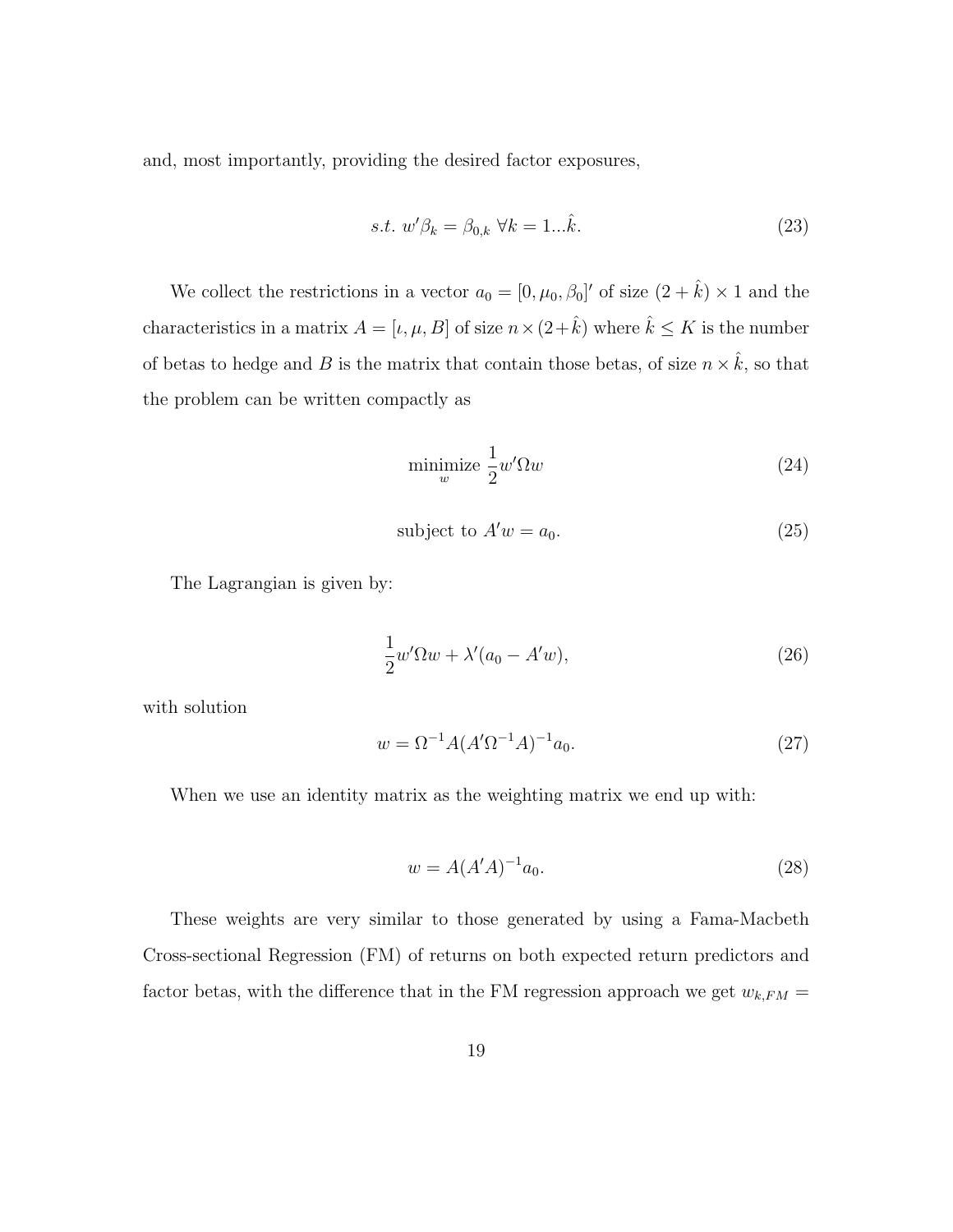$A(A'A)^{-1}e_k$ , where  $e_k$  is a standard basis vector in  $\mathbb{R}^{\hat{k}}$  with a one in the k-th position and zeros in the rest.

Notice that when  $\beta_{0,k} = 0 \ \forall k = 1...\hat{k}$  then  $a_0 = [0, \mu_0, \mathbf{0}_{\hat{k} \times 1}]' = \mu_0[0, 1, \mathbf{0}_{\hat{k} \times 1}]'$  $\mu_0 e_2$ , where again  $e_2$  is a standard basis vector in  $\mathbb{R}^{\hat{k}}$  with a one in the second position and zeros in the rest. Hence it follows that the weights can be written as:

$$
w = \mu_0(\Omega^{-1}A(A'\Omega^{-1}A)^{-1}e_2).
$$
\n(29)

Notice the weights are linear functions of  $\mu_0$ . Instead of choosing an arbitrary level of  $\mu_0$ , we normalize the weights so that the zero cost portfolio has the sum of the absolute value of its weights equal to two,  $\sum_i |w_i|/2 = 1$ , for comparability with traditional long-short portfolios. The normalization, naturally, does not affect the Sharpe ratio.

#### <span id="page-19-0"></span>2.6.1 Unhedged and Hedged Portfolios Exploiting Expected Returns

In order to construct a zero cost portfolio that exploits return predictability but does not attempt to eliminate any of the systematic risk we can remove the beta constraint [\(23\)](#page-18-0) and the portfolio problem specializes to the following:

$$
\underset{w}{\text{minimize}} \frac{1}{2} w' \Omega w,\tag{30}
$$

$$
s.t. w't = 0,\t\t(31)
$$

$$
s.t. w'\mu = \mu_0,\tag{32}
$$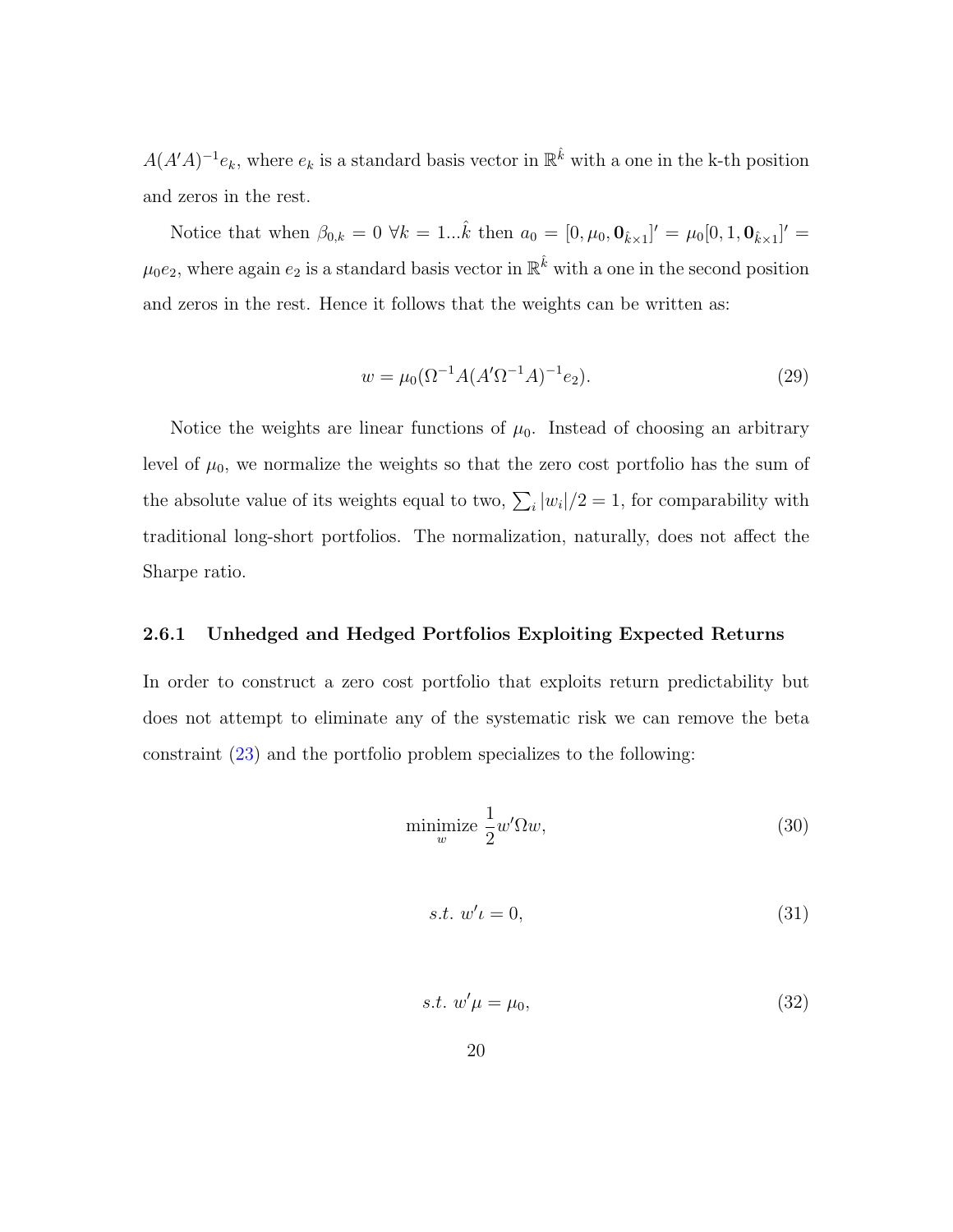with  $\Omega_{ii} = \frac{1}{mktc}$  $\frac{1}{mkcap_i}$  for value weighting or identity for equal weights.

Since the solution is, again, linear in  $\mu_0$ , the level of targeted expected returns, instead of specifying an ex-ante level we normalize the weights so that the sum of the absolute value of the weights equal to two,  $\sum_i |w_i|/2 = 1$  for comparability with traditional long-short portfolios. The returns of the portfolio closely correspond to the coefficients in a Fama-Macbeth regression of realized returns on a constant and the predicted return as the sole regressor, except the portfolio weights are normalized.

In order to construct a long-short beta-neutral portfolio, we want to hedge the beta exposure and hence the portfolio problem is the following:

$$
\underset{w}{\text{minimize}} \frac{1}{2} w' \Omega w,\tag{33}
$$

$$
s.t. w' \iota = 0,\t\t(34)
$$

$$
s.t. w'\mu = \mu_0,\tag{35}
$$

$$
s.t. \ w'\beta_k = 0 \ \forall k = 1, ..., \hat{K}, \tag{36}
$$

with  $\Omega_{ii} = \frac{1}{mktc}$  $\frac{1}{mkcap_i}$  if value-weighting is desired (and identity matrix for equal weighting). And  $\hat{K}$  the number of betas to hedge.

Since the solution is, once again, linear in  $\mu_0$ , the level of targeted expected returns, instead of specifying an ex-ante level we normalize the weights so that the sum of the absolute value of the weights equal to two,  $\sum_i |w_i|/2 = 1$  for comparability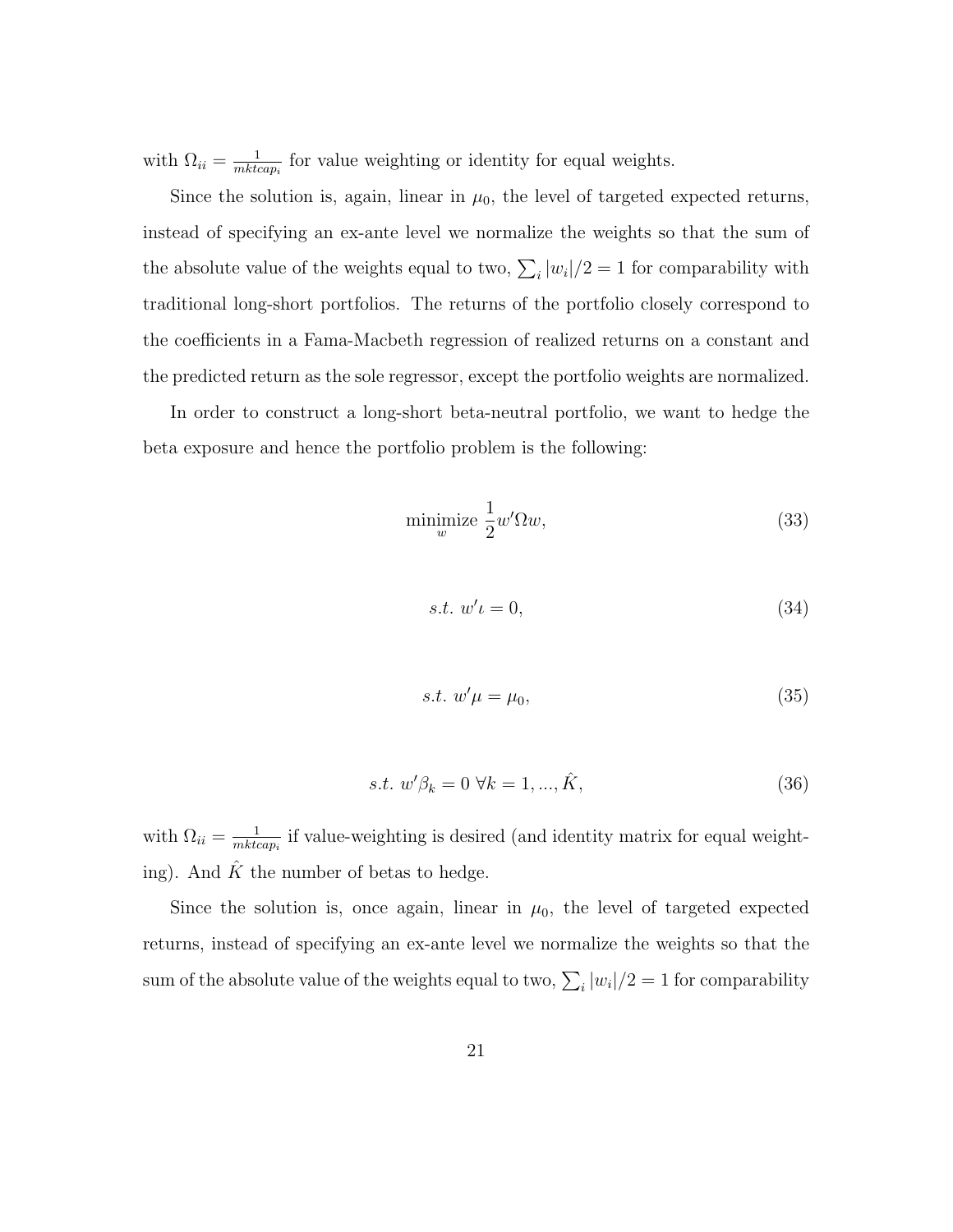with traditional long-short portfolios. The returns of the portfolio closely correspond to the coefficients of the predicted return in a Fama-Macbeth regression of realized returns on a constant, the predicted return, and the betas as the regressors, except the portfolio weights are normalized.

As an additional robustness check, we propose the following procedure. First, at every point in time we run a cross-sectional regression of the predicted returns on the betas:

$$
x_{i,t} = a_{x,t} + \sum_{j=1}^{k} \lambda_{x,t,j} \beta_{it}^j + u_{x,i,t},
$$
\n(37)

where  $x_{i,t}$  is the predicted return of stock i at time t. Then, we collect the residuals from the regression, and call them  $x_{i,t}^{ort}$ , the orthogonal component of the expected returns with respect to the betas. Using  $x_{i,t}^{ort}$  we can form (value-weighted) long-short portfolios in the traditional fashion since it is a cross-sectional variable with no look-ahead bias. If APT were to hold, portfolios based on  $x_{i,t}^{ort}$  would have an average return equal to zero.

## 3 Empirical Analysis

#### 3.1 Data

We use the Center for Research in Security Prices (CRSP) daily stock files to measure individual stocks' betas as described in the previous section. For return prediction, we use the 62 characteristics for predicting returns constructed exactly as in Weber [\(2018\)](#page-42-2). We build the characteristics using CRSP and Standard and Poor's Compus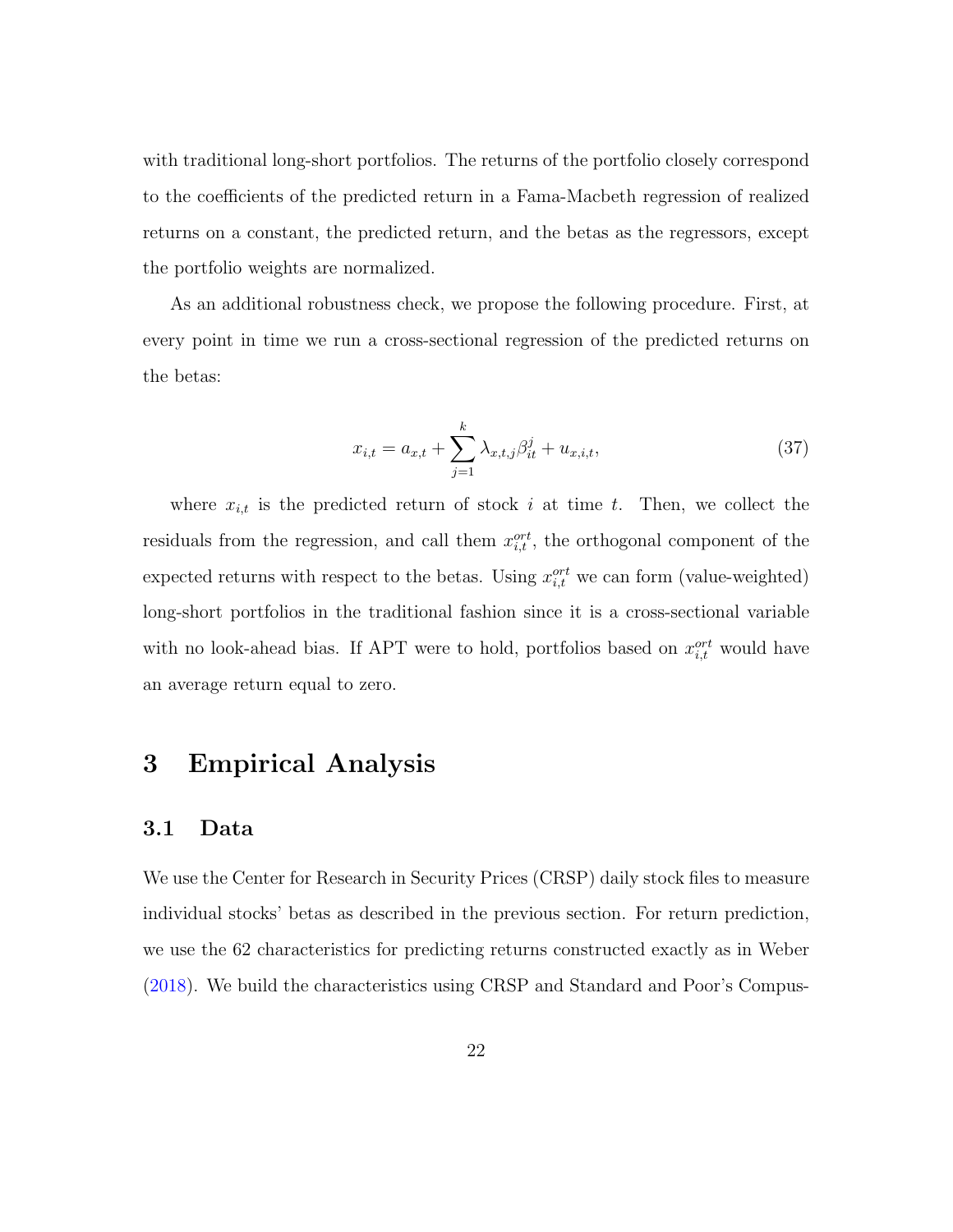tat. We follow Weber [\(2018\)](#page-42-2) in determining when the balance-sheet data is available, typically in June of the year following the fiscal year-end.

We omit stocks whose size falls below the 20th percentile of the NYSE following E. F. Fama and K. R. French [\(2008\)](#page-36-4) and Kirby [\(2019\)](#page-39-1) to avoid any liquidity concerns. Our sample period is from July 1965 until June 2014, and we use the first ten years as a training period of the first rolling forecast. Hence, we start our primary analysis from 1974. We make sure not to use any forward-looking information, so all of our results are out of sample by design. We use monthly returns for the remainder of the analysis.

#### 3.2 Latent Factors

We begin by estimating the betas with respect to the latent factors as described in Section [2.1.](#page-9-0) For each month we estimate the factor loadings using the previous year's return observations. Figure [1](#page-54-0) plots the cumulative share of variance explained by the first  $\hat{k}$  principal components (from largest to smallest),  $\sum_{i=1}^{\hat{k}} \frac{1}{\sum_{i=1}^{n}}$  $\frac{\lambda_i}{\frac{K}{k-1}\lambda_i}$  for a particular sample month, January 1999 (the choice is arbitrary but the results are very similar for all months).

#### [Insert Figure [1](#page-54-0) about here]

Figure [1](#page-54-0) shows the very high-dimensional nature of the cross-section of stock returns. The first five largest principal components explain about 20% of total variance of returns. We need around 50 factors to capture 50% of the variation, 100 factors to capture 75% of the variation, and 200 factors to capture 99% of the variation.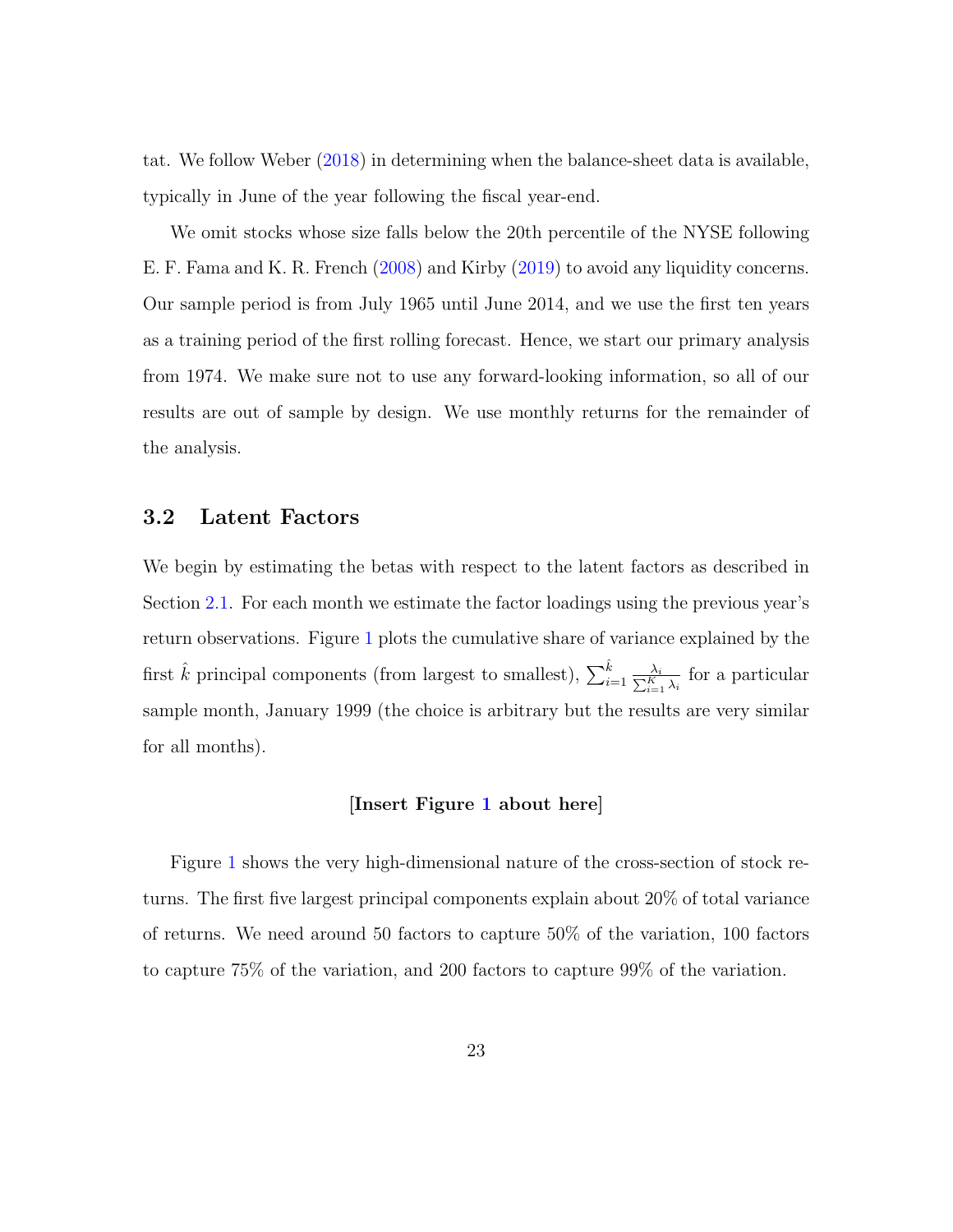#### [Insert Figure [2](#page-55-0) about here]

Figure [2](#page-55-0) shows the time-varying cumulative percentage of the variance explained by the principal components. We can see that there is substantial degree of variation in the share of total variance explained by the first ten principal components, ranging from 10% to 40%, but it appears stationary over time. Notably, there is a lot less variation in the fraction that is explained by the first 100 PC, which varies around 80% throughout most of our sample.

#### 3.3 Factor Risk Premiums

Since the factors are latent, we construct factor-mimicking portfolio using pure-plays as described in Section [2.4.](#page-14-1) We first consider zero-weight portfolios. For a given factor  $j$ , each stock's weight in this portfolio is positive if it has an above average beta on the principal component, and negative otherwise. Each portfolio has a beta of 1 with respect to its own factor,  $\sum_i w_{it}^j \beta_{it}^j = 1$  and zero with respect to other factors,  $\sum_i w_{it}^k \beta_{it}^k = 0, k \neq j$ . We normalize them as described in the previous section. We also consider unit weight portfolios, which have weights that sum up to one, in order to mimic the behavior of portfolios that are long equities, e.g. the market portfolio. Note that technically these portfolios are still zero-weight, since we are considering stock returns in excess of the risk free rate.

#### [Insert Figure [3](#page-56-0) about here]

Table [1](#page-43-0) depicts the main properties of returns on the zero-weight factor mimicking portfolios corresponding to the first five largest principal components. None of them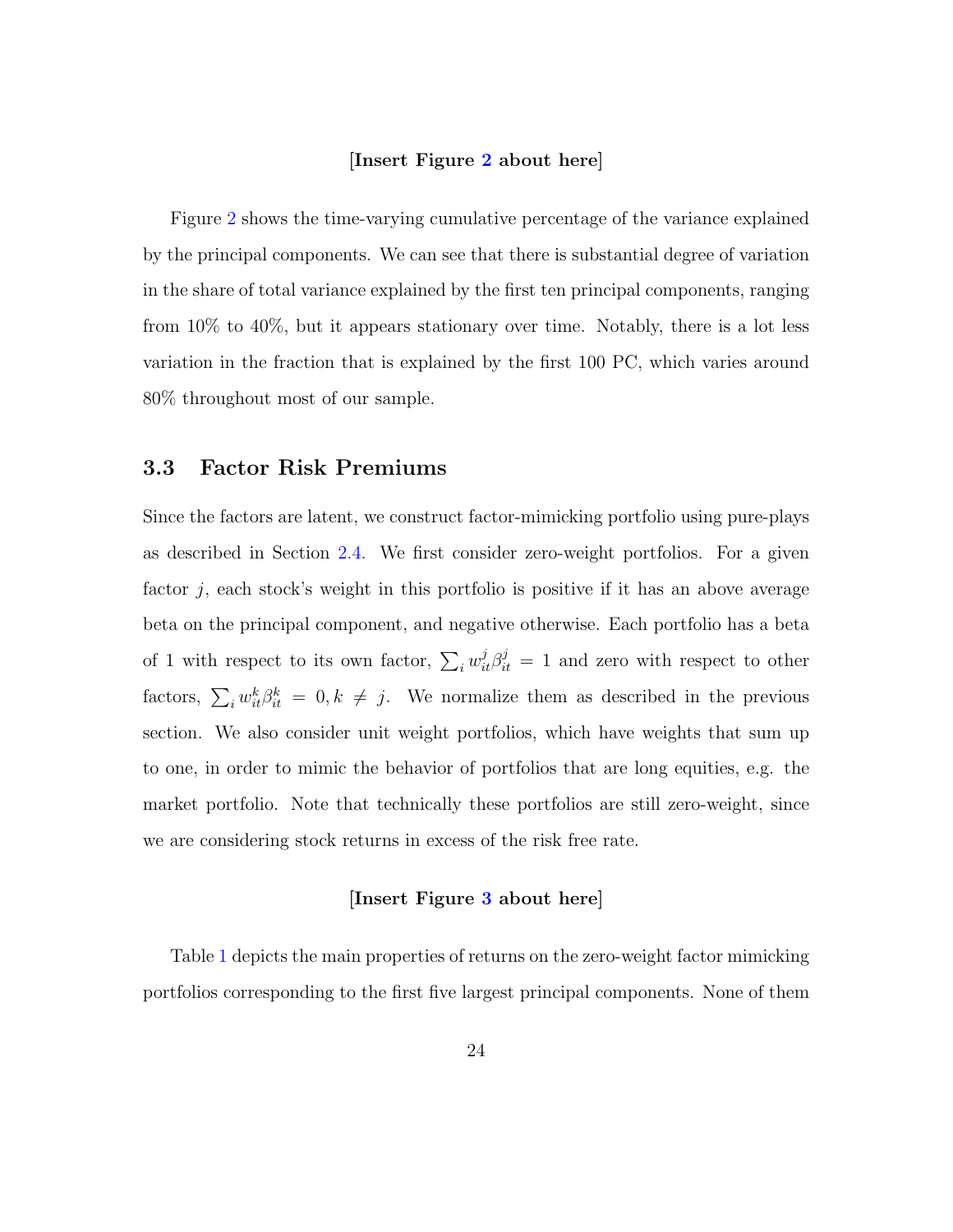carry a (positive) risk-premium on average, with Sharpe ratios that are very close to zero, e.g. 0.10 for the first principal component and 0.19 on the third (which is the largest in terms of average return). The table also shows the average return, and standard deviation of the latent factors. The discrepancy between the average return of the first factor and that of the market portfolio comes from the zero-weight nature of the projection, as we can see from table [4,](#page-46-0) which reports the correlation matrix of the first five factor with the Fama-French 6 factors (including momentum). The first factor has a correlation of 0.65 with the market portfolio (as well as a positive correlation with SMB), the second factor has a correlation of −0.44 with the market (consistent with its somewhat negative average return), and all the others have essentially zero correlations with the market. The first latent factor is thus similar to a long-short portfolio that exploits variation in market betas. It is well known that the relationship between market beta and average returns is often flat (or even inverted) in the cross-section of stock returns, which is consistent with our evidence of a very small correlation for bearing systematic risk.<sup>[11](#page-24-0)</sup> Table [2](#page-44-0) reports the correlation between the zero-weight latent factors, the market portfolio and the Fama–French five factors.

It is instructive to compare these results with those for unit-weight portfolios, which more closely resemble that of a typical investor who is not able to take on short positions on stocks. Table [3](#page-45-0) presents descriptive statistics for the first five factors. We see that now all of the five factor-mimicking portfolios earn substantial and statistically significant average returns, with Sharpe ratios between 0.5 and 0.65, as well as higher volatility than their zero-weight portfolios above. The correlation

<span id="page-24-0"></span><sup>11.</sup> See Black [\(1972\)](#page-34-5), Blume [\(1975\)](#page-34-6), E. Fama and K. French [\(1992\)](#page-36-5), Baker, Bradley, and Wurgler [\(2011\)](#page-33-4), and Frazzini and Pedersen [\(2014\)](#page-37-6), among others.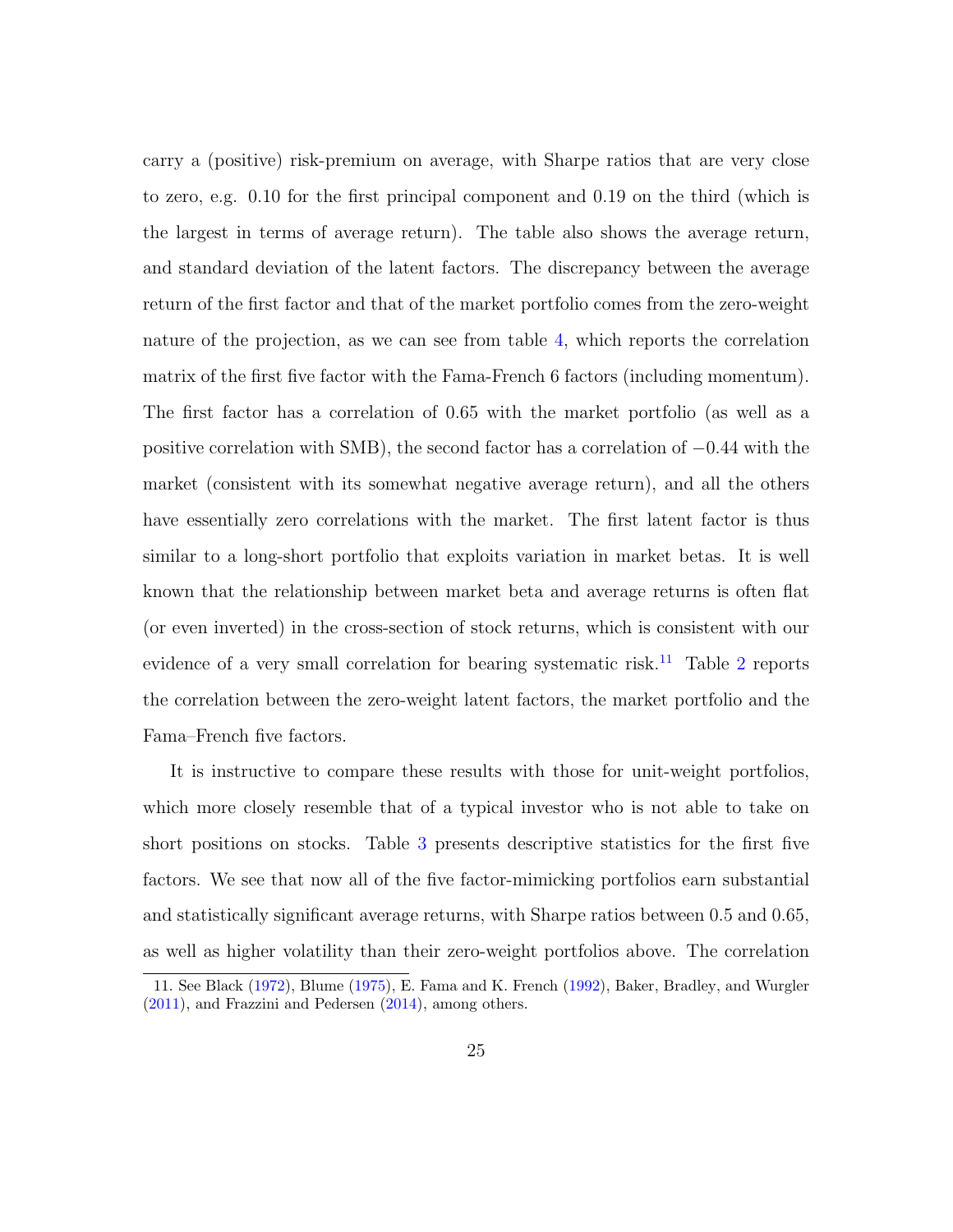with the market portfolio is 0.95 for the first factor, which now closely resembles a long portfolio of all equities, but is also positive and high, around 0.5 for the remaining four portfolios (notably smaller for second factor though, which had a large negative correlation in its zero-weight form, but now positive at 0.35. Interestingly, its correlation with SMB also flips from being strongly negative (at −0.49) to slightly positive.

Yet the correlation structure of these factor mimicking portfolios is otherwise largely unchanged. The first factor is positively correlated with SMB and negatively with the other Fama-French factors, including momentum, both in the zero- and unit-weight versions. The second factor is negatively correlated with momentum in both cases. It is strongly positively correlated with HML, RMW, and CMA in the zero-weight version, but most of these correlations go down and almost disappear in the zero-weight version, while the other factors become more negatively correlated to these factors but not strongly. In any case, the correlation structure of the unitweight factors beyond the first one or two is not particilarly informative, since the unit-weight constraint pushes them too far away from zeroing in on the independent sources of common variation. This is evidenced by the high cross-correlations of the unit-weight portfolios, despite the fact that they are supposed to mimic orthogonal factors. The zero-weight portfolios, in turn, largely fulfill their role, with correlations close to zero, especially beyond the first two factors. The remaining correlations reflect the unconditional nature of the estimated correlation matrix, since zero conditional covariances can translate into nonzero unconditional ones if returns are predictable and conditional expected returns are correlation (the SVD estimation above is done on rolling windows and thus approximates conditional betas).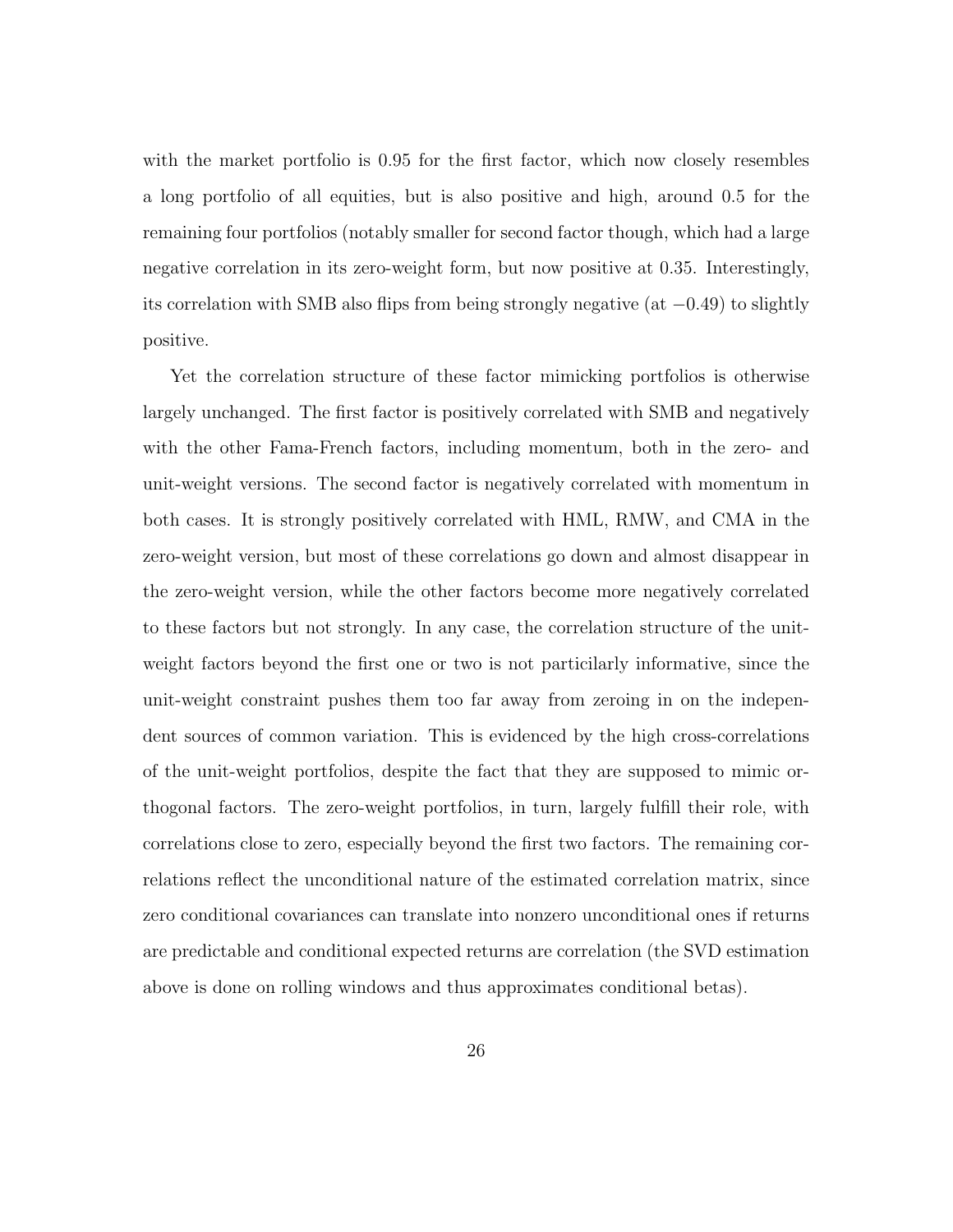Figure [3](#page-56-0) displays cumulative returns to investing in the zero-weight factor mimicking portfolios over time compared to the CRSP value-weighted market return and rolling over the risk-free bond. The returns on all the factors are much closer to the latter than the former. Comparing this to the performance of unit-weight portfolios in figure [4](#page-57-0) we see that the latter much more closely resemble the market index, some outperforming and others underperforming it over different time periods.

[Insert Table [1](#page-43-0) about here]

[Insert Table [2](#page-44-0) about here]

#### 3.4 Hedged and Unhedged Portfolios

We now consider the portfolios that are constructed to take advantage of the optimal predictors of conditional excess returns as described in Section [2.6.1.](#page-19-0) In constructing the hedged "Beta-Neutral" portfolio we consider the first 50 factors but results remain similar with 10 or 100 factors, while results start to deteriorate when hedging 200 factors, since we need to invert a  $200 \times 200$  matrix.

Table [5](#page-47-0) Panel A shows our main result. We find that the Beta-neutral (i.e., hedged) portfolio produces a significant average excess return similar to its Long-Short (i.e., unhedged) counterpart (around .7% per month or 8.5% annualized) while typically doubling its annualized Sharpe ratio (1.51 vs 0.75). For comparison, the average market excess return is 0.52 % per month and its annualized Sharpe ratio is 0.39 We remark that this result is in complete opposition to APT's prediction, since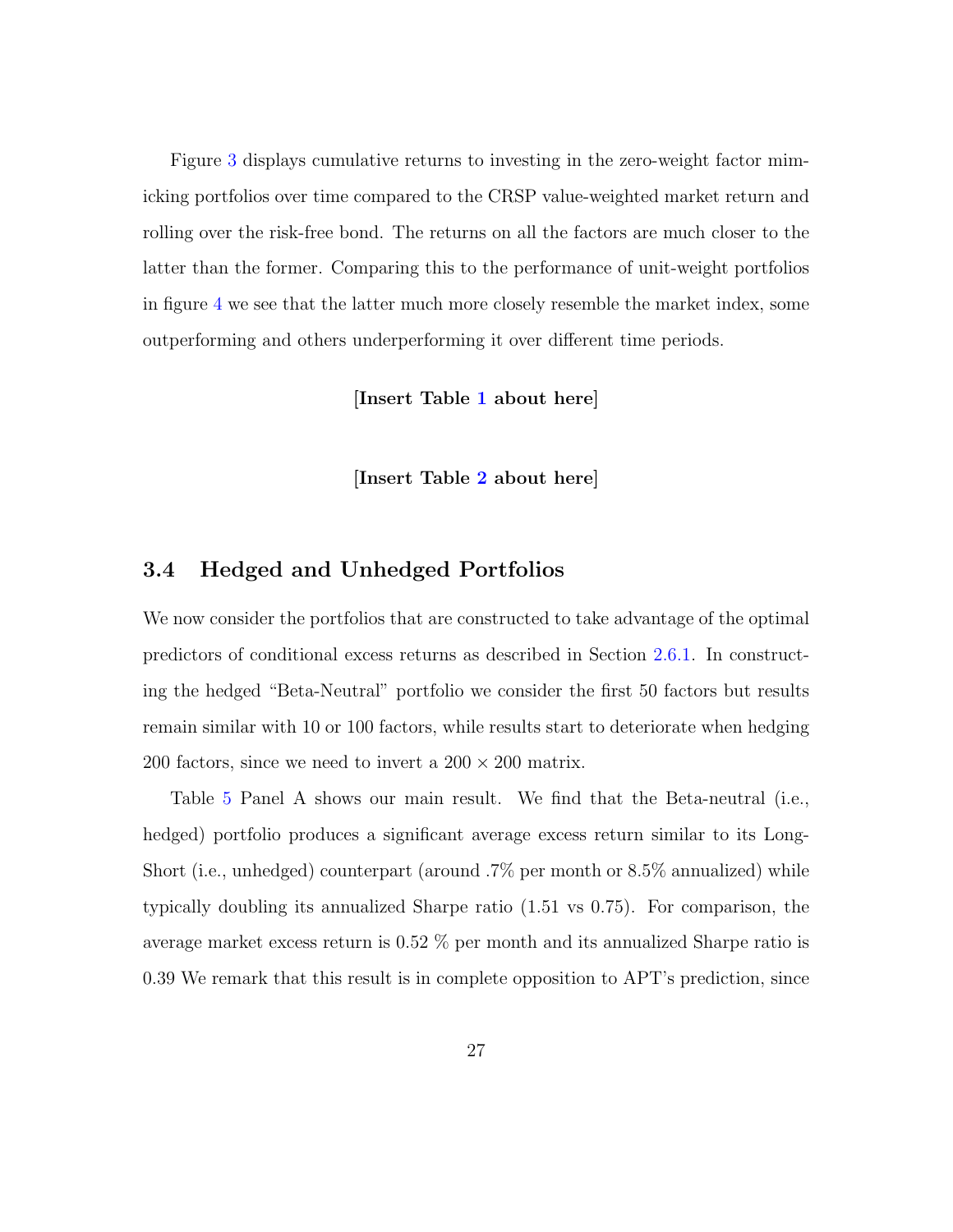both the average return of the hedged portfolio and its the Sharpe ratio should be zero. The return of the unhedged portfolio is not necessarily a problem for risk-based models such as the APT. The complications result from the return patterns of the hedged portfolio.

According to APT, all of the risk premium comes from factor exposure. We find exactly the reverse result: the latent factors are not rewarded at all, and there is a large unexplained excess return. To make matters more troublesome, the common factors drive most of the time-series variation and hedging all systematic risk significantly reduces the portfolio's variance, greatly increasing its Sharpe ratios; it even somewhat increases its average return in the latter half of the sample.

#### [Insert Table [5](#page-47-0) about here]

Figure [5](#page-58-0) shows the cumulative performance of the market, the unhedged portfolio and the hedged portfolio. There is a marked difference in the return patterns before and after the 2000s. Figures [6](#page-59-0) and [7](#page-60-0) show in the detail the periods before and after the 2000s.

#### [Insert Figure [5](#page-58-0) about here]

Table [5](#page-47-0) Panel B shows the result of the period 1974–1999. The average return of the long-short portfolio is 1.12% per month, and its Sharpe ratio is 1.49. For comparison, the average return of the beta-neutral portfolio is around 1% per month, and its Sharpe ratio is a substantial 2.32, which is very far from APT's prediction of zero. The market's average excess return and Sharpe ratio are 0.65% per month and 0.48, respectively.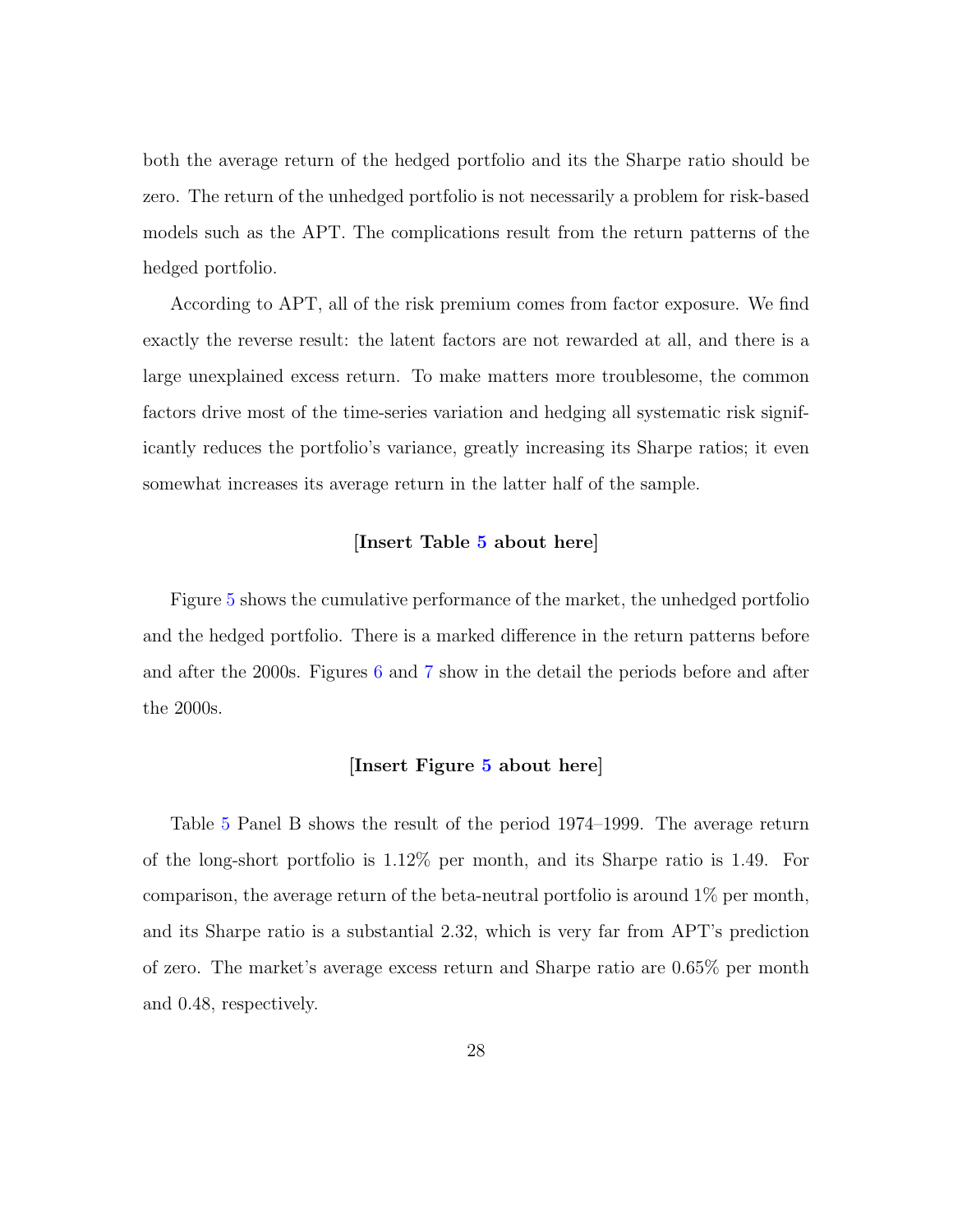#### [Insert Figure [6](#page-59-0) about here]

Table [5](#page-47-0) Panel C shows the result of the period 2000–2014. The long-short portfolio's average return is negative and equal to -0.06% per month, and its Sharpe ratio is -0.04. We conjecture that the variables that had good forecasting power before the in the pre-2000 period must have lost its forecasting power, perhaps because of improved market efficiency. However, the beta-neutral portfolio's average return remains positive and around 0.25% per month, and its Sharpe is 0.44. For comparison, the market's average excess return is 0.28% per month and its Sharpe ratio is 0.21. In short, we observe a decline in return predictability, consistent with the argument of Mclean and Pontiff [\(2016\)](#page-41-5) that many "anomalies" have been "discovered" over the years, and presumably subsequently driven out due to the rise of quantitative (and factor-based!) investment management. Yet our evidence that the hedged portfolio's Sharpe ratio is not only positive but higher than the market's even in the post-2000 sample (albeit much smaller than pre-2000) is still quite problematic for the risk-based paradigm of asset pricing.

#### [Insert Figure [7](#page-60-0) about here]

#### 3.4.1 Cross-Sectional Regressions

It is natural to look at the previous results thtough the lens of Fama-MacBeth crosssectional regressions. We consider predictive regression of the realized returns on our forecast every period. We expect our forecast to have a positive coefficient and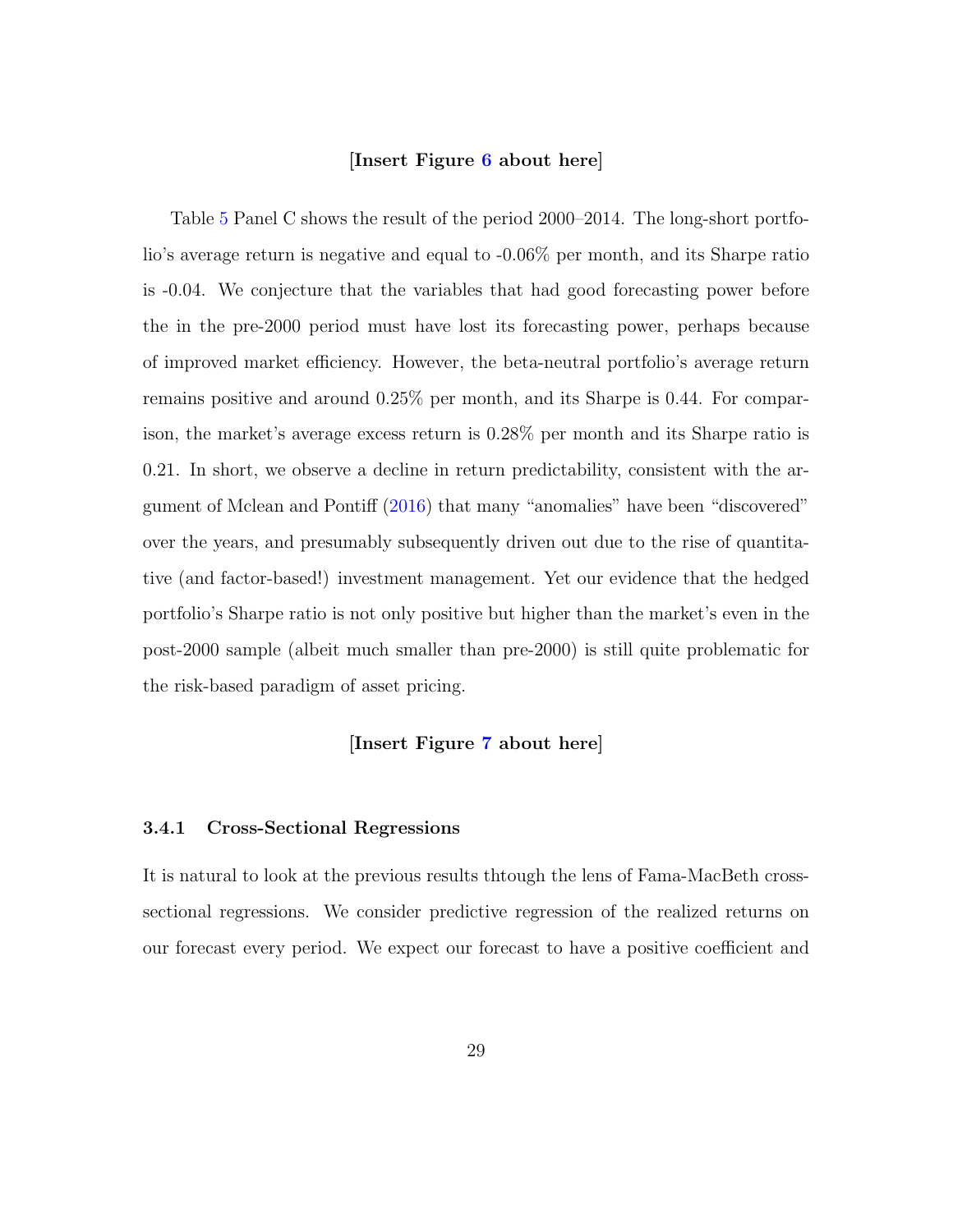be statistically significant.<sup>[12](#page-29-0)</sup> APT's prediction is that when adding the covariance estimates to the predictive regression, the return predictability coming from our forecast should decline, since according to APT, return predictability comes only from factor exposures.

We consider regressions of the form:

$$
r_{i,t+1} = a_t + b_t x_{it} + u_{r,i,t},
$$
\n(38)

and

$$
r_{i,t+1} = a_t + b_t x_{it} + \sum_{j=1}^{k} \lambda_t \beta_{it}^j + \varepsilon_{r,i,t},
$$
\n(39)

where  $x_{it}$  is the predicted return and  $\beta_{it}^j$  the exposure of the i-th stock to the j-th factor.

We do not control for common characteristics since they are used to form the predicted returns and consequently should be correlated with it. We omit stocks whose size falls below the 20th percentile of the NYSE following E. F. Fama and K. R. French [\(2008\)](#page-36-4) and Kirby [\(2019\)](#page-39-1) to avoid any concern of liquidity.

#### [Insert Table [6](#page-48-0) about here]

#### [Insert Table [7](#page-49-0) about here]

<span id="page-29-0"></span><sup>12.</sup> If we had the perfect forecast, the value of this coefficient would be unity. Since we are measuring expected returns with error, however, the estimate suffers from the usual attenuation bias. Regardless, only the cross-sectional difference matter when forming portfolios and we re-scale it for comparability with usual portfolios.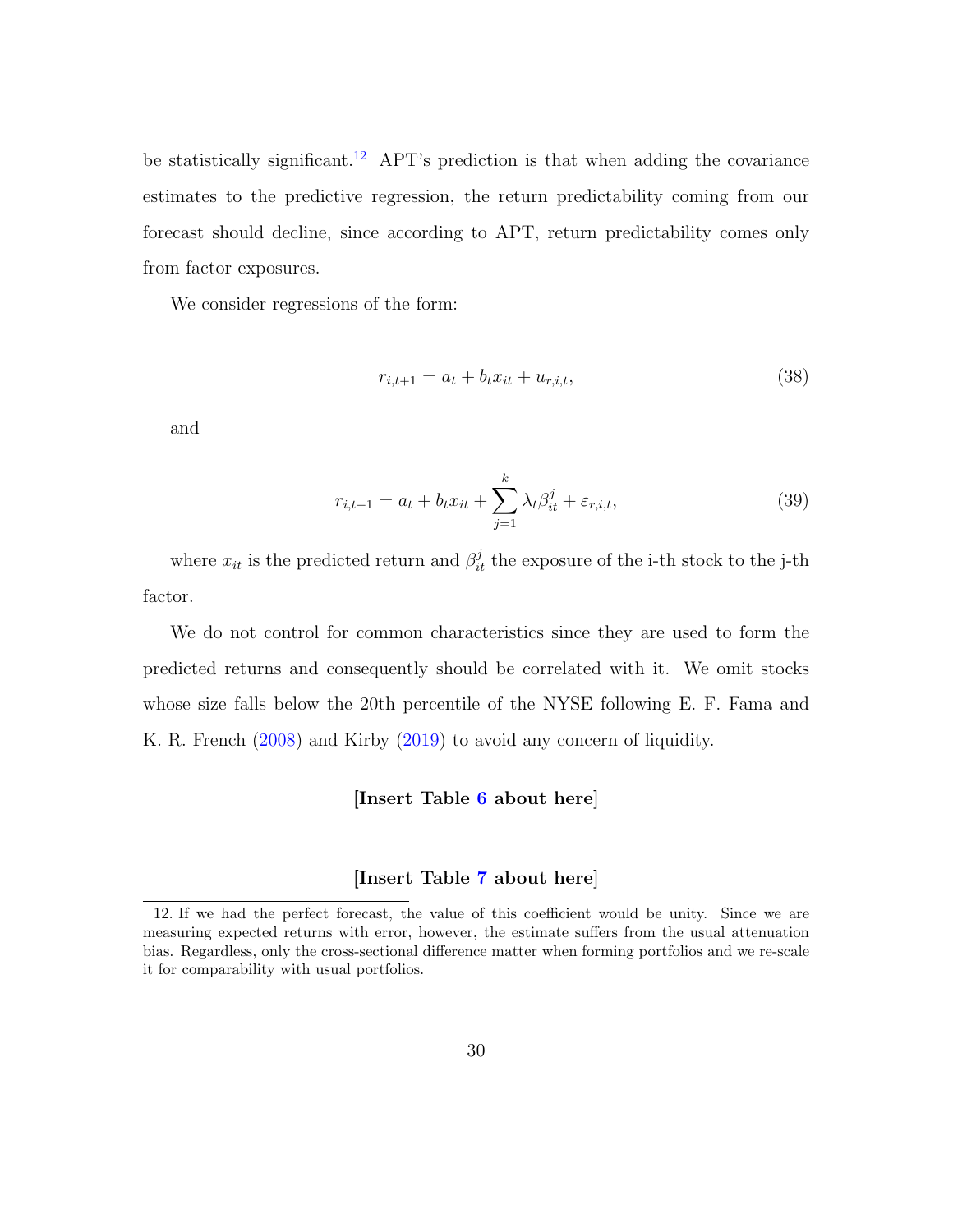Tables [6](#page-48-0) and [7](#page-49-0) show the cross-sectional regression estimates. Table [6](#page-48-0) shows unweighted regressions and Table [7](#page-49-0) shows weighted regressions by the market capitalization. As expected, the coefficient corresponding to the predicted return remains statistically significant in almost all specifications. The exception is during the 2000- 20014 period, consistent with the time-series descriptive statistics and showing the decline in return predictability.<sup>[13](#page-30-0)</sup> In agreement with the descriptive statistics and in contrast to APT's prediction, the predicted return's coefficient increases its statistical significance when adding the betas as controls.

The  $R^2$ s from Table [6](#page-48-0) confirm the systematic nature of the common factors. The  $R^2$  increases from around 1% to around 10% in all of the periods when adding the betas as controls. In sharp contrast with their inability of explaining the crosssectional differences in returns, they explain a non-trivial portion of the time-series variation of stock returns.

#### 3.5 Time-Series Regressions

Given the failure of APT in explaining the returns of the expected return portfolios above we turn to traditional factor models. We test whether the long-Short (unhedged) and the beta-neutral (hedged) strategy returns are spanned by the CAPM, the Fama–French Five-Factor model E. F. Fama and K. R. French [\(2015\)](#page-36-6), the q5 model of Hou et al. [\(2021\)](#page-38-5) and the mispricing factors model of Stambaugh and Yuan  $(2017).<sup>14</sup>$  $(2017).<sup>14</sup>$  $(2017).<sup>14</sup>$  $(2017).<sup>14</sup>$  Tables [10](#page-52-0) and [11](#page-53-0) report the results. The only "traditional" factor that our trading strategy significantly loads on is momentum - both the unhedged and

<span id="page-30-0"></span><sup>13.</sup> The small discrepancies come from the normalization of the sum of absolute values of the weights.

<span id="page-30-1"></span><sup>14.</sup> We report results for other popular models in the online appendix.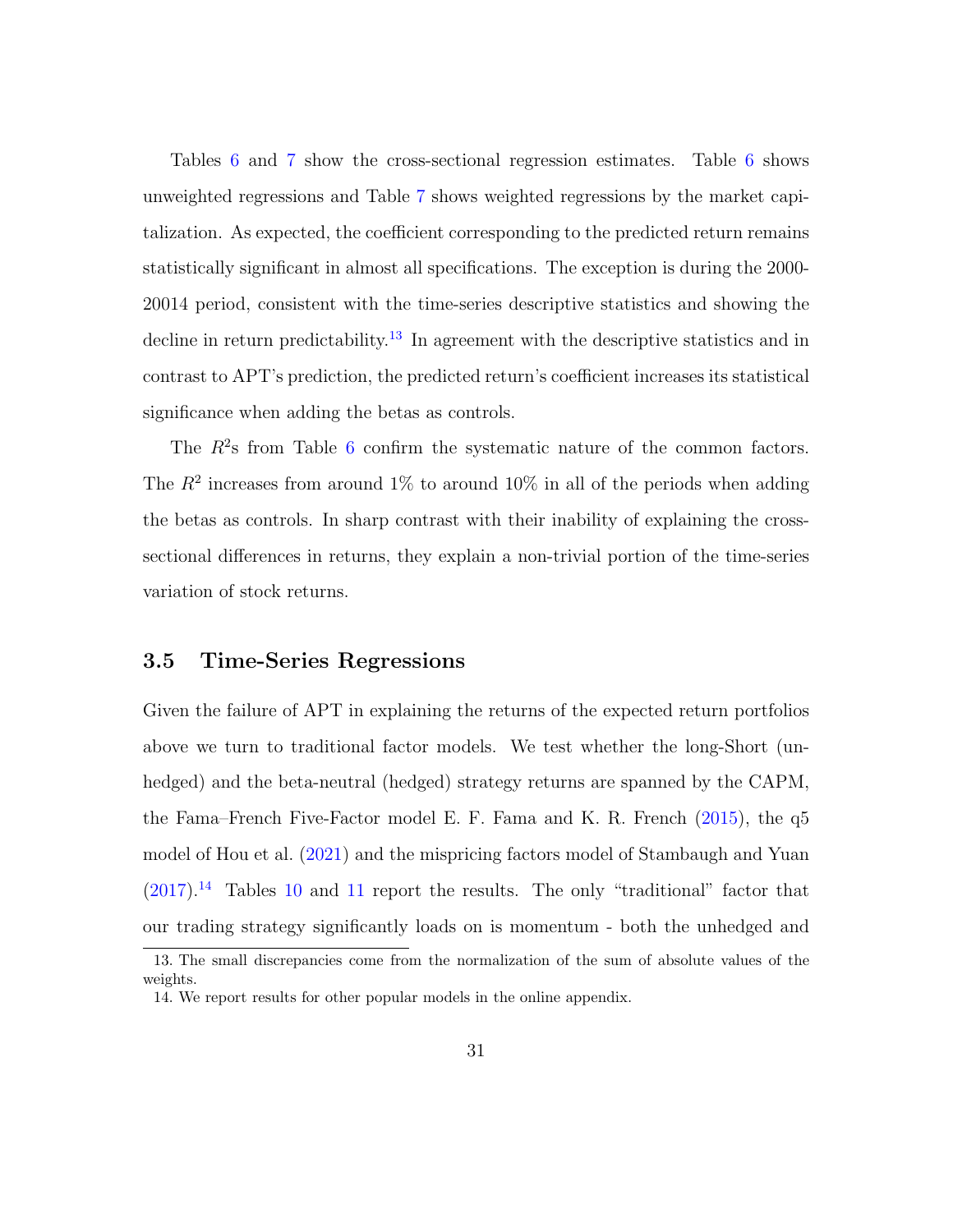the hedged portfolios display a significantly positive betas, suggesting that momentum returns are not compensation for undiversifiable risk. Interestingly, the hedged portfolio also loads negatively on RMW portfolio, suggesting that the latter does relate to common sources of risk in stock returns but its average return has the "wrong" sign. Needless to say, both portfolios have significantly positive alphas with respect to all of the models that we consider. Both the long-short (unhedged) and the beta-neutral (hedged) strategy also positively load on the expected growth factor of Hou et al. [\(2021\)](#page-38-5) and on the PERF factor of Stambaugh and Yuan [\(2017\)](#page-42-3). Interestingly, the alphas of the unhedged strategy are positive but not statistically significant against both of these models, while the hedged portfolio is clearly not spanned by either, with a statistically significant alpha of about 45 basis points per month with respect to both. This suggests that at least some of the factors utilized by these models capture important sources of common variation in stock returns as reflected in their covariance matrix, and thus hedged out by our construction of the beta neutral portfolio.

#### [Insert Table [10](#page-52-0) about here]

#### [Insert Table [11](#page-53-0) about here]

None of the models considered is able to explain the returns neither of the longshort portfolio or its hedged counterpart. Furthermore, when hedging the systematic risks, the statistical significance of the pricing errors increases considerably.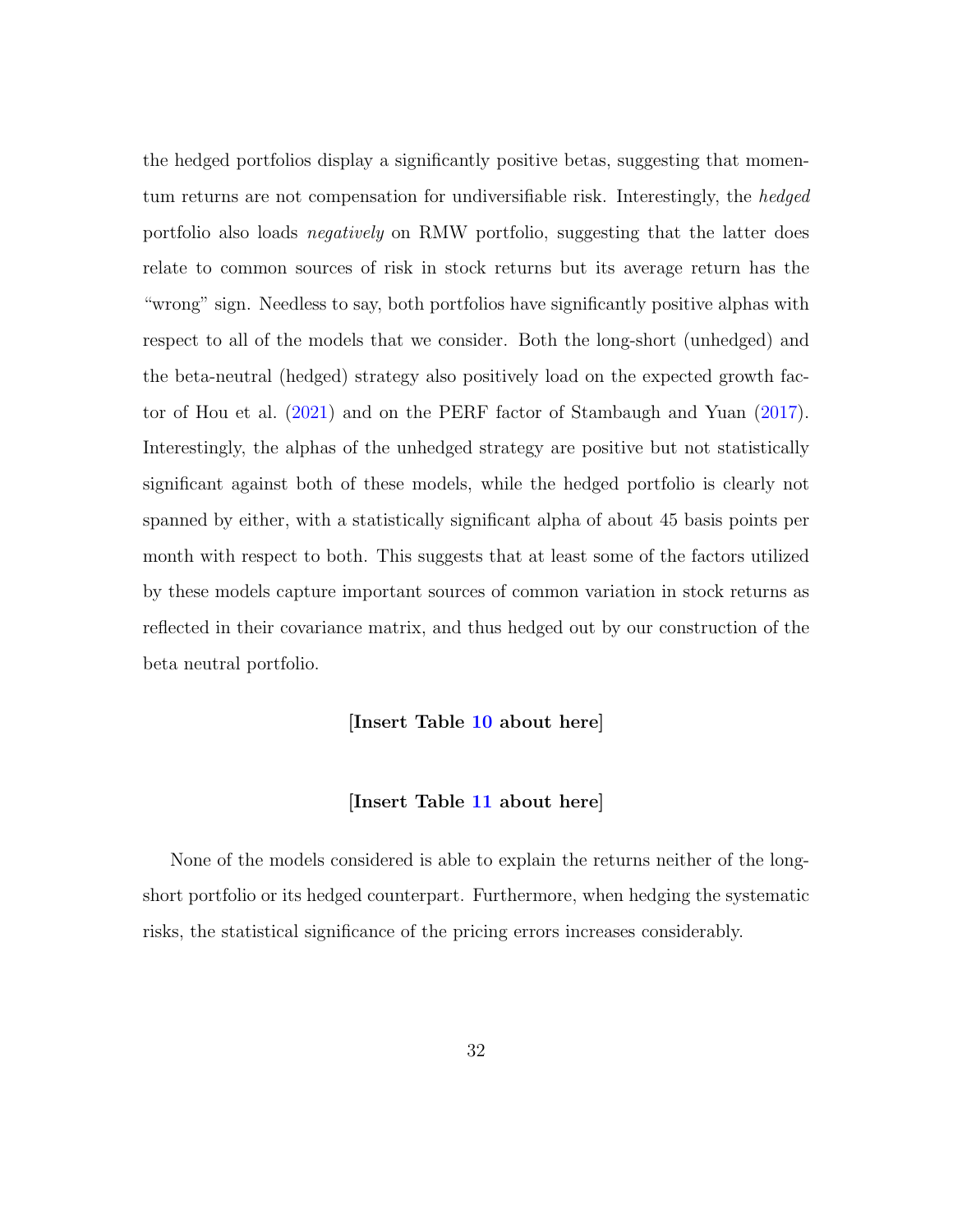# 4 Conclusion

APT has had a remarkable impact on the literature of cross-sectional returns and multi-factor models. Nevertheless, testing APT has been generally complicated since tests using portfolios face the critic that maybe we haven't find the right factors or the portfolios incur in data snooping.

This paper combines high-dimensional beta estimation, return prediction, and pure plays to address these two critics and test APT's implications. First, we use a novel approach to high-dimensional beta estimation to get individual stock's timevarying betas with respect to all the latent statistical factors driving the covariance. Then, we combine the betas with ex-ante forecasts of returns and use pure plays to construct zero-beta portfolios sorted on expected returns.

We overwhelmingly reject APT's main theoretical prediction that the zero-beta portfolios' excess returns and Sharpe ratios should be zero. We attribute the inability of APT to explain the zero-beta portfolios to the fact that none of the latent factors have a non-negligible price of risk on average; consequently, hedging all risk exposure is not only harmless but also desirable. Hedging all exposures, however, seems problematic from a general equilibrium perspective.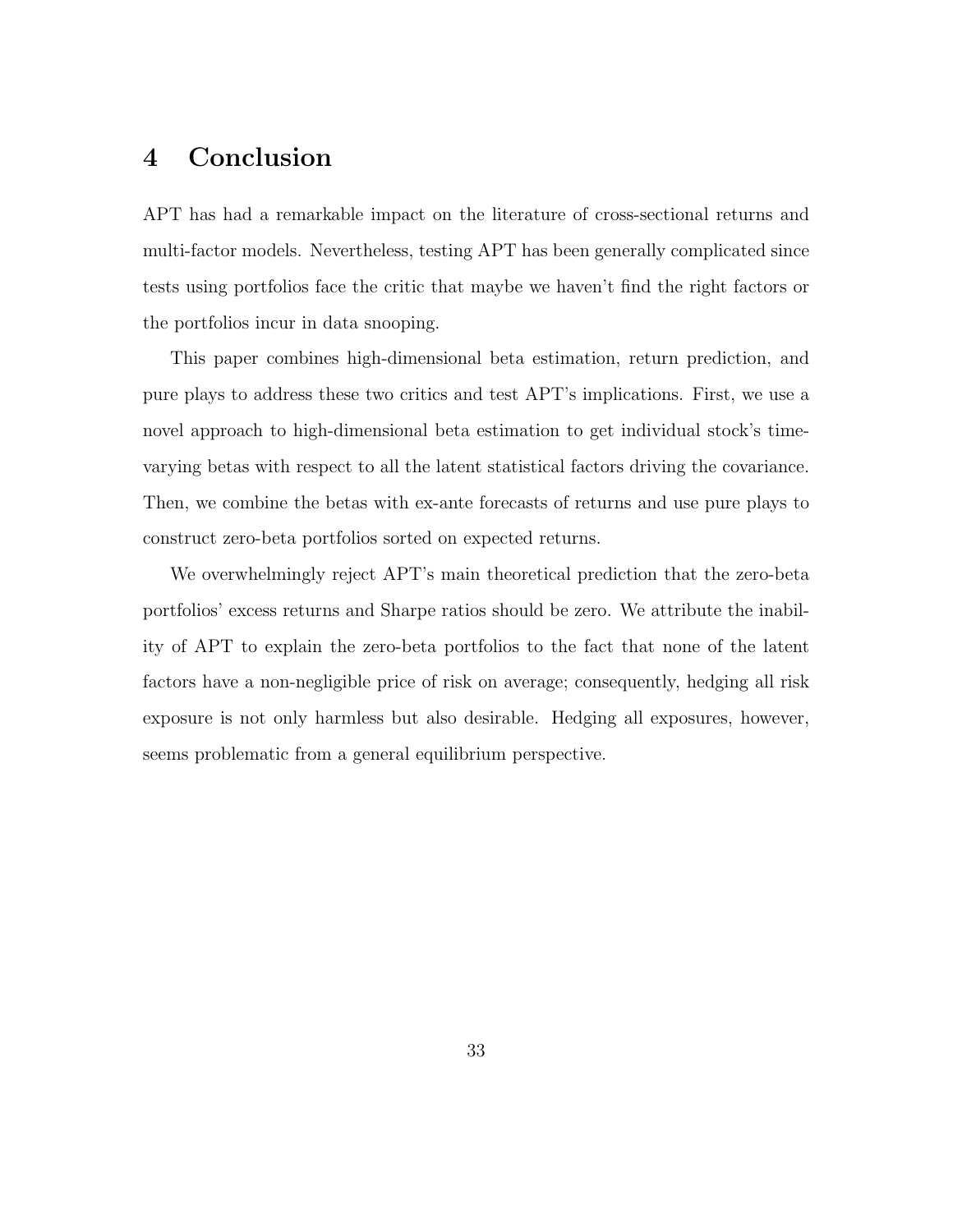# References

- <span id="page-33-0"></span>Alti, Aydoğan, and Sheridan Titman. 2019. "A Dynamic Model of Characteristic-Based Return Predictability." Journal of Finance 74, no. 6 (December): 3187– 3216. issn: 15406261. [https://doi.org/10.1111/jofi.12839.](https://doi.org/10.1111/jofi.12839) [https://onlinelibrary.](https://onlinelibrary.wiley.com/doi/full/10.1111/jofi.12839%20https://onlinelibrary.wiley.com/doi/abs/10.1111/jofi.12839%20https://onlinelibrary.wiley.com/doi/10.1111/jofi.12839) [wiley.com/doi/full/10.1111/jofi.12839%20https://onlinelibrary.wiley.com/doi/](https://onlinelibrary.wiley.com/doi/full/10.1111/jofi.12839%20https://onlinelibrary.wiley.com/doi/abs/10.1111/jofi.12839%20https://onlinelibrary.wiley.com/doi/10.1111/jofi.12839)  $a$ bs/10.1111/jofi.12839%20https://onlinelibrary.wiley.com/doi/10.1111/jofi. [12839.](https://onlinelibrary.wiley.com/doi/full/10.1111/jofi.12839%20https://onlinelibrary.wiley.com/doi/abs/10.1111/jofi.12839%20https://onlinelibrary.wiley.com/doi/10.1111/jofi.12839)
- <span id="page-33-3"></span>Back, Kerry, Nishad Kapadia, and Barbara Ostdiek. 2015. "Testing Factor Models on Characteristic and Covariance Pure Plays." Working Paper, [https://ssrn.](https://ssrn.com/abstract=2621696) [com/abstract=2621696.](https://ssrn.com/abstract=2621696)
- <span id="page-33-4"></span>Baker, Malcolm, Brendan Bradley, and Jeffrey Wurgler. 2011. "Benchmarks as limits to arbitrage: Understanding the low-volatility anomaly." Financial Analysts Journal 67:40–54.
- <span id="page-33-1"></span>Bianchi, Daniele, Matthias Büchner, and Andrea Tamoni. 2019. "What Matters When? Time-Varying Sparsity in Expected Returns." Working Paper, [https:](https://ssrn.com/abstract=3438754) [//ssrn.com/abstract=3438754.](https://ssrn.com/abstract=3438754)
- <span id="page-33-2"></span>Binsbergen, Jules H. van, Xiao Han, and Alejandro Lopez-Lira. 2020. Man vs. Machine Learning: The Term Structure of Earnings Expectations and Conditional Biases. Technical report, Working Paper Series 27843. National Bureau of Economic Research. [https:// doi.org /10.3386/w27843.](https://doi.org/10.3386/w27843) [http://www. nber.org /](http://www.nber.org/papers/w27843) [papers/w27843.](http://www.nber.org/papers/w27843)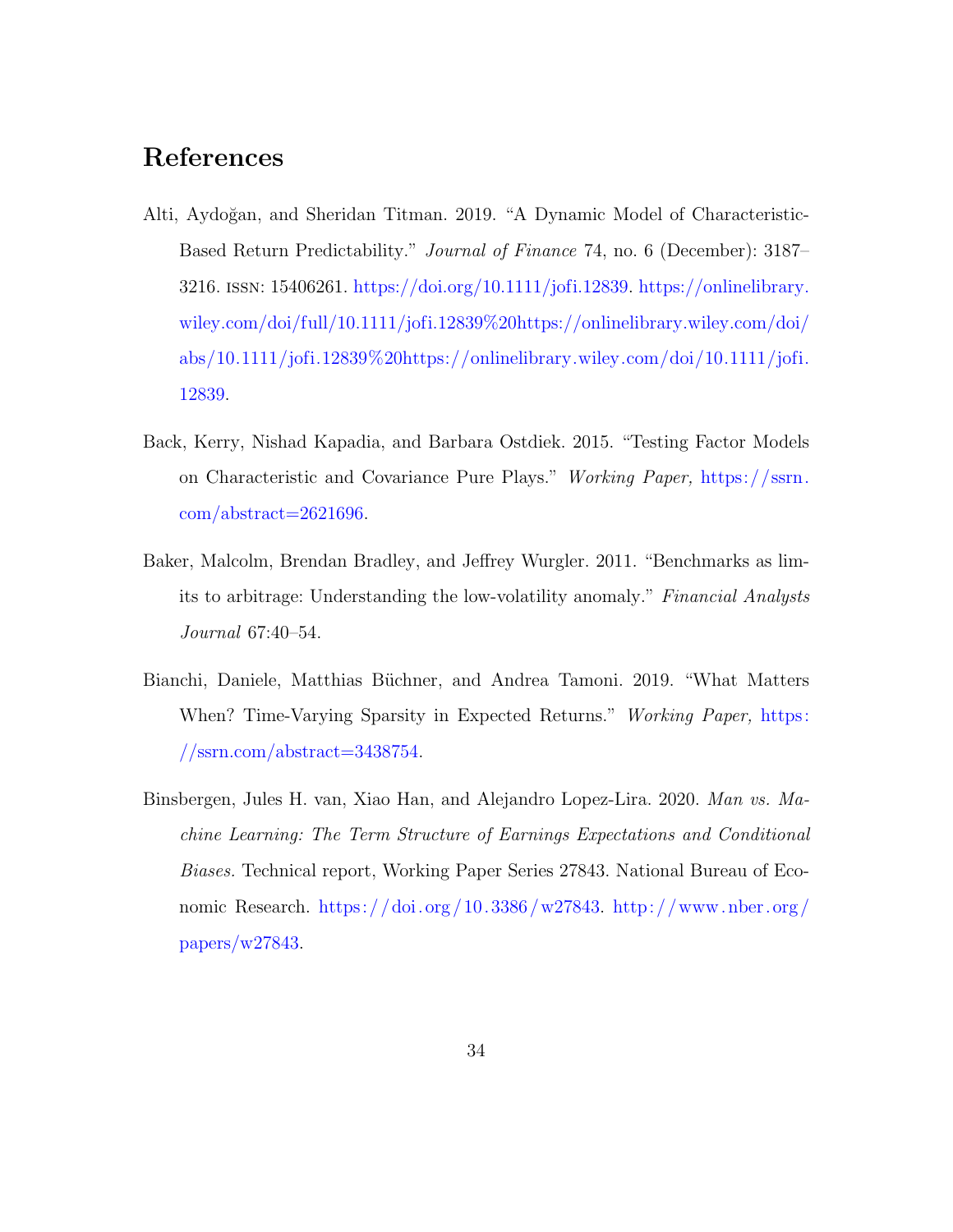- <span id="page-34-5"></span>Black, Fischer. 1972. "Capital market equilibrium with restricted borrowing." The Journal of Business 45:444-455.
- <span id="page-34-6"></span>Blume, Marshall. 1975. "BETAS AND THEIR REGRESSION TENDENCIES." The Journal of Finance 30 (3): 785–795. [https://doi.org/https://doi.org/10.1111/j.](https://doi.org/https://doi.org/10.1111/j.1540-6261.1975.tb01850.x) [1540-6261.1975.tb01850.x.](https://doi.org/https://doi.org/10.1111/j.1540-6261.1975.tb01850.x) eprint: [https://onlinelibrary.wiley.com/doi/pdf/10.](https://onlinelibrary.wiley.com/doi/pdf/10.1111/j.1540-6261.1975.tb01850.x) [1111/j.1540-6261.1975.tb01850.x.](https://onlinelibrary.wiley.com/doi/pdf/10.1111/j.1540-6261.1975.tb01850.x) [https://onlinelibrary.wiley.com/doi/abs/10.](https://onlinelibrary.wiley.com/doi/abs/10.1111/j.1540-6261.1975.tb01850.x) [1111/j.1540-6261.1975.tb01850.x.](https://onlinelibrary.wiley.com/doi/abs/10.1111/j.1540-6261.1975.tb01850.x)
- <span id="page-34-1"></span>Breeden, Douglas T. 1979. "An intertemporal asset pricing model with stochastic consumption and investment opportunities." Journal of Financial Economics 7  $(3): 265-296.$  ISSN: 0304-405X. [https://doi.org/10.1016/0304-405X\(79\)90016-3.](https://doi.org/10.1016/0304-405X(79)90016-3)
- <span id="page-34-4"></span>Breiman, Leo. 2001. "Random Forests." Mach. Learn. (USA) 45 (1): 5–32. issn: 0885- 6125. [https://doi.org/10.1023/A:1010933404324.](https://doi.org/10.1023/A:1010933404324) [https://doi.org/10.1023/A:](https://doi.org/10.1023/A:1010933404324) [1010933404324.](https://doi.org/10.1023/A:1010933404324)
- <span id="page-34-0"></span>Chamberlain, Gary, and Michael Rothschild. 1983. "Arbitrage, Factor Structure, and Mean-Variance Analysis on Large Asset Markets." Econometrica 51 (5): 1281– 1304. issn: 00129682, 14680262. [http://www.jstor.org/stable/1912275.](http://www.jstor.org/stable/1912275)
- <span id="page-34-3"></span>Chen, Qihui, Nikolai Roussanov, and Xiaoliang Wang. 2021. "Semiparametric Conditional Factor Models: Estimation and Inference, with Qihui Chen and Xiaoliang Wang." working paper.
- <span id="page-34-2"></span>Chen, Zhuo, Gregory Connor, and Robert A Korajczyk. 2018. A performance comparison of large-n factor estimators, 1. [https://doi.org/10.1093/rapstu/rax017.](https://doi.org/10.1093/rapstu/rax017) [https://academic.oup.com/raps/article/8/1/153/3858092.](https://academic.oup.com/raps/article/8/1/153/3858092)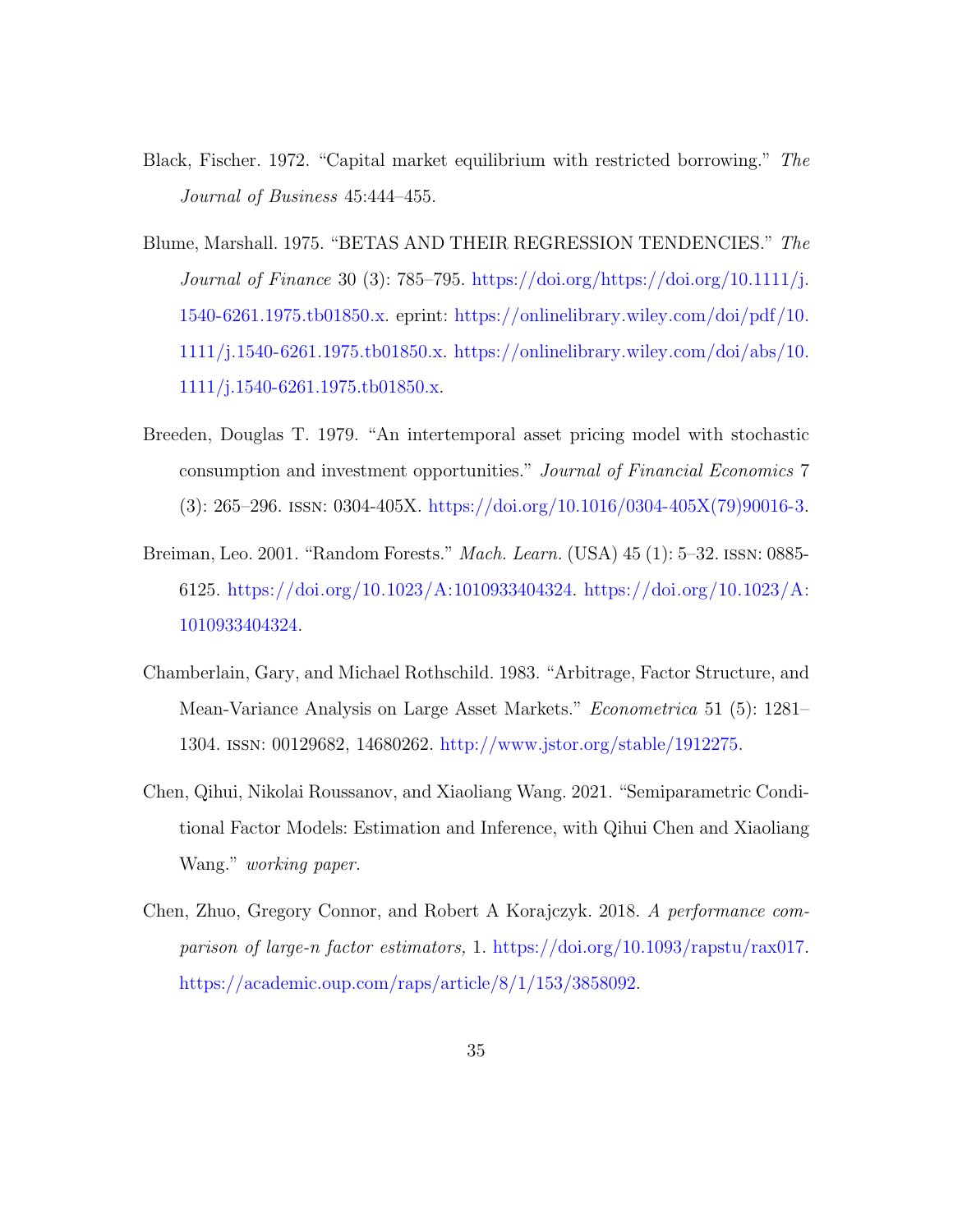- <span id="page-35-1"></span>Cochrane, John H. 1996. "A cross-sectional test of an investment-based asset pricing model." Journal of Political Economy 104 (3): 572–621. issn: 00223808. [https:](https://doi.org/10.1086/262034) [//doi.org/10.1086/262034.](https://doi.org/10.1086/262034) [https://www.journals.uchicago.edu/doi/abs/10.](https://www.journals.uchicago.edu/doi/abs/10.1086/262034) [1086/262034.](https://www.journals.uchicago.edu/doi/abs/10.1086/262034)
- <span id="page-35-0"></span>. 2005. Asset Pricing: Revised Edition. Princeton University Press. isbn: 9781400829132. [https://books.google.co.uk/books?id=20pmeMaKNwsC.](https://books.google.co.uk/books?id=20pmeMaKNwsC)
- <span id="page-35-3"></span><span id="page-35-2"></span>Connor, Gregory, and Robert A Korajczyk. 1986. "Performance measurement with the arbitrage pricing theory. A new framework for analysis." Journal of Financial Economics 15 (3): 373–394. ISSN: 0304405X. https://doi.org/10.1016/0304-[405X\(86\)90027-9.](https://doi.org/10.1016/0304-405X(86)90027-9)
	- . 1988. "Risk and return in an equilibrium APT. Application of a new test methodology." Journal of Financial Economics 21 (2): 255–289. issn: 0304405X. [https://doi.org/10.1016/0304-405X\(88\)90062-1.](https://doi.org/10.1016/0304-405X(88)90062-1)
- <span id="page-35-5"></span>Cooper, Ilan, Liang Ma, Paulo Maio, and Dennis Philip. 2021. "Multifactor Models and Their Consistency with the APT." The Review of Asset Pricing Studies 11 (2): 402–444. issn: 2045-9920. [https://doi.org/10.1093/ rapstu/ raaa024.](https://doi.org/10.1093/rapstu/raaa024) [https://academic.oup.com/raps/article/11/2/402/6050855.](https://academic.oup.com/raps/article/11/2/402/6050855)
- <span id="page-35-4"></span>Daniel, Kent, Lira Mota, Simon Rottke, and Tano Santos. 2020. "The Cross-Section of Risk and Returns." The Review of Financial Studies 33 (5): 1927–1979. issn: 0893-9454. [https://doi.org/10.1093/rfs/hhaa021.](https://doi.org/10.1093/rfs/hhaa021) [https://doi.org/10.1093/rfs/](https://doi.org/10.1093/rfs/hhaa021) [hhaa021.](https://doi.org/10.1093/rfs/hhaa021)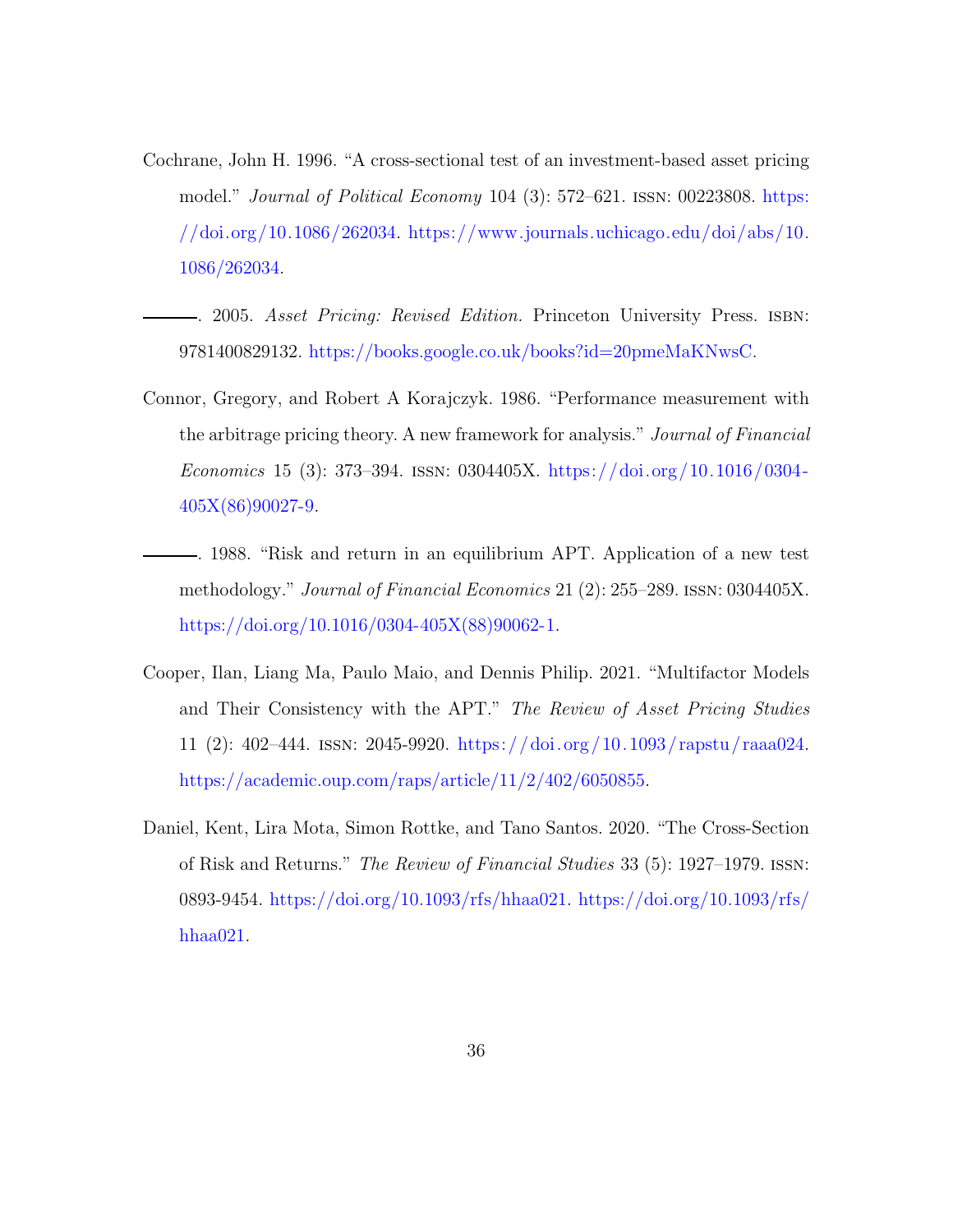- <span id="page-36-2"></span>Daniel, Kent, and Sheridan Titman. 1997. "Evidence on the Characteristics of Cross Sectional Variation in Stock Returns." The Journal of Finance 52 (1): 1–33. https : //doi.org/https : //doi.org/10.1111/j.1540-6261.1997.tb03806.x. [https://onlinelibrary.wiley.com/doi/abs/10.1111/j.1540-6261.1997.tb03806.x.](https://onlinelibrary.wiley.com/doi/abs/10.1111/j.1540-6261.1997.tb03806.x)
- <span id="page-36-5"></span>Fama, Eugene, and Kenneth French. 1992. "The cross-section of expected stock returns." The Journal of Finance 47:427–465.
- <span id="page-36-1"></span>Fama, Eugene F. 1976. Foundations of Finance. Basic Books.
- <span id="page-36-0"></span>Fama, Eugene F, and Kenneth R French. 1993. "Common risk factors in the returns on stocks and bonds." Journal of Financial Economics 33 (1): 3–56. issn: 0304- 405X. [https : / / doi . org / https : / / doi . org / 10 . 1016 / 0304 - 405X\(93 \) 90023 - 5.](https://doi.org/https://doi.org/10.1016/0304-405X(93)90023-5) [http://www.sciencedirect.com/science/article/pii/0304405X93900235.](http://www.sciencedirect.com/science/article/pii/0304405X93900235)
- <span id="page-36-4"></span>. 2008. "Average Returns, B/M, and Share Issues." The Journal of Finance 63 (6): 2971–2995. [https://doi.org/10.1111/j.1540-6261.2008.01418.x.](https://doi.org/10.1111/j.1540-6261.2008.01418.x) [https:](https://onlinelibrary.wiley.com/doi/abs/10.1111/j.1540-6261.2008.01418.x) [//onlinelibrary.wiley.com/doi/abs/10.1111/j.1540-6261.2008.01418.x.](https://onlinelibrary.wiley.com/doi/abs/10.1111/j.1540-6261.2008.01418.x)
- <span id="page-36-6"></span>. 2015. "A five-factor asset pricing model." Journal of Financial Economics 116 (1): 1–22. issn: 0304-405X. [https://doi.org/http://dx.doi.org/10.1016/](https://doi.org/http://dx.doi.org/10.1016/j.jfineco.2014.10.010) [j.jfineco. 2014. 10. 010.](https://doi.org/http://dx.doi.org/10.1016/j.jfineco.2014.10.010) [http: / / www . sciencedirect. com / science / article / pii /](http://www.sciencedirect.com/science/article/pii/S0304405X14002323) [S0304405X14002323.](http://www.sciencedirect.com/science/article/pii/S0304405X14002323)
- <span id="page-36-3"></span>. 2020. "Comparing Cross-Section and Time-Series Factor Models." Edited by Andrew Karolyi. The Review of Financial Studies 33 (5): 1891–1926. issn: 0893-9454. [https://doi.org/10.1093/rfs/hhz089.](https://doi.org/10.1093/rfs/hhz089) [https://academic.oup.com/](https://academic.oup.com/rfs/article/33/5/1891/5555879) [rfs/article/33/5/1891/5555879.](https://academic.oup.com/rfs/article/33/5/1891/5555879)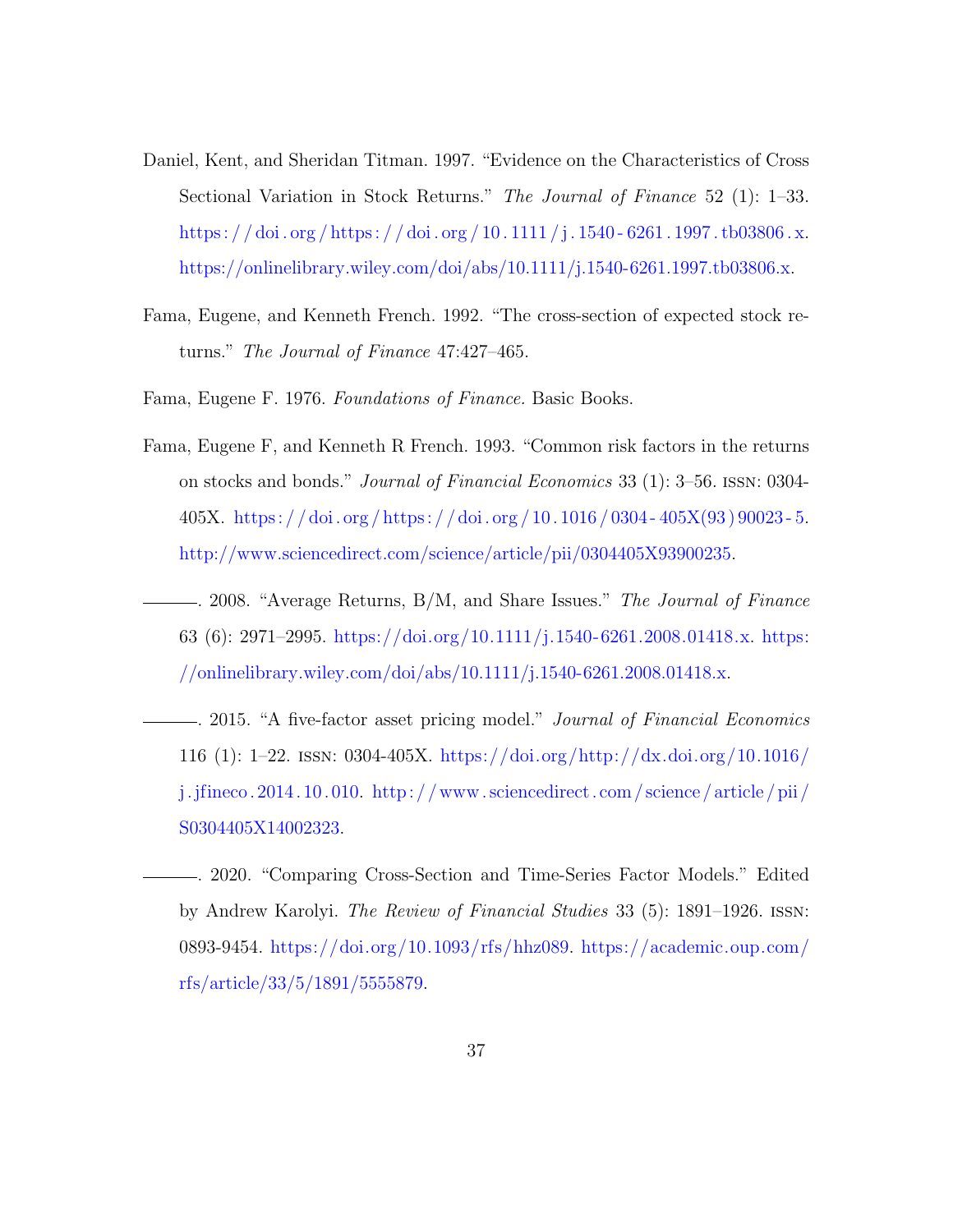- <span id="page-37-0"></span>Fama, Eugene F, and James D MacBeth. 1973. "Risk, Return, and Equilibrium: Empirical Tests." Journal of Political Economy 81 (3): 607–636. issn: 00223808, 1537534X. [http://www.jstor.org/stable/1831028.](http://www.jstor.org/stable/1831028)
- <span id="page-37-6"></span>Frazzini, Andrea, and Lasse Heje Pedersen. 2014. "Betting against beta." Journal of Financial Economics 111:1–25.
- <span id="page-37-1"></span>Freyberger, Joachim, Andreas Neuhierl, and Michael Weber. 2020. "Dissecting Characteristics Nonparametrically." The Review of Financial Studies 33 (5): 2326– 2377. issn: 0893-9454. [https://doi.org/10.1093/rfs/hhz123.](https://doi.org/10.1093/rfs/hhz123) [https://doi.org/10.](https://doi.org/10.1093/rfs/hhz123) [1093/rfs/hhz123.](https://doi.org/10.1093/rfs/hhz123)
- <span id="page-37-2"></span>Giannone, Domenico, Michele Lenza, and Giorgio E Primiceri. 2017. "Economic Predictions with Big Data: The Illusion Of Sparsity." CEPR Discussion Papers, [https://ideas.repec.org/p/cpr/ceprdp/12256.html.](https://ideas.repec.org/p/cpr/ceprdp/12256.html)
- <span id="page-37-3"></span>Giglio, Stefano, and Dacheng Xiu. 2021. "Asset pricing with omitted factors." Journal of Political Economy 129 (7): 1947–1990. issn: 1537534X. [https://doi.org/10.](https://doi.org/10.1086/714090) [1086/714090.](https://doi.org/10.1086/714090) [https://www.journals.uchicago.edu/doi/abs/10.1086/714090.](https://www.journals.uchicago.edu/doi/abs/10.1086/714090)
- <span id="page-37-4"></span>Giglio, Stefano, Dacheng Xiu, and Dake Zhang. 2021. "Test Assets and Weak Factors." SSRN Electronic Journal, [https://doi.org/10.2139/ssrn.3768081.](https://doi.org/10.2139/ssrn.3768081) [https:](https://papers.ssrn.com/abstract=3768081) [//papers.ssrn.com/abstract=3768081.](https://papers.ssrn.com/abstract=3768081)
- <span id="page-37-5"></span>Gilje, Erik, Robert Ready, and Nikolai Roussanov. 2016. "Fracking, drilling, and asset pricing: Estimating the economic benefits of the shale revolution." National Bureau of Economic Research working paper.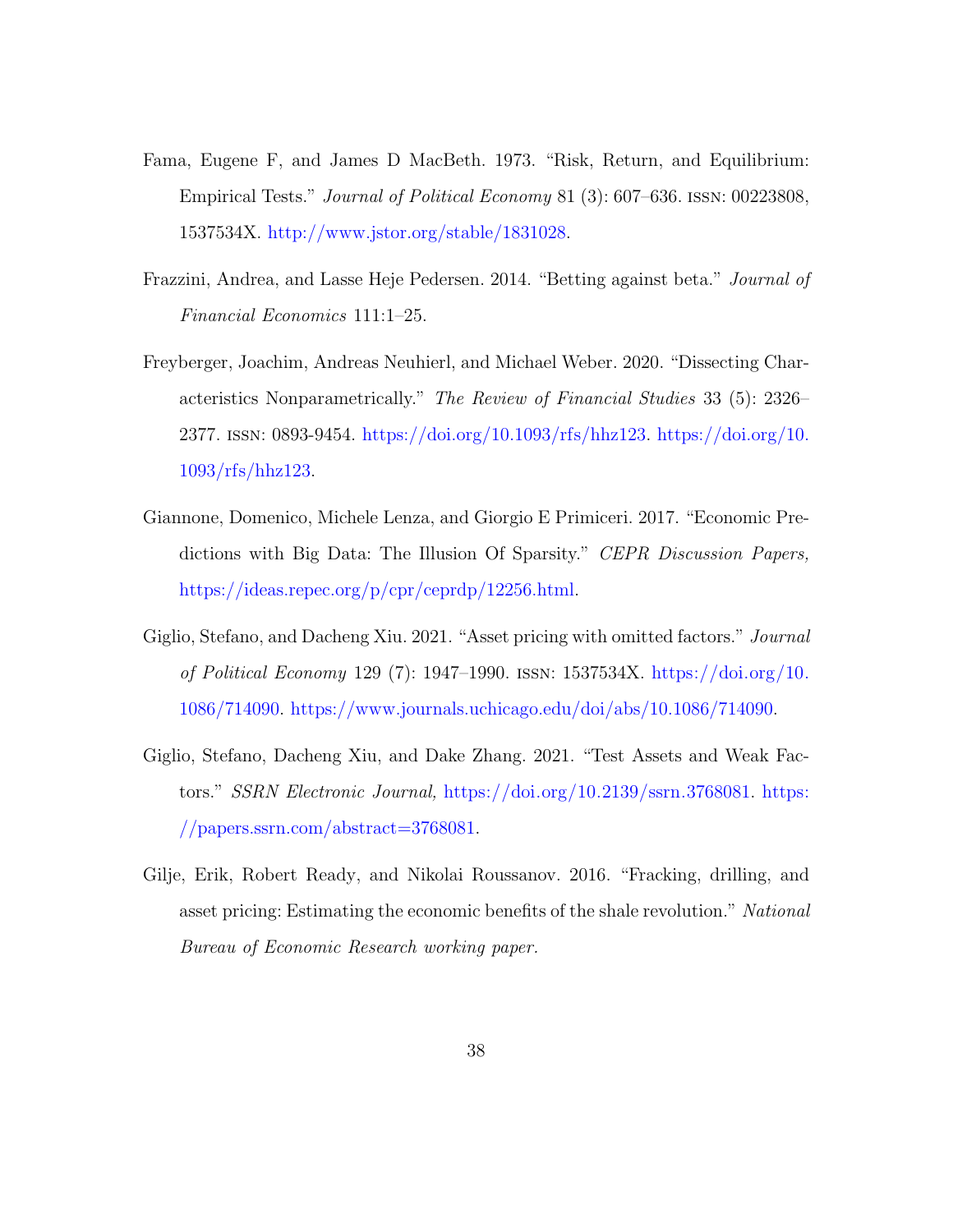- <span id="page-38-2"></span>Gu, Shihao, Bryan Kelly, and Dacheng Xiu. 2020. "Empirical Asset Pricing via Machine Learning." *The Review of Financial Studies* 33 (5): 2223–2273. ISSN: 0893-9454. [https://doi.org/10.1093/rfs/hhaa009.](https://doi.org/10.1093/rfs/hhaa009) [https://doi.org/10.1093/rfs/](https://doi.org/10.1093/rfs/hhaa009) [hhaa009.](https://doi.org/10.1093/rfs/hhaa009)
- <span id="page-38-3"></span>Hansen, Lars, and Scott F. Richard. 1987. "The Role of Conditioning Information in Deducing Testable Restrictions Implied by Dynamic Asset Pricing Models." Econometrica 55:587–613.
- <span id="page-38-5"></span>Hou, Kewei, Haitao Mo, Chen Xue, and Lu Zhang. 2021. "An Augmented q-Factor Model with Expected Growth\*." Review of Finance 25, no. 1 (February): 1–41. issn: 1572-3097. [https://doi.org/10.1093/rof/rfaa004.](https://doi.org/10.1093/rof/rfaa004) [https://academic.oup.](https://academic.oup.com/rof/article/25/1/1/5727769) [com/rof/article/25/1/1/5727769.](https://academic.oup.com/rof/article/25/1/1/5727769)
- <span id="page-38-0"></span>Hou, Kewei, Chen Xue, and Lu Zhang. 2015. "Digesting anomalies: An investment approach." Review of Financial Studies 28 (3): 650–705. issn: 0893-9454. [https:](https://doi.org/10.1093/rfs/hhu068)  $1/$  doi . org  $/$  10 . 1093  $/$  rfs  $/$  hhu068. https :  $/$  academic . oup . com  $/$  rfs  $/$  article [lookup/doi/10.1093/rfs/hhu068.](https://academic.oup.com/rfs/article-lookup/doi/10.1093/rfs/hhu068)
- <span id="page-38-4"></span>Ishwaran, Hemant, and J Sunil Rao. 2005. "Spike and slab variable selection: Frequentist and Bayesian strategies." Ann. Statist. 33 (2): 730–773. [https://doi.org/](https://doi.org/10.1214/009053604000001147) [10.1214/009053604000001147.](https://doi.org/10.1214/009053604000001147) [https://doi.org/10.1214/009053604000001147.](https://doi.org/10.1214/009053604000001147)
- <span id="page-38-1"></span>Jacobs, Bruce I, and Kenneth N Levy. 1988. "Disentangling Equity Return Regularities: New Insights and Investment Opportunities." Financial Analysts Journal 44 (3). issn: 0015-198X. [https://doi.org/10.2469/faj.v44.n3.18.](https://doi.org/10.2469/faj.v44.n3.18)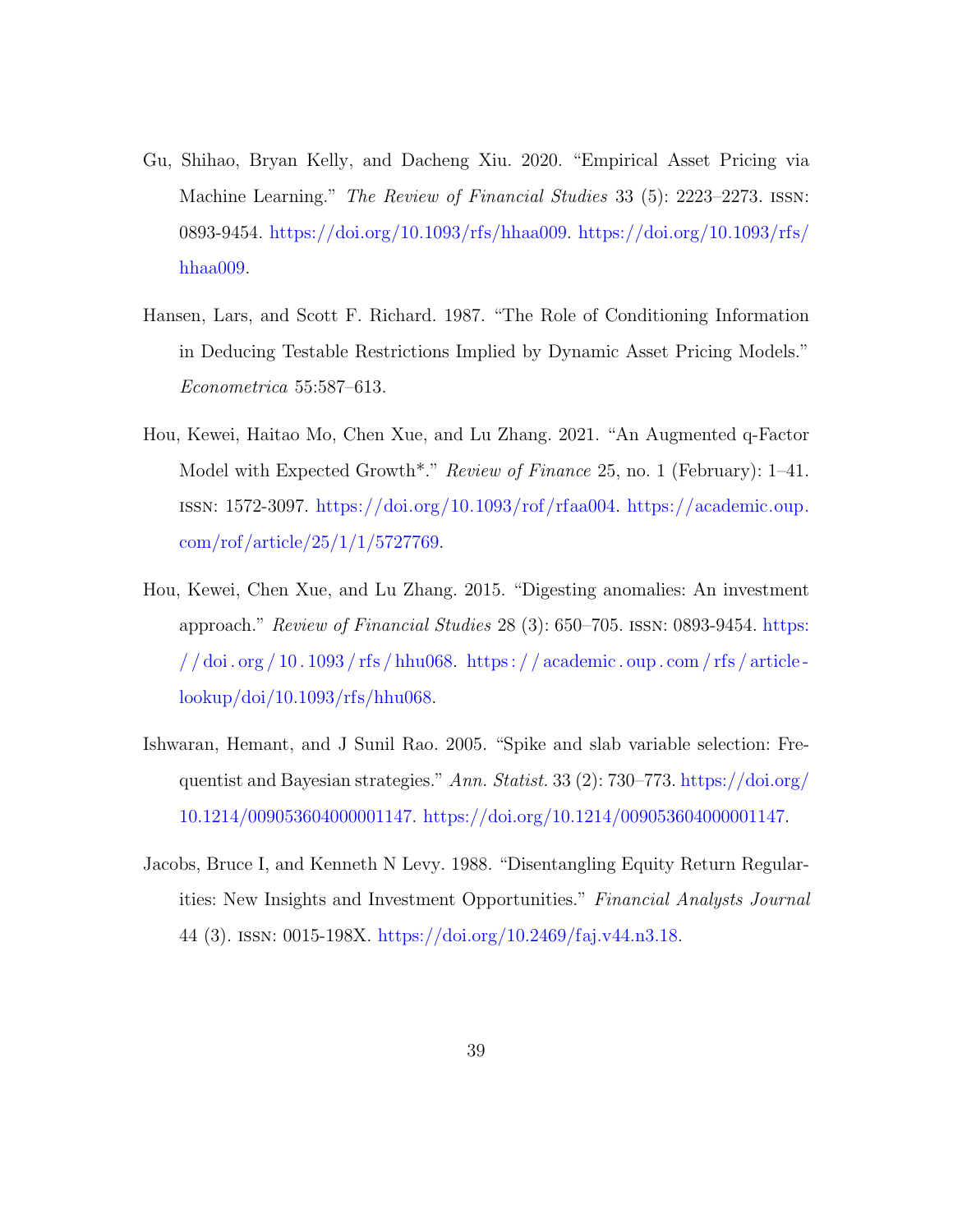- <span id="page-39-4"></span>Kelly, Bryan T, Semyon Malamud, and Lasse H Pedersen. 2020. Principal Portfolios. Technical report, Working Paper Series 27388. National Bureau of Economic Research. [https://doi.org/10.3386/w27388.](https://doi.org/10.3386/w27388) [http://www.nber.org/papers/](http://www.nber.org/papers/w27388) [w27388.](http://www.nber.org/papers/w27388)
- <span id="page-39-2"></span>Kelly, Bryan T, Seth Pruitt, and Yinan Su. 2019. "Characteristics are covariances: A unified model of risk and return." Journal of Financial Economics 134 (3): 501– 524. issn: 0304-405X. [https://doi.org/https://doi.org/10.1016/j.jfineco.2019.](https://doi.org/https://doi.org/10.1016/j.jfineco.2019.05.001) [05.001.](https://doi.org/https://doi.org/10.1016/j.jfineco.2019.05.001) [http://www.sciencedirect.com/science/article/pii/S0304405X19301151.](http://www.sciencedirect.com/science/article/pii/S0304405X19301151)
- <span id="page-39-0"></span>Kim, Soohun, and Robert A Korajczyk. 2018. "Large Sample Estimators of the Stochastic Discount Factor." SSRN Electronic Journal, issn: 1556-5068. [https:](https://doi.org/10.2139/ssrn.3131274) [//doi.org/10.2139/ssrn.3131274.](https://doi.org/10.2139/ssrn.3131274) [https://papers.ssrn.com/abstract=3131274.](https://papers.ssrn.com/abstract=3131274)
- <span id="page-39-3"></span>Kim, Soohun, Robert A Korajczyk, and Andreas Neuhierl. 2021. "Arbitrage Portfolios." The Review of Financial Studies 34 (6): 2813–2856. issn: 0893-9454. [https://doi.org/10.1093/rfs/hhaa102.](https://doi.org/10.1093/rfs/hhaa102) [https://academic.oup.com/rfs/article/](https://academic.oup.com/rfs/article/34/6/2813/5902462) [34/6/2813/5902462.](https://academic.oup.com/rfs/article/34/6/2813/5902462)
- <span id="page-39-1"></span>Kirby, Chris. 2019. "Firm Characteristics, Cross-Sectional Regression Estimates, and Asset Pricing Tests." The Review of Asset Pricing Studies, issn: 2045-9920. [https://doi.org/10.1093/ rapstu/ raz005.](https://doi.org/10.1093/rapstu/raz005) [https://doi.org/10.1093/ rapstu/](https://doi.org/10.1093/rapstu/raz005) [raz005.](https://doi.org/10.1093/rapstu/raz005)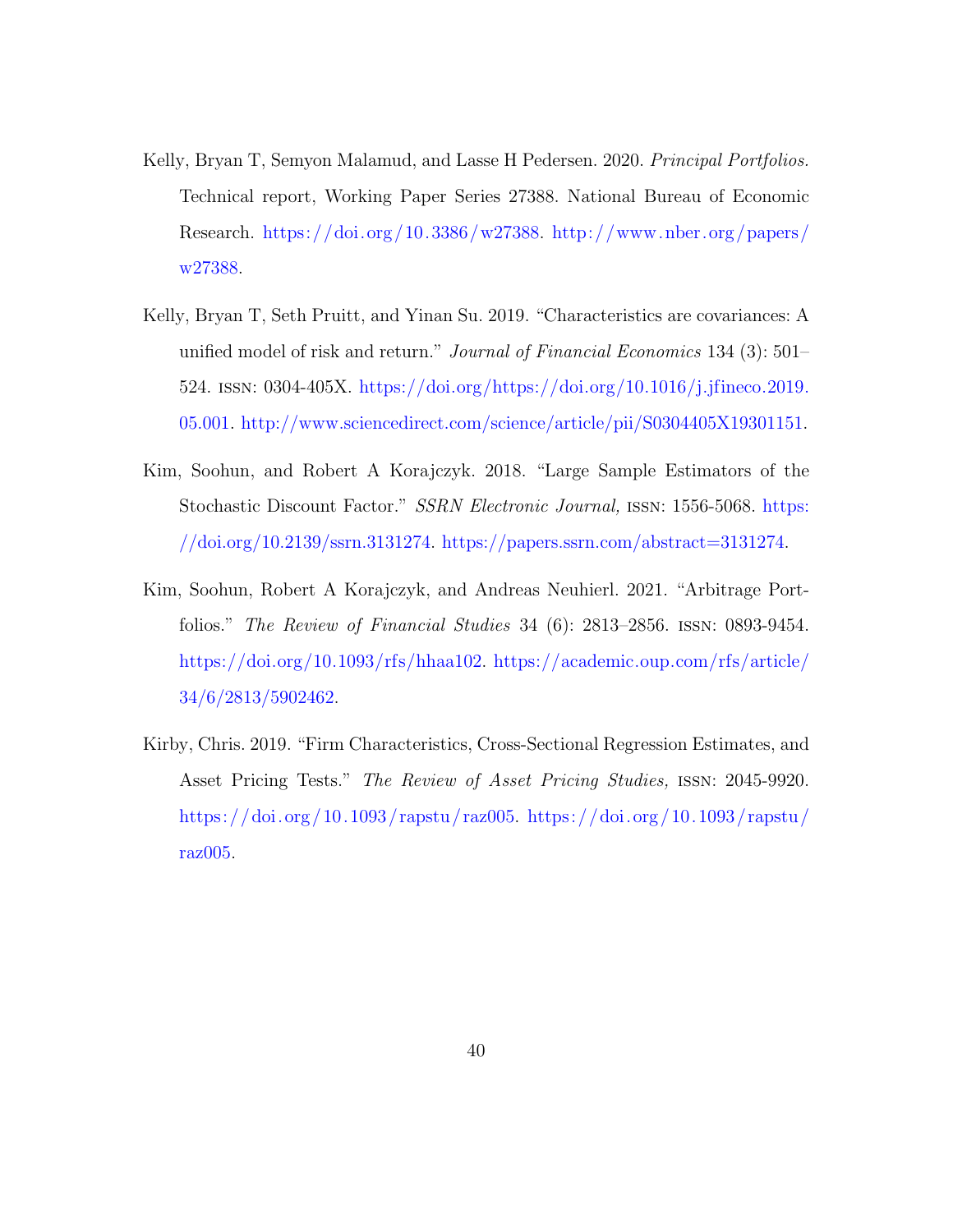- <span id="page-40-2"></span>Kozak, SERHIY, Stefan Nagel, and SHRIHARI Santosh. 2018. "Interpreting Factor Models." The Journal of Finance 73 (3): 1183–1223. issn: 15406261. [https :](https://doi.org/10.1111/jofi.12612)  $\frac{1}{\cosh(10.1111)}$  (jofi.12612. [https://onlinelibrary.wiley.com/doi/abs/10.](https://onlinelibrary.wiley.com/doi/abs/10.1111/jofi.12612%20https://onlinelibrary-wiley-com.ezproxy.library.bi.no/doi/full/10.1111/jofi.12612%20https://onlinelibrary-wiley-com.ezproxy.library.bi.no/doi/abs/10.1111/jofi.12612%20https://onlinelibrary-wiley-com.e) [1111/jofi.12612%20https://onlinelibrary-wiley-com.ezproxy.library.bi.no/doi/](https://onlinelibrary.wiley.com/doi/abs/10.1111/jofi.12612%20https://onlinelibrary-wiley-com.ezproxy.library.bi.no/doi/full/10.1111/jofi.12612%20https://onlinelibrary-wiley-com.ezproxy.library.bi.no/doi/abs/10.1111/jofi.12612%20https://onlinelibrary-wiley-com.e) [full/10.1111/jofi.12612%20https://onlinelibrary-wiley-com.ezproxy.library.bi.](https://onlinelibrary.wiley.com/doi/abs/10.1111/jofi.12612%20https://onlinelibrary-wiley-com.ezproxy.library.bi.no/doi/full/10.1111/jofi.12612%20https://onlinelibrary-wiley-com.ezproxy.library.bi.no/doi/abs/10.1111/jofi.12612%20https://onlinelibrary-wiley-com.e) [no/doi/abs/10.1111/jofi.12612%20https://onlinelibrary-wiley-com.e.](https://onlinelibrary.wiley.com/doi/abs/10.1111/jofi.12612%20https://onlinelibrary-wiley-com.ezproxy.library.bi.no/doi/full/10.1111/jofi.12612%20https://onlinelibrary-wiley-com.ezproxy.library.bi.no/doi/abs/10.1111/jofi.12612%20https://onlinelibrary-wiley-com.e)
- <span id="page-40-1"></span>Lettau, Martin, and Markus Pelger. 2020. "Factors That Fit the Time Series and Cross-Section of Stock Returns." Edited by Stijn Van Nieuwerburgh. The Review of Financial Studies 33 (5): 2274–2325. issn: 0893-9454. [https://doi.org/10.](https://doi.org/10.1093/rfs/hhaa020) [1093/rfs/hhaa020.](https://doi.org/10.1093/rfs/hhaa020) [https://academic.oup.com/rfs/article/33/5/2274/5756219.](https://academic.oup.com/rfs/article/33/5/2274/5756219)
- <span id="page-40-0"></span>Lewellen, Jonathan. 2015. "The Cross-section of Expected Stock Returns." Critical Finance Review 4 (1): 1–44. ISSN: 2164-5744. [https://doi.org/10.1561/104.](https://doi.org/10.1561/104.00000024) [00000024.](https://doi.org/10.1561/104.00000024) [http://dx.doi.org/10.1561/104.00000024.](http://dx.doi.org/10.1561/104.00000024)
- <span id="page-40-3"></span>Lewellen, Jonathan, and Stefan Nagel. 2006. "The conditional CAPM does not explain asset-pricing anomalies." Journal of Financial Economics 82 (2): 289–314. issn: 0304-405X. [https://doi.org/https://doi.org/10.1016/j.jfineco.2005.05.012.](https://doi.org/https://doi.org/10.1016/j.jfineco.2005.05.012) [http://www.sciencedirect.com/science/article/pii/S0304405X06001371.](http://www.sciencedirect.com/science/article/pii/S0304405X06001371)
- <span id="page-40-4"></span>Lopez-Lira, Alejandro. 2020. "Risk factors that matter: Textual analysis of risk disclosures for the cross-section of returns." working paper.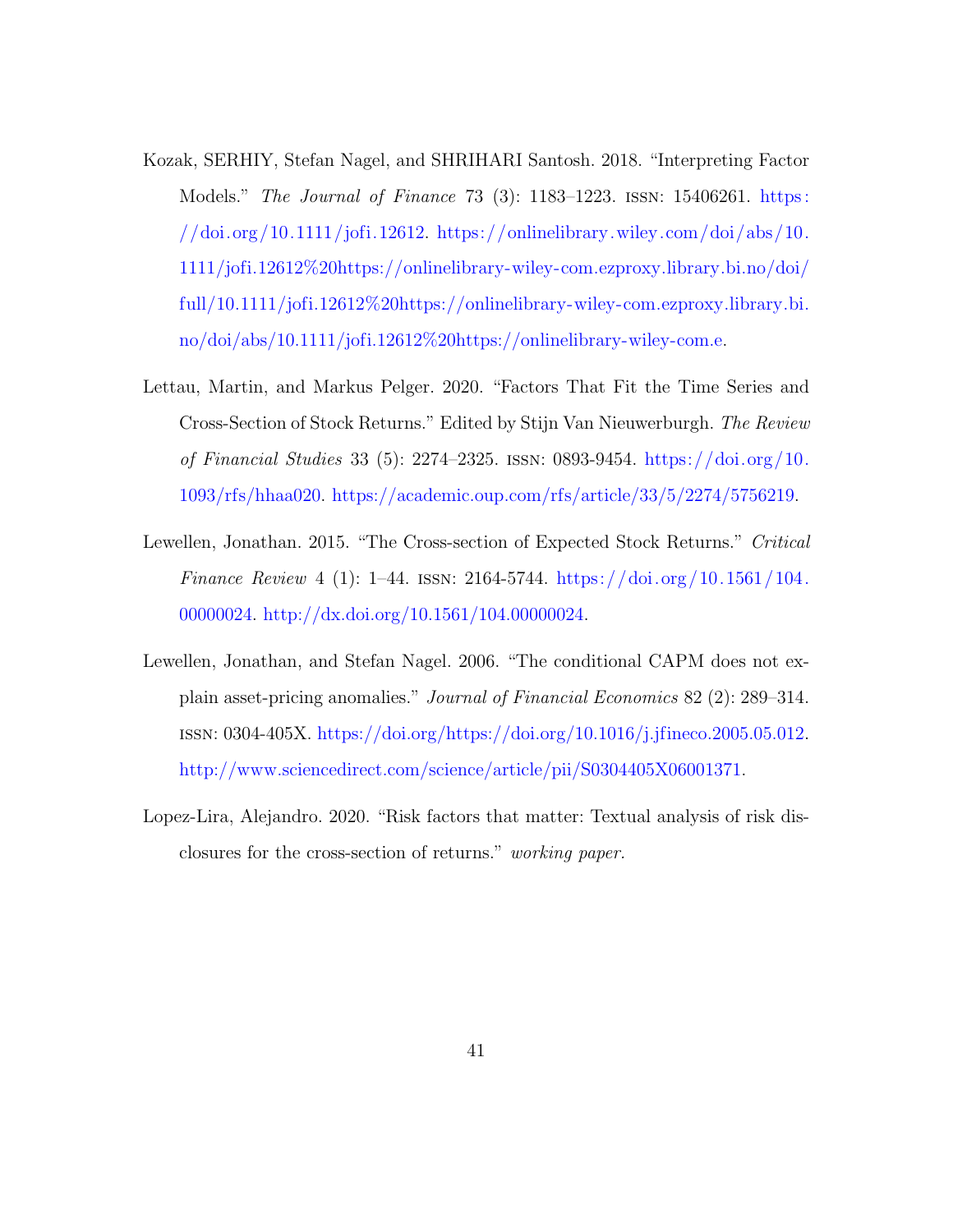- <span id="page-41-5"></span>Mclean, R. David, and Jeffrey Pontiff. 2016. "Does Academic Research Destroy Stock Return Predictability?" The Journal of Finance 71 (1): 5–32. [https://doi.org/](https://doi.org/https://doi.org/10.1111/jofi.12365) [https://doi.org/10.1111/jofi.12365.](https://doi.org/https://doi.org/10.1111/jofi.12365) eprint: [https://onlinelibrary.wiley.com/](https://onlinelibrary.wiley.com/doi/pdf/10.1111/jofi.12365) [doi/pdf/10.1111/jofi.12365.](https://onlinelibrary.wiley.com/doi/pdf/10.1111/jofi.12365) [https://onlinelibrary.wiley.com/doi/abs/10.1111/](https://onlinelibrary.wiley.com/doi/abs/10.1111/jofi.12365) [jofi.12365.](https://onlinelibrary.wiley.com/doi/abs/10.1111/jofi.12365)
- <span id="page-41-0"></span>Merton, Robert C. 1973. "An Intertemporal Capital Asset Pricing Model." Econometrica 41 (5): 867–887. issn: 00129682, 14680262. [http: / / www .jstor. org /](http://www.jstor.org/stable/1913811) [stable/1913811.](http://www.jstor.org/stable/1913811)
- <span id="page-41-4"></span>. 1980. "On estimating the expected return on the market: An exploratory investigation." Journal of Financial Economics 8 (4): 323–361. issn: 0304-405X. https : //doi.org/https : //doi.org/10.1016/0304-405X(80)90007-0. [http :](http://www.sciencedirect.com/science/article/pii/0304405X80900070) [//www.sciencedirect.com/science/article/pii/0304405X80900070.](http://www.sciencedirect.com/science/article/pii/0304405X80900070)
- <span id="page-41-2"></span>Pelger, Markus. 2020. "Understanding Systematic Risk: A High-Frequency Approach." The Journal of Finance 75 (4):  $2179-2220$ . [https://doi.org/https://doi.org/10.](https://doi.org/https://doi.org/10.1111/jofi.12898) [1111/jofi.12898.](https://doi.org/https://doi.org/10.1111/jofi.12898) [https://onlinelibrary.wiley.com/doi/abs/10.1111/jofi.12898.](https://onlinelibrary.wiley.com/doi/abs/10.1111/jofi.12898)
- <span id="page-41-3"></span>Pukthuanthong, Kuntara, and Richard W Roll. 2020. "An Agnostic and Practically Useful Estimator of the Stochastic Discount Factor." SSRN Electronic Journal, issn: 1556-5068. [https://doi.org/10.2139/ssrn.3503974.](https://doi.org/10.2139/ssrn.3503974) [https://papers.ssrn.](https://papers.ssrn.com/abstract=3503974) [com/abstract=3503974.](https://papers.ssrn.com/abstract=3503974)
- <span id="page-41-1"></span>Roll, Richard, and Stephen A Ross. 1980. "An Empirical Investigation of the Arbitrage Pricing Theory." The Journal of Finance 35 (5): 1073–1103. issn: 00221082, 15406261. [http://www.jstor.org/stable/2327087.](http://www.jstor.org/stable/2327087)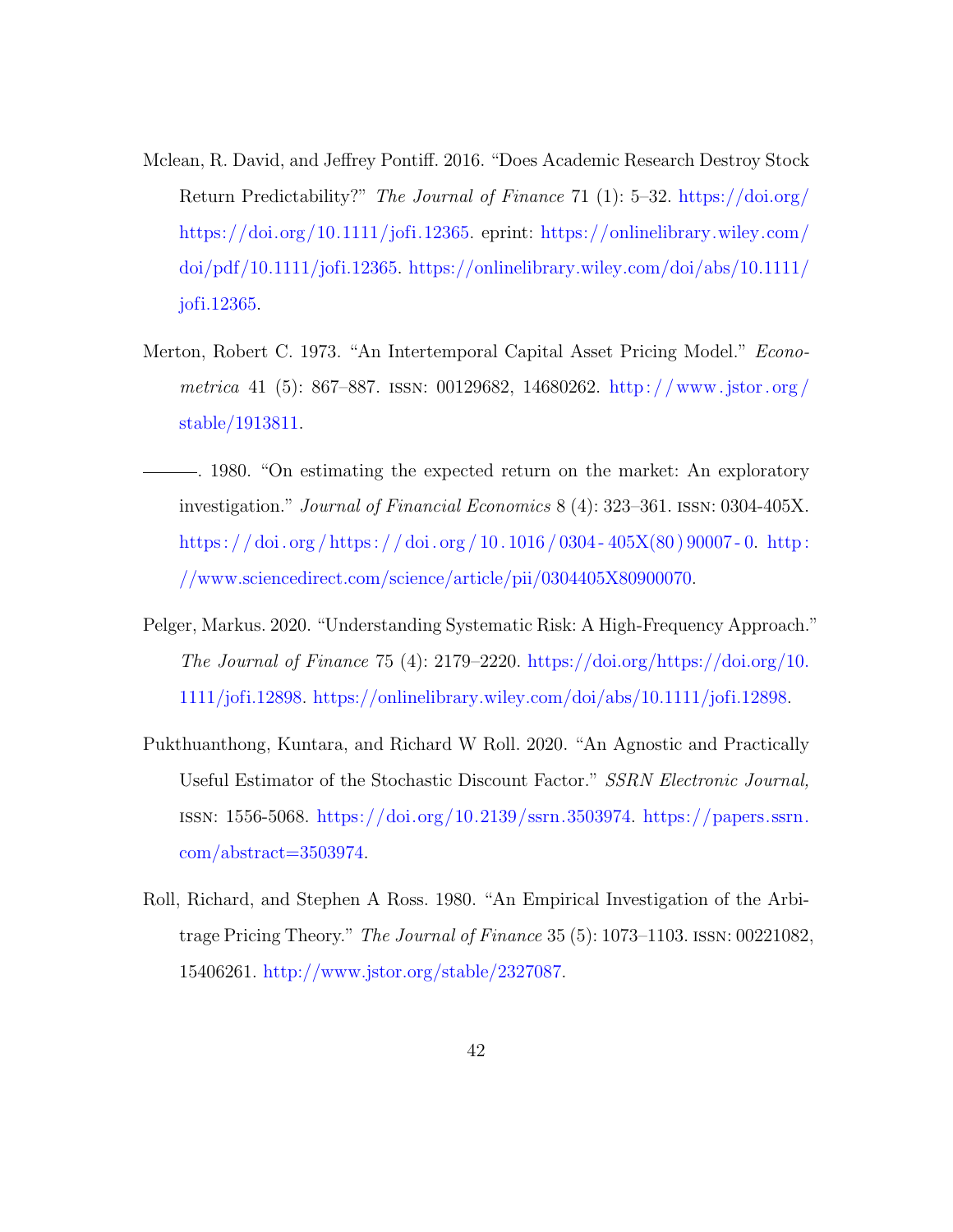- <span id="page-42-0"></span>Ross, Stephen A. 1976. "The arbitrage theory of capital asset pricing." Journal of Economic Theory 13 (3): 341–360. ISSN: 0022-0531. https://doi.org/https: [//doi.org/10.1016/0022 - 0531\(76\)90046 - 6.](https://doi.org/https://doi.org/10.1016/0022-0531(76)90046-6) [http://www.sciencedirect.com/](http://www.sciencedirect.com/science/article/pii/0022053176900466) [science/article/pii/0022053176900466.](http://www.sciencedirect.com/science/article/pii/0022053176900466)
- <span id="page-42-1"></span>Shukla, Ravi, and Charles Trzcinka. 1990. "Sequential Tests of the Arbitrage Pricing Theory: A Comparison of Principal Components and Maximum Likelihood Factors." The Journal of Finance 45 (5): 1541–1564. issn: 00221082, 15406261. [http://www.jstor.org/stable/2328749.](http://www.jstor.org/stable/2328749)
- <span id="page-42-3"></span>Stambaugh, Robert F., and Yu Yuan. 2017. "Mispricing factors." Review of Financial Studies 30, no. 4 (April): 1270–1315. issn: 0893-9454. [https://doi.org/10.1093/](https://doi.org/10.1093/RFS/HHW107) [RFS/HHW107.](https://doi.org/10.1093/RFS/HHW107) [https://academic.oup.com/rfs/article/30/4/1270/2965095.](https://academic.oup.com/rfs/article/30/4/1270/2965095)
- <span id="page-42-2"></span>Weber, Michael. 2018. "Cash flow duration and the term structure of equity returns." Journal of Financial Economics 128 (3): 486–503. issn: 0304-405X. [https://doi.](https://doi.org/https://doi.org/10.1016/j.jfineco.2018.03.003) [org/https://doi.org/10.1016/j.jfineco.2018.03.003.](https://doi.org/https://doi.org/10.1016/j.jfineco.2018.03.003) [http://www.sciencedirect.](http://www.sciencedirect.com/science/article/pii/S0304405X18300667) [com/science/article/pii/S0304405X18300667.](http://www.sciencedirect.com/science/article/pii/S0304405X18300667)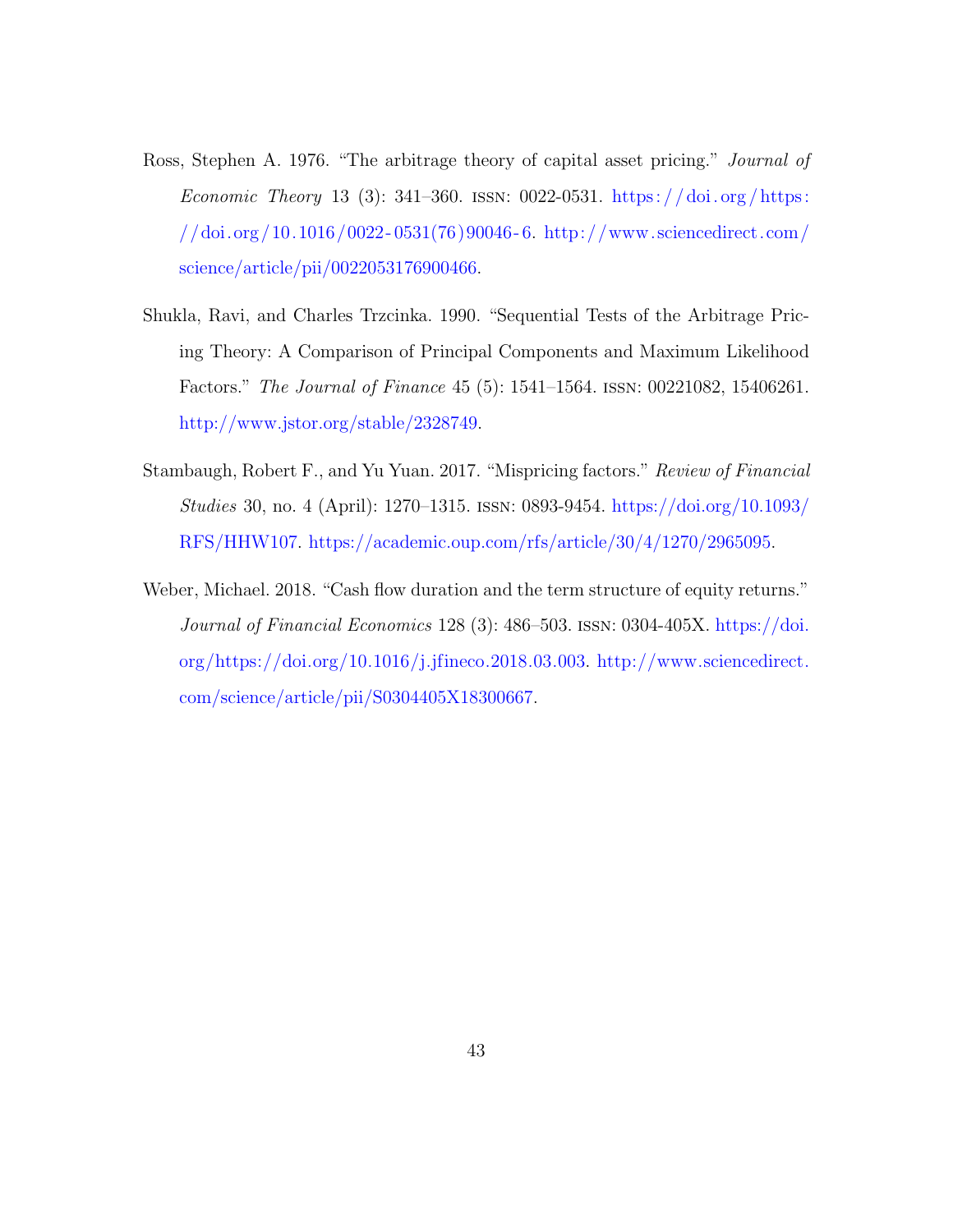# 5 Tables

|              | Factor 1 |         |      | Factor 2 Factor 3 Factor 4 Factor 5 |         |
|--------------|----------|---------|------|-------------------------------------|---------|
| Mean         | 0.12     | $-0.05$ | 0.09 | $-0.01$                             | $-0.06$ |
| t-statistic  | 0.61     | $-0.42$ | 1.14 | $-0.14$                             | $-0.74$ |
| Std. dev     | 4.21     | 2.61    | 1.63 | 2.00                                | 1.59    |
| Sharpe ratio | 0.10     | $-0.07$ | 0.19 | $-0.02$                             | $-0.12$ |

<span id="page-43-0"></span>Table 1: Descriptive Statistics of the Zero-Cost Latent Factors: 1974–2014

This table reports the descriptive statistics of the time-series of monthly excess-returns (in percent) for the first five latent common factors. The projection portfolio weights are zero-cost and have a beta of one with its respective factor and zero otherwise. The mean is the monthly arithmetic average of excess returns. The standard deviation is calculated monthly. The Sharpe ratios are annualized by multiplying by the square root of twelve. We omit stocks whose size falls below the 20th percentile of the NYSE following E. F. Fama and K. R. French [\(2008\)](#page-36-4) and Kirby [\(2019\)](#page-39-1) to avoid any concerns about liquidity.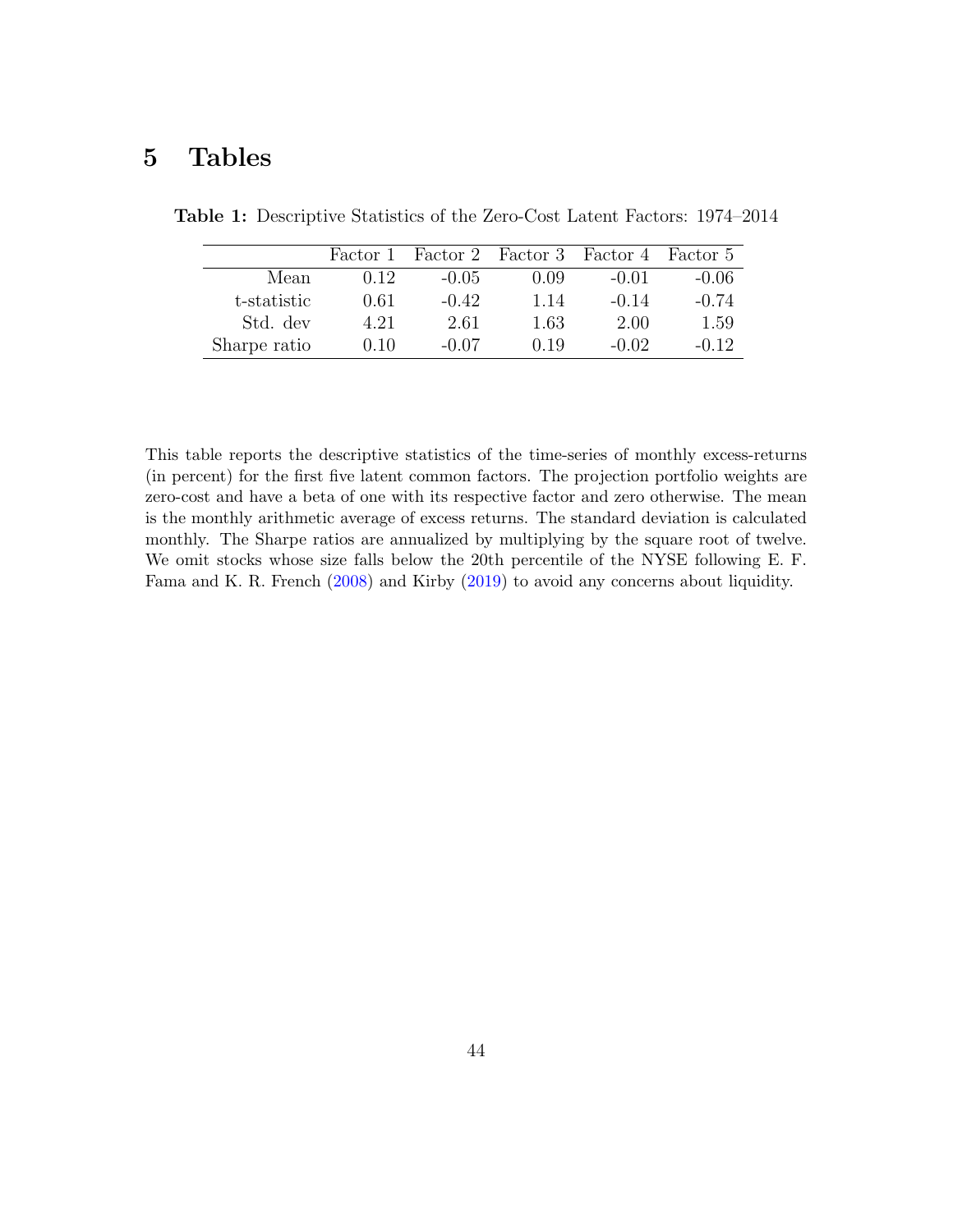|            | Factor 1 | Factor 2 | Factor 3 | Factor 4 | Factor 5 |
|------------|----------|----------|----------|----------|----------|
| Factor 1   | 1.00     | $-0.36$  | 0.11     | 0.02     | 0.09     |
| Factor 2   | $-0.36$  | 1.00     | $-0.12$  | $-0.14$  | 0.02     |
| Factor 3   | 0.11     | $-0.12$  | 1.00     | $-0.11$  | $-0.11$  |
| Factor 4   | 0.02     | $-0.14$  | $-0.11$  | 1.00     | $-0.07$  |
| Factor 5   | 0.09     | 0.02     | $-0.11$  | $-0.07$  | 1.00     |
| Mkt-RF     | 0.66     | $-0.44$  | 0.02     | $-0.00$  | 0.05     |
| SMB        | 0.18     | $-0.49$  | 0.24     | 0.15     | $-0.04$  |
| HML        | $-0.29$  | 0.44     | $-0.10$  | $-0.03$  | $-0.03$  |
| <b>RMW</b> | $-0.16$  | 0.35     | 0.01     | $-0.06$  | $-0.03$  |
| CMA        | $-0.36$  | 0.39     | $-0.13$  | 0.03     | $-0.04$  |
| Mom        | $-0.11$  | $-0.29$  | $-0.03$  | 0.15     | $-0.03$  |

<span id="page-44-0"></span>Table 2: Correlation Matrix of the Zero-Cost Latent Factors and the Fama–French Five Factors plus Momentum: 1974–2014

This table reports the correlation of monthly excess-returns (in percent) for the first five latent common factors with the Fama–French five factors plus momentum. The projection portfolio weights are zero-cost and have a beta of one with its respective factor and zero otherwise. The mean is the monthly arithmetic average of excess returns. The standard deviation is calculated monthly. The Sharpe ratios are annualized by multiplying by the square root of twelve. We omit stocks whose size falls below the 20th percentile of the NYSE following E. F. Fama and K. R. French [\(2008\)](#page-36-4) and Kirby [\(2019\)](#page-39-1) to avoid any concerns about liquidity.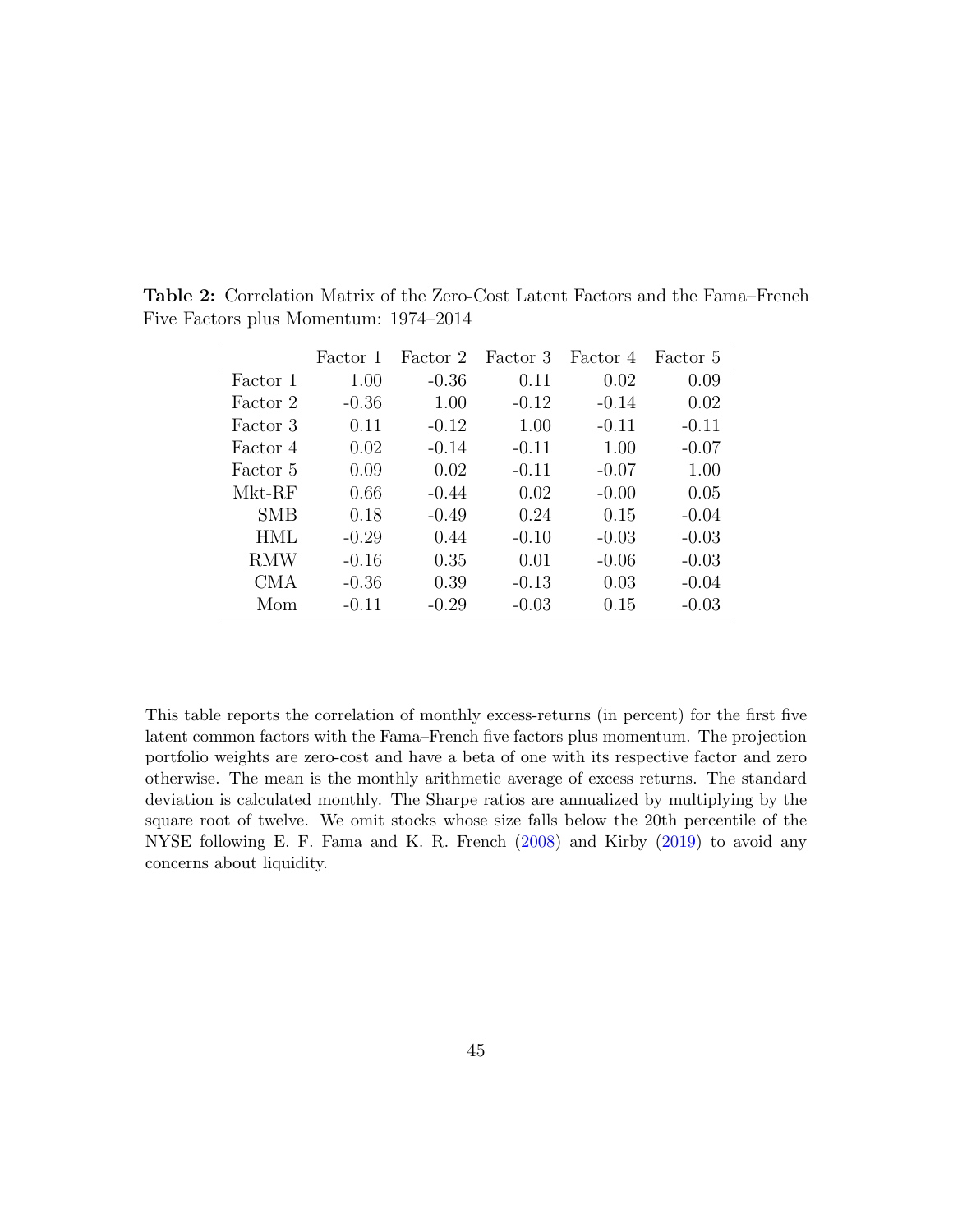|              | Factor 1 |      |      | Factor 2 Factor 3 Factor 4 Factor 5 |      |
|--------------|----------|------|------|-------------------------------------|------|
| Mean         | 0.85     | 0.67 | 0.81 | 0.71                                | 0.67 |
| t-statistic  | 3.14     | 3.47 | 3.82 | 3.21                                | 3.21 |
| Std. dev     | 5.62     | 4.03 | 4.44 | 4.61                                | 4.33 |
| Sharpe ratio | 0.52     | 0.58 | 0.64 | 0.53                                | 0.53 |

<span id="page-45-0"></span>Table 3: Descriptive Statistics of the Unit-Cost Latent Factors: 1974–2014

This table reports the descriptive statistics of the time-series of monthly excess-returns (in percent) for the first five latent common factors. The projection portfolio weights are unit-cost and have a beta of one with its respective factor and zero otherwise. The mean is the monthly arithmetic average of excess returns. The standard deviation is calculated monthly. The Sharpe ratios are annualized by multiplying by the square root of twelve. We omit stocks whose size falls below the 20th percentile of the NYSE following E. F. Fama and K. R. French [\(2008\)](#page-36-4) and Kirby [\(2019\)](#page-39-1) to avoid any concerns about liquidity.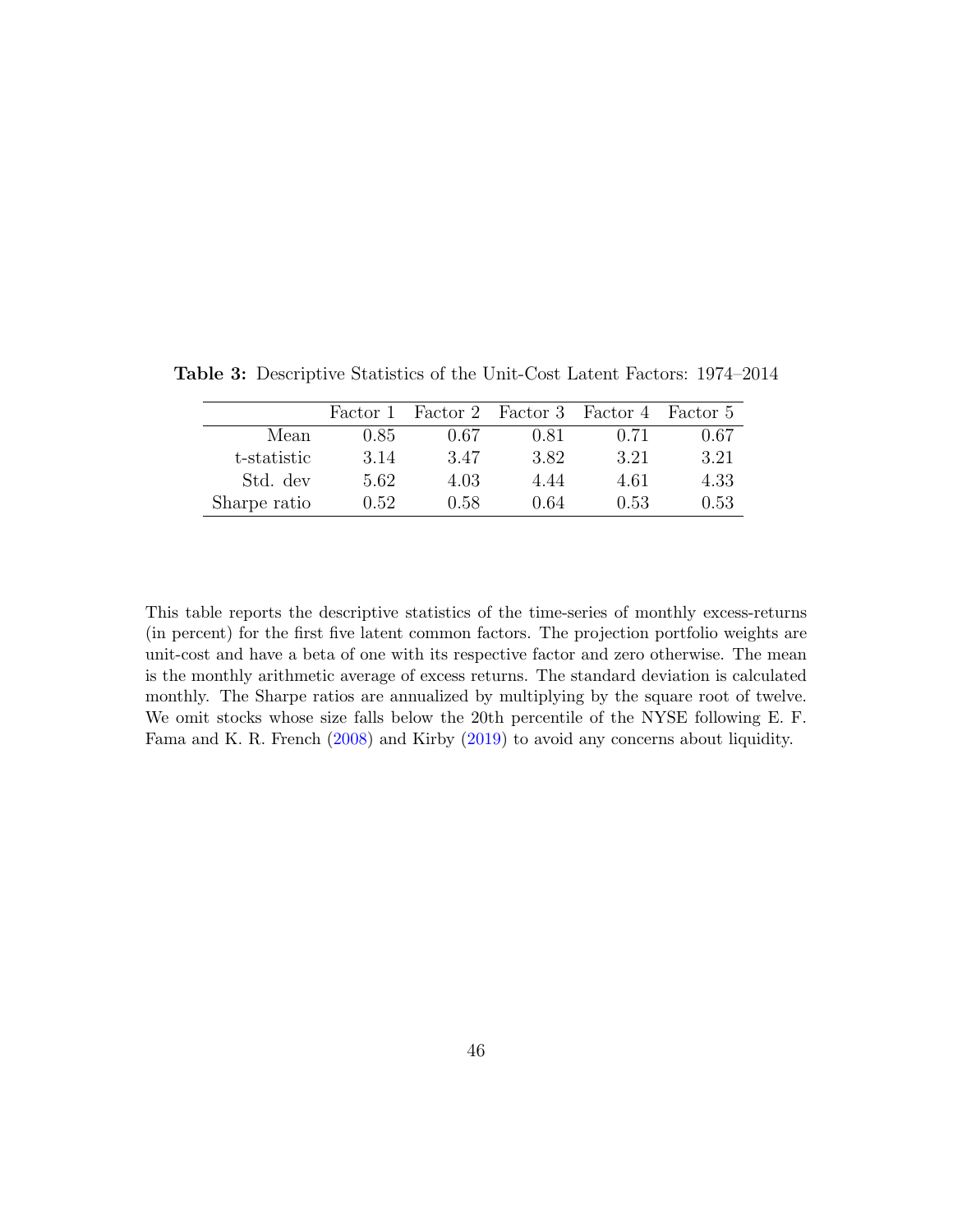|            | Factor 1 | Factor 2 | Factor 3 | Factor 4 | Factor 5 |
|------------|----------|----------|----------|----------|----------|
| Factor 1   | 1.00     | 0.34     | 0.65     | 0.61     | 0.64     |
| Factor 2   | 0.34     | 1.00     | 0.71     | 0.68     | 0.74     |
| Factor 3   | 0.65     | 0.71     | 1.00     | 0.82     | 0.85     |
| Factor 4   | 0.61     | 0.68     | 0.82     | 1.00     | 0.83     |
| Factor 5   | 0.64     | 0.74     | 0.85     | 0.83     | 1.00     |
| Mkt-RF     | 0.95     | 0.35     | 0.58     | 0.55     | 0.61     |
| SMB        | 0.45     | 0.12     | 0.48     | 0.45     | 0.39     |
| HML        | $-0.28$  | 0.20     | $-0.12$  | $-0.09$  | $-0.10$  |
| <b>RMW</b> | $-0.32$  | $-0.05$  | $-0.25$  | $-0.27$  | $-0.27$  |
| CMA        | $-0.38$  | 0.10     | $-0.18$  | $-0.12$  | $-0.15$  |
| Mom        | $-0.13$  | $-0.25$  | $-0.07$  | 0.00     | $-0.07$  |

<span id="page-46-0"></span>Table 4: Correlation Matrix of the Unit-Cost Latent Factors and the Fama–French Five Factors plus Momentum: 1974–2014

This table reports the correlation of monthly excess-returns (in percent) for the first five latent common factors with the Fama–French five factors plus momentum. The projection portfolio weights are unit-cost and have a beta of one with its respective factor and zero otherwise. The mean is the monthly arithmetic average of excess returns. The standard deviation is calculated monthly. The Sharpe ratios are annualized by multiplying by the square root of twelve. We omit stocks whose size falls below the 20th percentile of the NYSE following E. F. Fama and K. R. French [\(2008\)](#page-36-4) and Kirby [\(2019\)](#page-39-1) to avoid any concerns about liquidity.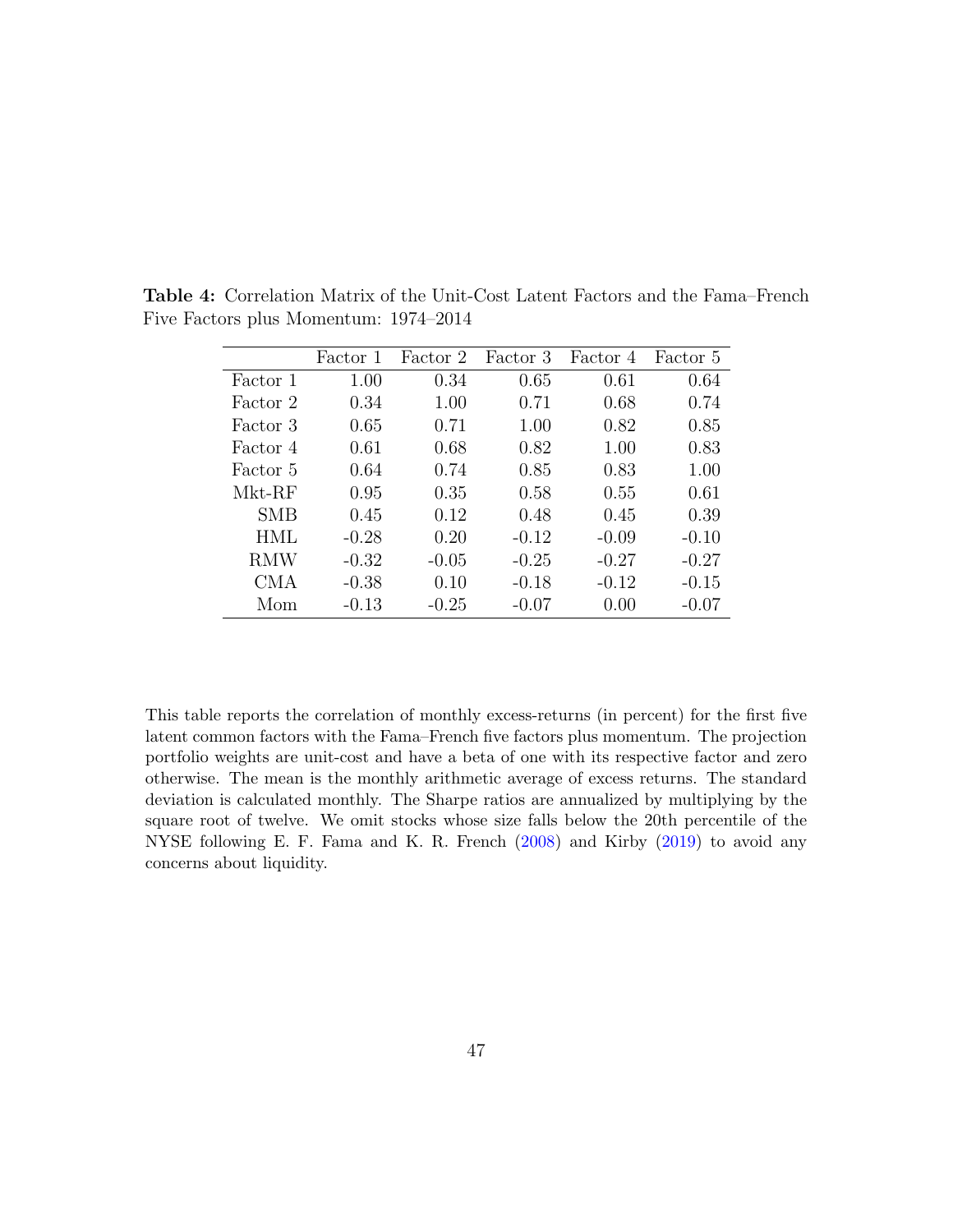| Panel A: 1974-2014 |        |                    |              |  |  |
|--------------------|--------|--------------------|--------------|--|--|
|                    | Market | Long-short         | Beta-neutral |  |  |
| Mean               | 0.52   | 0.72               | 0.74         |  |  |
| Std. dev           | 4.65   | 3.34               | 1.70         |  |  |
| Sharpe ratio       | 0.39   | 0.75               | 1.51         |  |  |
|                    |        |                    |              |  |  |
|                    |        | Panel B: 1974–1999 |              |  |  |
|                    | Market | Long-short         | Beta-neutral |  |  |
| Mean               | 0.65   | 1.12               | 0.99         |  |  |
| Std. dev           | 4.64   | 2.61               | 1.48         |  |  |
| Sharpe ratio       | 0.48   | 1.49               | 2.32         |  |  |
|                    |        |                    |              |  |  |
|                    |        | Panel C: 2000-2014 |              |  |  |
|                    | Market | Long-short         | Beta-neutral |  |  |
| Mean               | 0.28   | $-0.06$            | 0.25         |  |  |
| Std. dev           | 4.67   | 4.31               | 1.97         |  |  |
| Sharpe ratio       | 0.21   | $-0.04$            | 0.44         |  |  |

<span id="page-47-0"></span>Table 5: Descriptive Statistics of the Portfolios: 1974–2014

This table reports the descriptive statistics of the time-series of monthly excess-returns (in percent) for the market, the long short portfolio sorted on expected returns, and the beta-neutral long-short portfolio. The later two return series are constructed using pure plays as described in the main text. The mean is the monthly arithmetic average of excess returns. The standard deviation is calculated monthly. The Sharpe ratios are annualized by multiplying by the square root of twelve. We omit stocks whose size falls below the 20th percentile of the NYSE following E. F. Fama and K. R. French [\(2008\)](#page-36-4) and Kirby [\(2019\)](#page-39-1) to avoid any concerns about liquidity.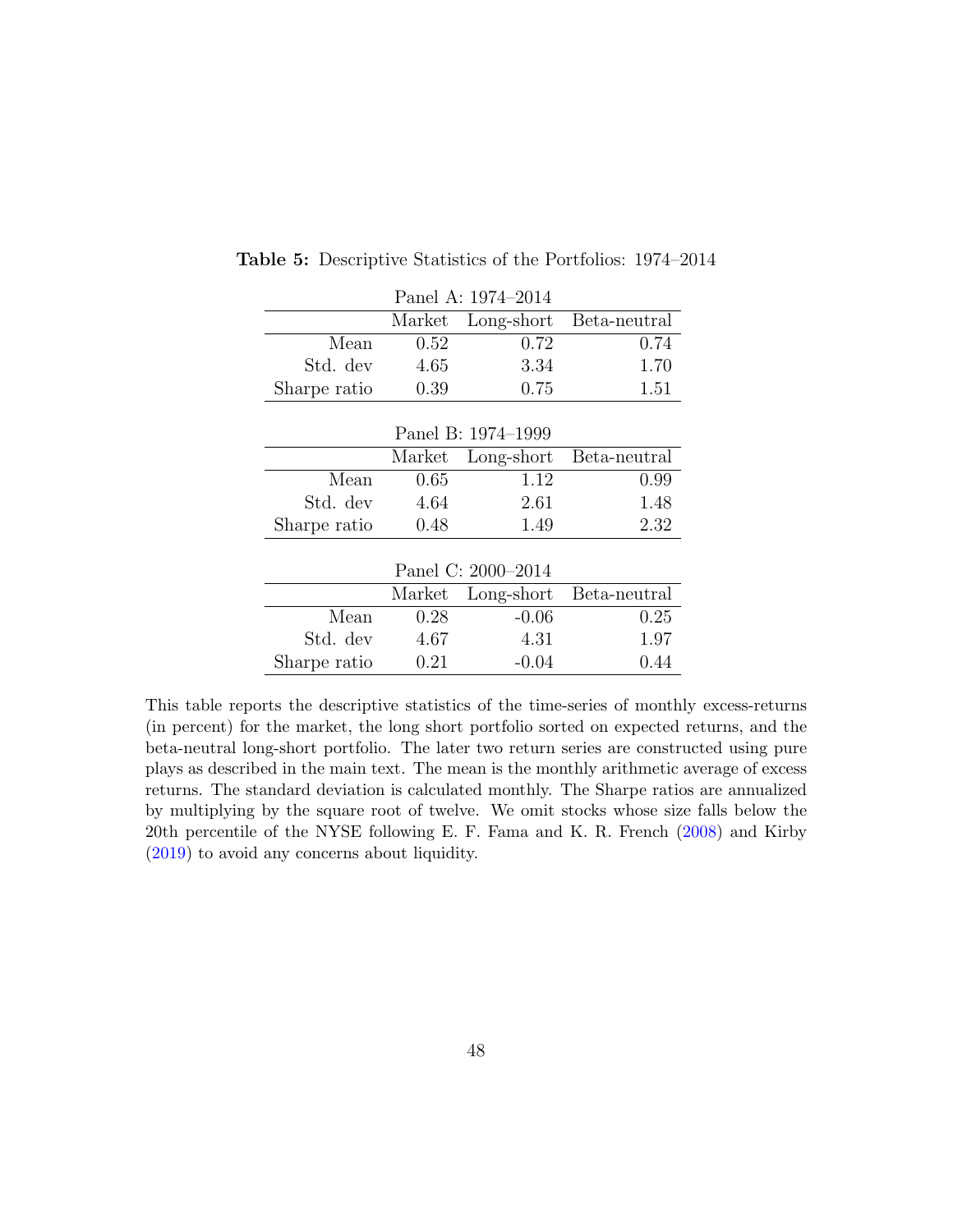|                    |        |                    | $j=1$  |                    |                    |                   |
|--------------------|--------|--------------------|--------|--------------------|--------------------|-------------------|
|                    |        | Panel A: 1974–2014 |        | Panel B: 1974–1999 | Panel C: 2000–2014 |                   |
|                    | (1)    | $\left( 2\right)$  | (1)    | $\left( 2\right)$  | $\left( 1\right)$  | $\left( 2\right)$ |
| Intercept          | 0.01   | 0.01               | 0.01   | 0.01               | 0.01               | 0.01              |
|                    | (3.57) | (4.37)             | (2.98) | (3.27)             | (1.97)             | (2.92)            |
| predicted return   | 0.26   | 0.27               | 0.36   | 0.36               | 0.08               | 0.11              |
|                    | (7.23) | (11.61)            | (8.38) | (12.31)            | (1.17)             | (2.92)            |
| BetaF1             |        | $-0.00$            |        | 0.00               |                    | $-0.00$           |
|                    |        | $(-0.16)$          |        | (0.52)             |                    | $(-0.73)$         |
| BetaF2             |        | $-0.00$            |        | $-0.00$            |                    | 0.00              |
|                    |        | $(-0.35)$          |        | $(-0.51)$          |                    | (0.09)            |
| BetaF3             |        | 0.00               |        | 0.00               |                    | 0.00              |
|                    |        | (1.62)             |        | (0.10)             |                    | (2.40)            |
| BetaF4             |        | $-0.00$            |        | $-0.00$            |                    | $-0.00$           |
|                    |        | $(-0.73)$          |        | $(-0.42)$          |                    | $(-0.64)$         |
| BetaF <sub>5</sub> |        | 0.00               |        | $-0.00$            |                    | 0.00              |
|                    |        | (0.02)             |        | $(-0.18)$          |                    | (0.31)            |
| R2                 | 0.01   | 0.09               | 0.01   | 0.08               | 0.01               | 0.11              |

<span id="page-48-0"></span>Table 6: Fama–MacBeth Predictive Cross-Sectional Regressions

k

 $\lambda_t \beta_{it}^j$ 

 $r_{i,t+1}^e = a_t + b_t x_{it} + \sum$ 

Notes: This table reports the Fama-MacBeth cross-sectional regressions of monthly stocks' excess returns on the return forecast in the periods 1974–2014, 1974–1999, 2000–2014. "BetaFj" denotes the beta with respect to the j-th latent factor. We omit stocks whose size falls below the 20th percentile of the NYSE following E. F. Fama and K. R. French  $(2008)$  and Kirby  $(2019)$  to avoid any concerns about liquidity.  $x<sub>i</sub>$  denotes the predicted return of stock i at time t. (1) and (2) report the regression results with and without control variables, respectively. The controls are limited to the risk exposures with respect to the latent factors, since the predicted return is constructed with the usual characteristics. We control for ten exposures, but present only the first five. All of the coefficients in the corresponding to the exposures insignificant. We report the time-series average of slope coefficients associated with Fama-MacBeth t-statistics (in parentheses).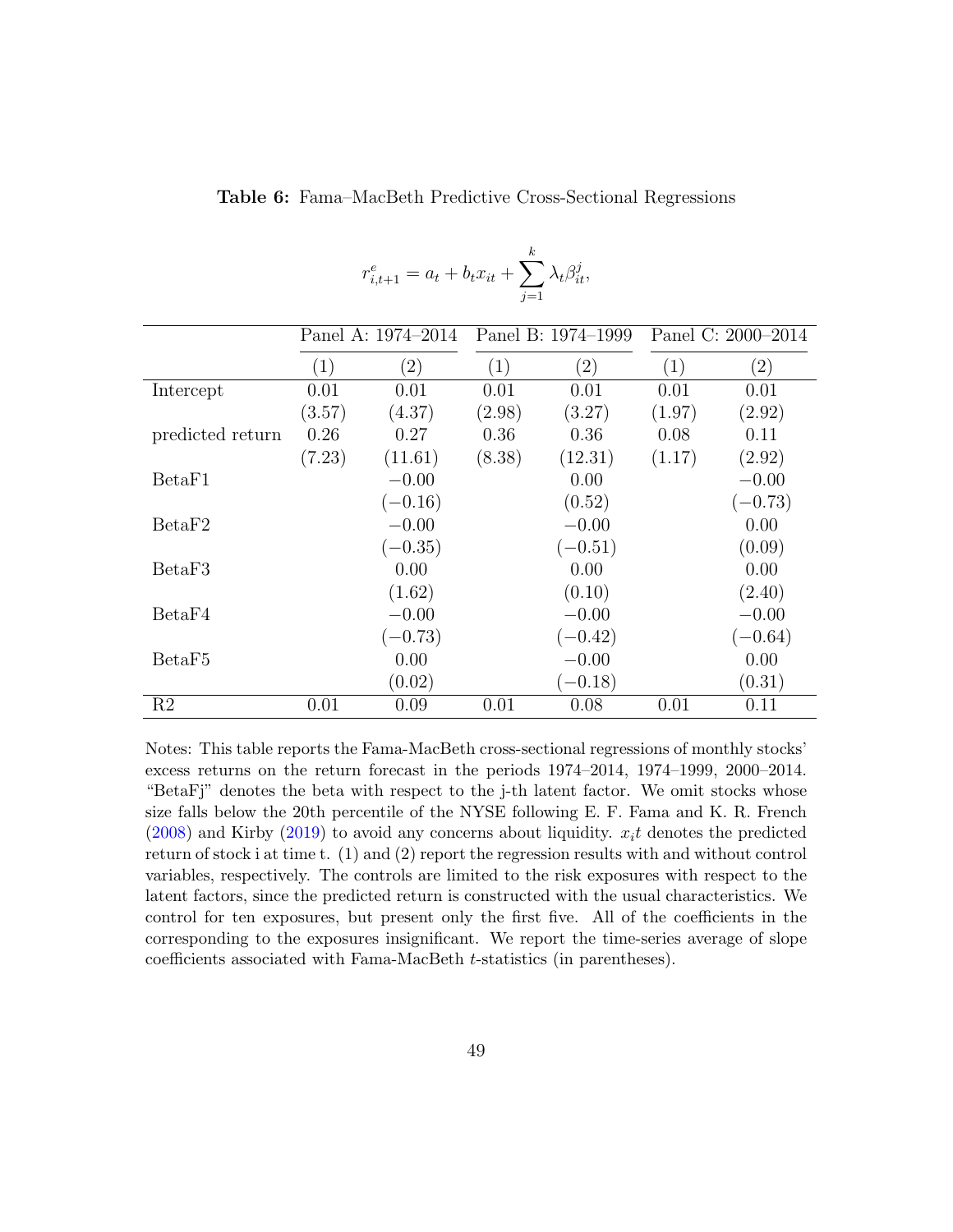|                    |                    | $r_{i,t+1}^e = a_t + b_t x_{it} + \sum_i \lambda_i \beta_{it}^j,$ | $i=1$             |                    |        |                    |  |
|--------------------|--------------------|-------------------------------------------------------------------|-------------------|--------------------|--------|--------------------|--|
|                    | Panel A: 1974–2014 |                                                                   |                   | Panel B: 1974–1999 |        | Panel C: 2000-2014 |  |
|                    | (1)                | $\left( 2\right)$                                                 | $\left( 1\right)$ | $\left( 2\right)$  | (1)    | $\left( 2\right)$  |  |
| Intercept          | 0.00               | 0.00                                                              | 0.00              | 0.00               | 0.00   | 0.01               |  |
|                    | (1.54)             | (1.47)                                                            | (1.65)            | (0.68)             | (0.47) | (1.41)             |  |
| predicted return   | 0.28               | 0.33                                                              | 0.30              | 0.40               | 0.24   | 0.22               |  |
|                    | (4.73)             | (7.92)                                                            | (4.93)            | (9.51)             | (2.06) | (2.62)             |  |
| BetaF1             |                    | 0.00                                                              |                   | 0.00               |        | $-0.00$            |  |
|                    |                    | (0.14)                                                            |                   | (0.96)             |        | $(-0.67)$          |  |
| BetaF2             |                    | $-0.00$                                                           |                   | $-0.00$            |        | 0.00               |  |
|                    |                    | $(-0.02)$                                                         |                   | $(-0.68)$          |        | (0.84)             |  |
| BetaF3             |                    | 0.00                                                              |                   | $-0.00$            |        | 0.00               |  |
|                    |                    | (1.19)                                                            |                   | $(-0.42)$          |        | (1.99)             |  |
| BetaF4             |                    | $-0.00$                                                           |                   | 0.00               |        | $-0.00$            |  |
|                    |                    | $(-0.25)$                                                         |                   | (0.07)             |        | $(-0.43)$          |  |
| BetaF <sub>5</sub> |                    | 0.00                                                              |                   | $-0.00$            |        | 0.00               |  |
|                    |                    | (1.66)                                                            |                   | $(-0.30)$          |        | (2.57)             |  |
| R2                 | 0.01               | 0.09                                                              | 0.01              | 0.08               | 0.01   | 0.11               |  |

<span id="page-49-0"></span>Table 7: Weighted Fama–MacBeth Predictive Cross-Sectional Regressions

k

Notes: This table reports the Fama-MacBeth cross-sectional regressions weighted by market capitalization of monthly stocks' excess returns on the return forecast in the periods 1974–2014, 1974–1999, 2000–2014. "BetaFj" denotes the beta with respect to the j-th latent factor. We omit stocks whose size falls below the 20th percentile of the NYSE following E. F. Fama and K. R. French [\(2008\)](#page-36-4) and Kirby [\(2019\)](#page-39-1) to avoid any concerns about liquidity.  $x_i t$  denotes the predicted return of stock i at time t. (1) and (2) report the regression results with and without control variables, respectively. The controls are limited to the risk exposures with respect to the latent factors, since the predicted return is constructed with the usual characteristics. We control for ten exposures, but present only the first five. All of the coefficients in the corresponding to the exposures insignificant. We report the time-series average of slope coefficients associated with Fama-MacBeth t-statistics (in parentheses).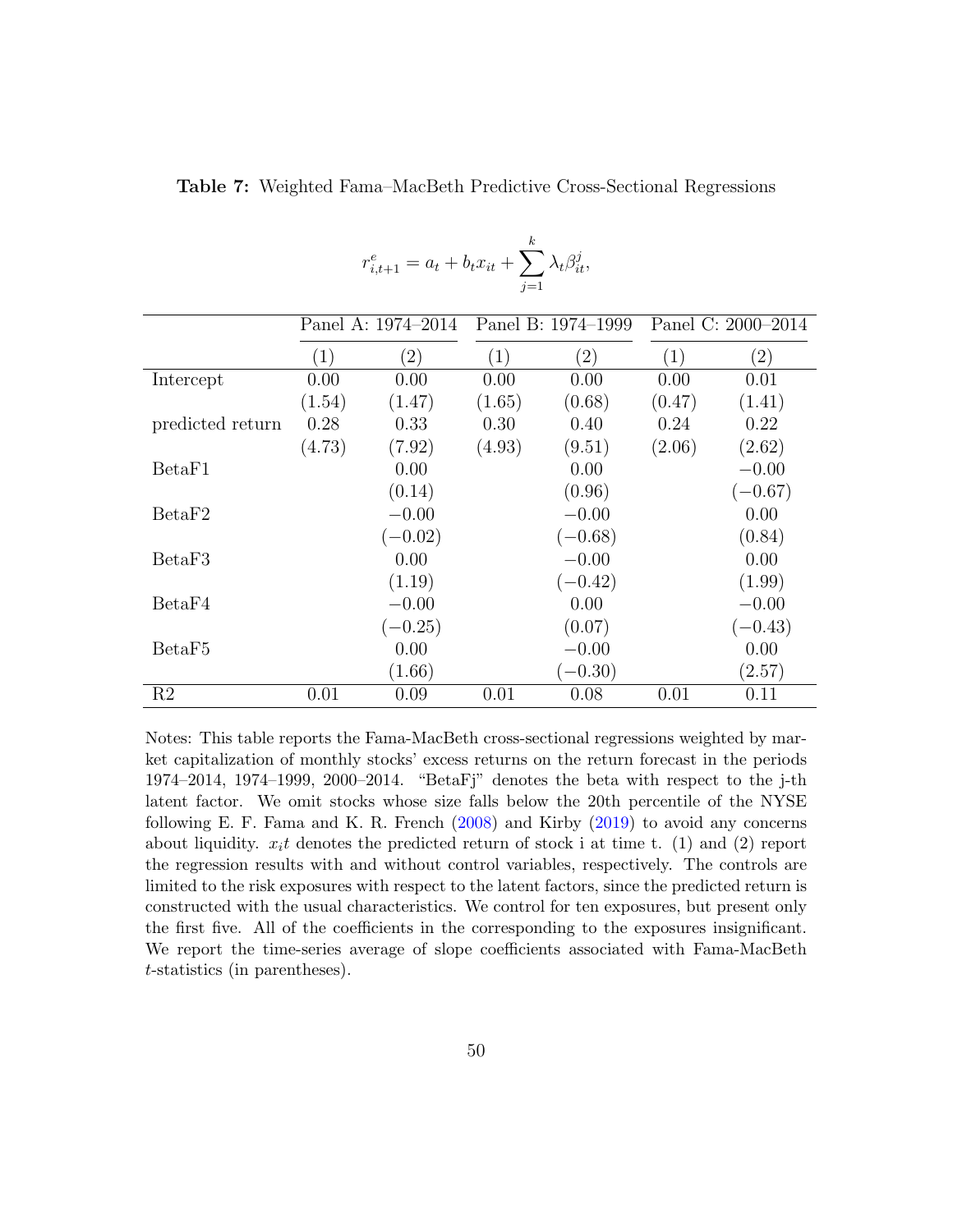| $Portbolic_t = \alpha + \sum \beta_i F_{i,t} + \epsilon_t$ |            |              |            |              |  |  |
|------------------------------------------------------------|------------|--------------|------------|--------------|--|--|
|                                                            |            | $i=1$        |            |              |  |  |
|                                                            | Long-Short | Beta-Neutral | Long-Short | Beta-Neutral |  |  |
| Intercept                                                  | $0.75***$  | $0.76***$    | $0.53***$  | $0.69***$    |  |  |
|                                                            | (4.41)     | (8.85)       | (2.95)     | (8.44)       |  |  |
| $Mkt-RF$                                                   | $-0.06$    | $-0.05**$    | $-0.04$    | $-0.04$      |  |  |
|                                                            | $(-1.20)$  | $(-2.35)$    | $(-0.94)$  | $(-1.54)$    |  |  |
| <b>SMB</b>                                                 |            |              | 0.10       | $-0.00$      |  |  |
|                                                            |            |              | (1.23)     | $(-0.04)$    |  |  |
| HML                                                        |            |              | 0.01       | $-0.02$      |  |  |
|                                                            |            |              | (0.14)     | $(-0.36)$    |  |  |
| RMW                                                        |            |              | $-0.19$    | $-0.15*$     |  |  |
|                                                            |            |              | $(-1.36)$  | $(-1.95)$    |  |  |
| CMA                                                        |            |              | $-0.00$    | 0.07         |  |  |
|                                                            |            |              | $(-0.00)$  | (0.99)       |  |  |
| Mom                                                        |            |              | $0.40***$  | $0.15***$    |  |  |
|                                                            |            |              | (5.10)     | (5.18)       |  |  |
| Adj. $\mathbb{R}^2$                                        | 0.01       | 0.02         | 0.28       | 0.19         |  |  |
| Num. obs.                                                  | 493        | 493          | 493        | 493          |  |  |

Table 8: Time Series Regression of the Long-Short and the Hedged Portfolio against the CAPM and Fama–French Five Factors plus Momentum

∗∗∗p < 0.001; ∗∗p < 0.01; <sup>∗</sup>p < 0.05

Notes: This table reports the regression of monthly stock returns (in percent) of the longshort portfolio and beta-neutral portfolio on the CAPM and the Fama–French five-factor model. The t-statistic are shown in parenthesis. The sample period is 1974 to 2014. We omit stocks whose size falls below the 20th percentile of the NYSE following E. F. Fama and K. R. French [\(2008\)](#page-36-4) and Kirby [\(2019\)](#page-39-1) to avoid any concerns about liquidity. Returns of the Fama-French five-factor model (FF5) come from Kenneth's French website.  $p\geq 0.1$ ;  $*$ <sup>\*</sup>p<0.05;  $*$ <sup>\*</sup>p<0.01.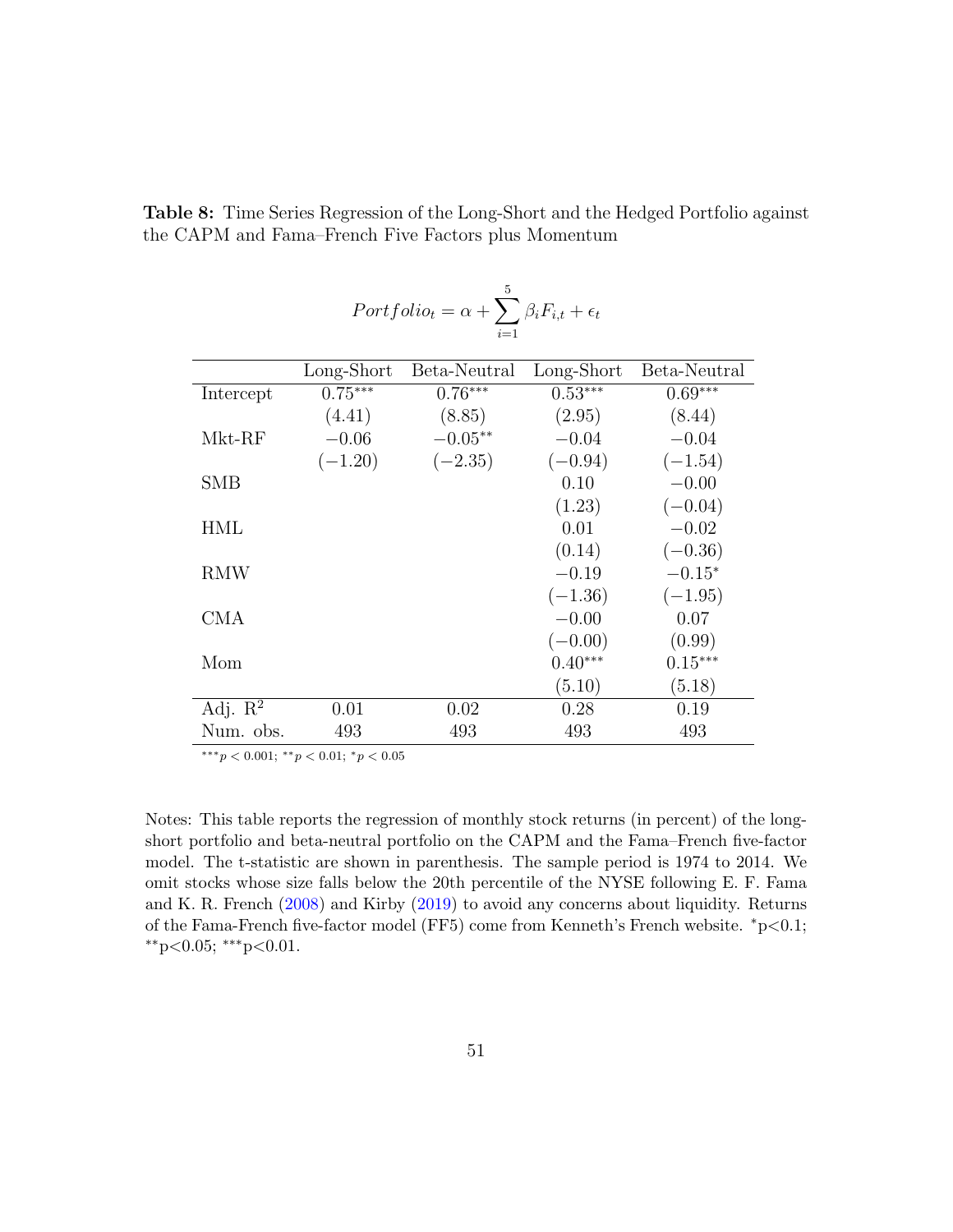|                     |            | $i=1$        |            |              |
|---------------------|------------|--------------|------------|--------------|
|                     | Long-Short | Beta-Neutral | Long-Short | Beta-Neutral |
| Intercept           | 0.30       | $0.59***$    | $0.37*$    | $0.63***$    |
|                     | (1.43)     | (6.85)       | (1.85)     | (6.47)       |
| Mkt-RF              | $-0.02$    | $-0.03$      | 0.03       | $-0.01$      |
|                     | $(-0.38)$  | $(-0.94)$    | (0.59)     | $(-0.42)$    |
| <b>R_ME</b>         | 0.21       | 0.06         |            |              |
|                     | (1.79)     | (0.87)       |            |              |
| <b>R_IA</b>         | $-0.03$    | 0.03         |            |              |
|                     | $(-0.20)$  | (0.49)       |            |              |
| $R$ <sub>-ROE</sub> | 0.13       | 0.01         |            |              |
|                     | (0.77)     | (0.12)       |            |              |
| $R_E$               | $0.38***$  | $0.16**$     |            |              |
|                     | (2.52)     | (2.17)       |            |              |
| SMB                 |            |              | 0.15       | 0.03         |
|                     |            |              | (1.41)     | (0.48)       |
| <b>MGMT</b>         |            |              | 0.12       | $0.07*$      |
|                     |            |              | (1.41)     | (1.96)       |
| PERF                |            |              | $0.32***$  | $0.09***$    |
|                     |            |              | (5.65)     | (4.80)       |
| Adj. $\mathbb{R}^2$ | 0.07       | 0.04         | 0.13       | 0.05         |
| Num. obs.           | 493        | 493          | 493        | 493          |

Table 9: Time Series Regression of the Long-Short and the Hedged Portfolio against the q5 and the Mispricing Model

 $\beta_i F_{i,t} + \epsilon_t$ 

 $Portfolio_t = \alpha + \sum$ 

∗∗∗p < 0.001; ∗∗p < 0.01; <sup>∗</sup>p < 0.05

Notes: This table reports the regression of monthly stock returns (in percent) of the longshort portfolio and beta-neutral portfolio on the q5 factors from Hou et al. [\(2021\)](#page-38-5) and the m4 factors from Stambaugh and Yuan [\(2017\)](#page-42-3). The t-statistic are shown in parenthesis. The sample period is 1974 to 2014. We omit stocks whose size falls below the 20th percentile of the NYSE following E. F. Fama and K. R. French [\(2008\)](#page-36-4) and Kirby [\(2019\)](#page-39-1) to avoid any concerns about liquidity. Returns of the Fama-French five-factor model (FF5) come from Kenneth's French website.  $*p<0.1$ ; \*\* $p<0.05$ ; \*\*\* $p<0.01$ .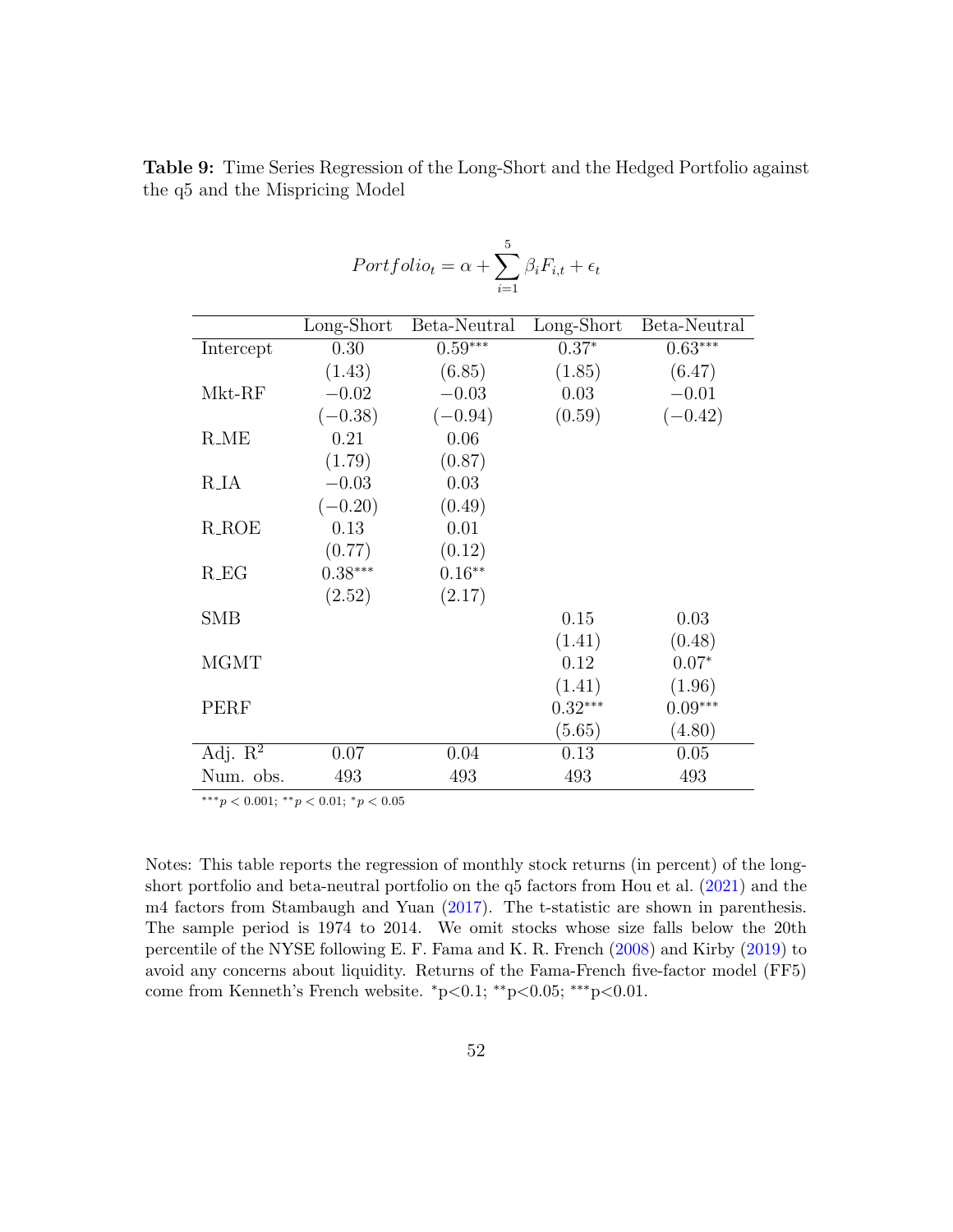Table 10: Time Series Regression of the Value-Weighted Long-Short and the Value-Weighted Hedged Portfolio against the CAPM and Fama–French Five Factors plus Momentum

<span id="page-52-0"></span>

|                     | $Portbolic_t = \alpha + \sum \beta_i F_{i,t} + \epsilon_t$ |              |            |              |  |  |
|---------------------|------------------------------------------------------------|--------------|------------|--------------|--|--|
|                     |                                                            | $i=1$        |            |              |  |  |
|                     | Long-Short                                                 | Beta-Neutral | Long-Short | Beta-Neutral |  |  |
| Intercept           | $0.60***$                                                  | $0.55***$    | $0.42**$   | $0.52***$    |  |  |
|                     | (3.95)                                                     | (7.77)       | (2.59)     | (7.17)       |  |  |
| Mkt-RF              | $-0.03$                                                    | $-0.03$      | $-0.04$    | $-0.04*$     |  |  |
|                     | $(-0.56)$                                                  | $(-1.81)$    | $(-1.05)$  | $(-2.02)$    |  |  |
| <b>SMB</b>          |                                                            |              | 0.08       | 0.01         |  |  |
|                     |                                                            |              | (1.35)     | (0.34)       |  |  |
| HML                 |                                                            |              | 0.07       | 0.01         |  |  |
|                     |                                                            |              | (0.93)     | (0.29)       |  |  |
| RMW                 |                                                            |              | $-0.25*$   | $-0.13$      |  |  |
|                     |                                                            |              | $(-1.98)$  | $(-1.91)$    |  |  |
| CMA                 |                                                            |              | $-0.24$    | $-0.06$      |  |  |
|                     |                                                            |              | $(-1.88)$  | $(-1.19)$    |  |  |
| Mom                 |                                                            |              | $0.48***$  | $0.14***$    |  |  |
|                     |                                                            |              | (6.14)     | (4.92)       |  |  |
| Adj. $\mathbb{R}^2$ | $-0.00$                                                    | 0.01         | 0.36       | 0.18         |  |  |
| Num. obs.           | 493                                                        | 493          | 493        | 493          |  |  |

∗∗∗p < 0.001; ∗∗p < 0.01; <sup>∗</sup>p < 0.05

Notes: This table reports the regression of monthly stock returns (in percent) of the valueweighted long-short portfolio and the value-weighted beta-neutral portfolio on the CAPM and the Fama–French five-factor model. The t-statistic are shown in parenthesis. The sample period is 1974 to 2014.  $p<0.1$ ; \*\*p<0.05; \*\*\*p<0.01.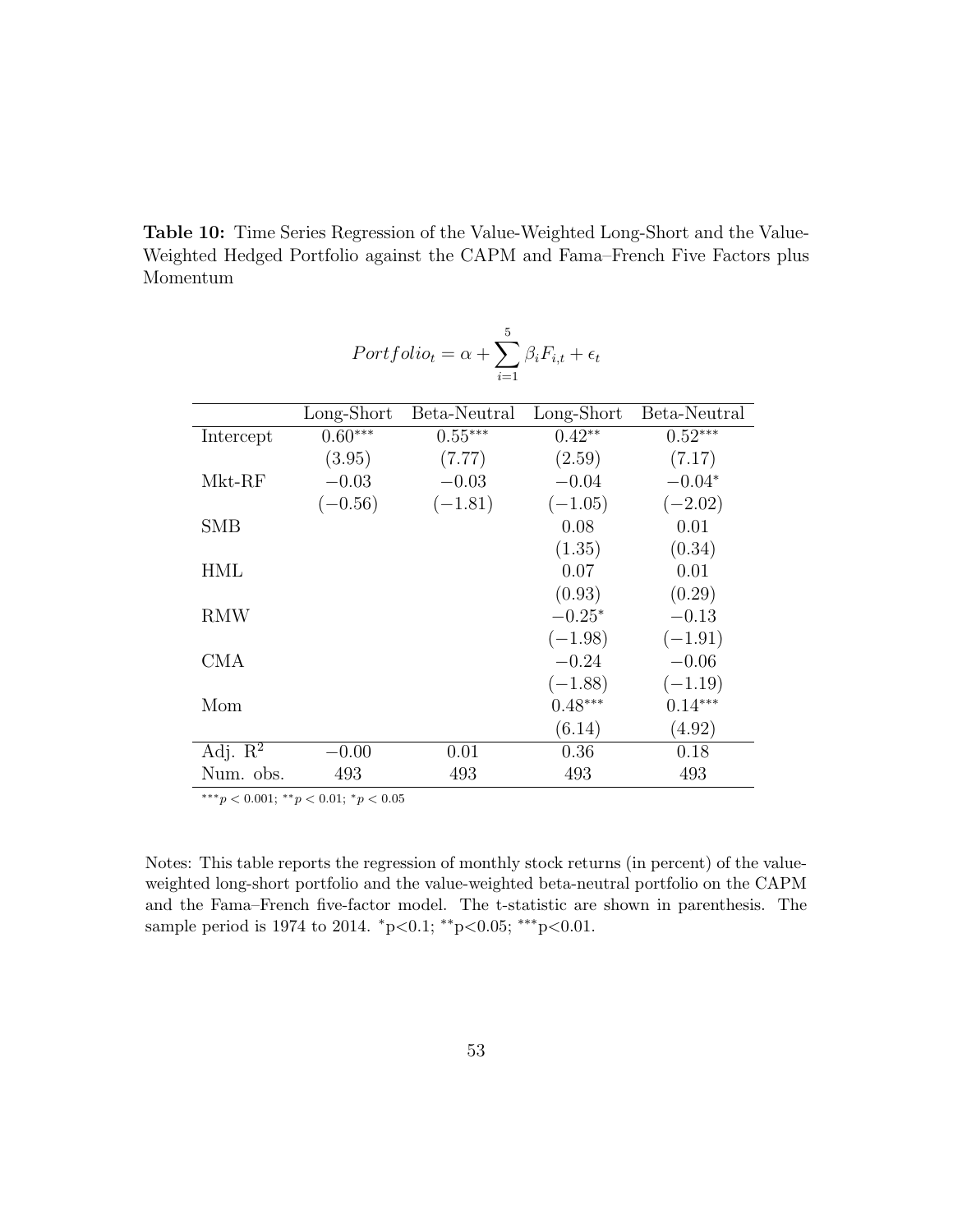| $Portbolic_t = \alpha + \sum \beta_i F_{i,t} + \epsilon_t$ |            |              |            |              |  |
|------------------------------------------------------------|------------|--------------|------------|--------------|--|
|                                                            |            |              |            |              |  |
|                                                            | Long-Short | Beta-Neutral | Long-Short | Beta-Neutral |  |
| Intercept                                                  | 0.28       | $0.45***$    | 0.25       | $0.46***$    |  |
|                                                            | (1.33)     | (5.84)       | (1.49)     | (5.82)       |  |
| Mkt-RF                                                     | $-0.02$    | $-0.03$      | 0.04       | $-0.01$      |  |
|                                                            | $(-0.44)$  | $(-1.30)$    | (1.02)     | $(-0.43)$    |  |
| $R$ <sub>-ME</sub>                                         | 0.18       | 0.05         |            |              |  |
|                                                            | (1.71)     | (1.06)       |            |              |  |
| R <sub>J</sub> A                                           | $-0.22$    | $-0.07$      |            |              |  |
|                                                            | $(-0.96)$  | $(-0.92)$    |            |              |  |
| $R$ -ROE                                                   | 0.13       | $-0.01$      |            |              |  |
|                                                            | (0.75)     | $(-0.09)$    |            |              |  |
| $R\_EG$                                                    | $0.35*$    | $0.14*$      |            |              |  |
|                                                            | (2.19)     | (1.98)       |            |              |  |
| <b>SMB</b>                                                 |            |              | 0.13       | 0.03         |  |
|                                                            |            |              | (1.29)     | (0.64)       |  |
| <b>MGMT</b>                                                |            |              | 0.04       | 0.02         |  |
|                                                            |            |              | (0.41)     | (0.68)       |  |
| PERF                                                       |            |              | $0.37***$  | $0.09***$    |  |
|                                                            |            |              | (5.21)     | (3.66)       |  |
| Adj. $\mathbb{R}^2$                                        | 0.05       | 0.03         | 0.16       | 0.05         |  |
| Num. obs.                                                  | 493        | 493          | 493        | 493          |  |

<span id="page-53-0"></span>Table 11: Time Series Regression of the Value-Weighted Long-Short and the Value-Weighted Hedged Portfolio against the q5 and the Mispricing Model

 $***p<0.001;$   $**p<0.01;$   $*p<0.05$ 

Notes: This table reports the regression of monthly stock returns (in percent) of the value-weighted long-short portfolio and the value-weighted beta-neutral portfolio on the factors from Hou et al. [\(2021\)](#page-38-5) and the m4 factors from Stambaugh and Yuan [\(2017\)](#page-42-3). The t-statistic are shown in parenthesis. The sample period is 1974 to 2014. We omit stocks whose size falls below the 20th percentile of the NYSE following E. F. Fama and K. R. French [\(2008\)](#page-36-4) and Kirby [\(2019\)](#page-39-1) to avoid any concerns about liquidity. Returns of the Fama-French five-factor model (FF5) come from Kenneth's French website. <sup>∗</sup>p<0.1;  $*$ <sup>\*</sup>p<0.05;  $*$ <sup>\*</sup>p<0.01.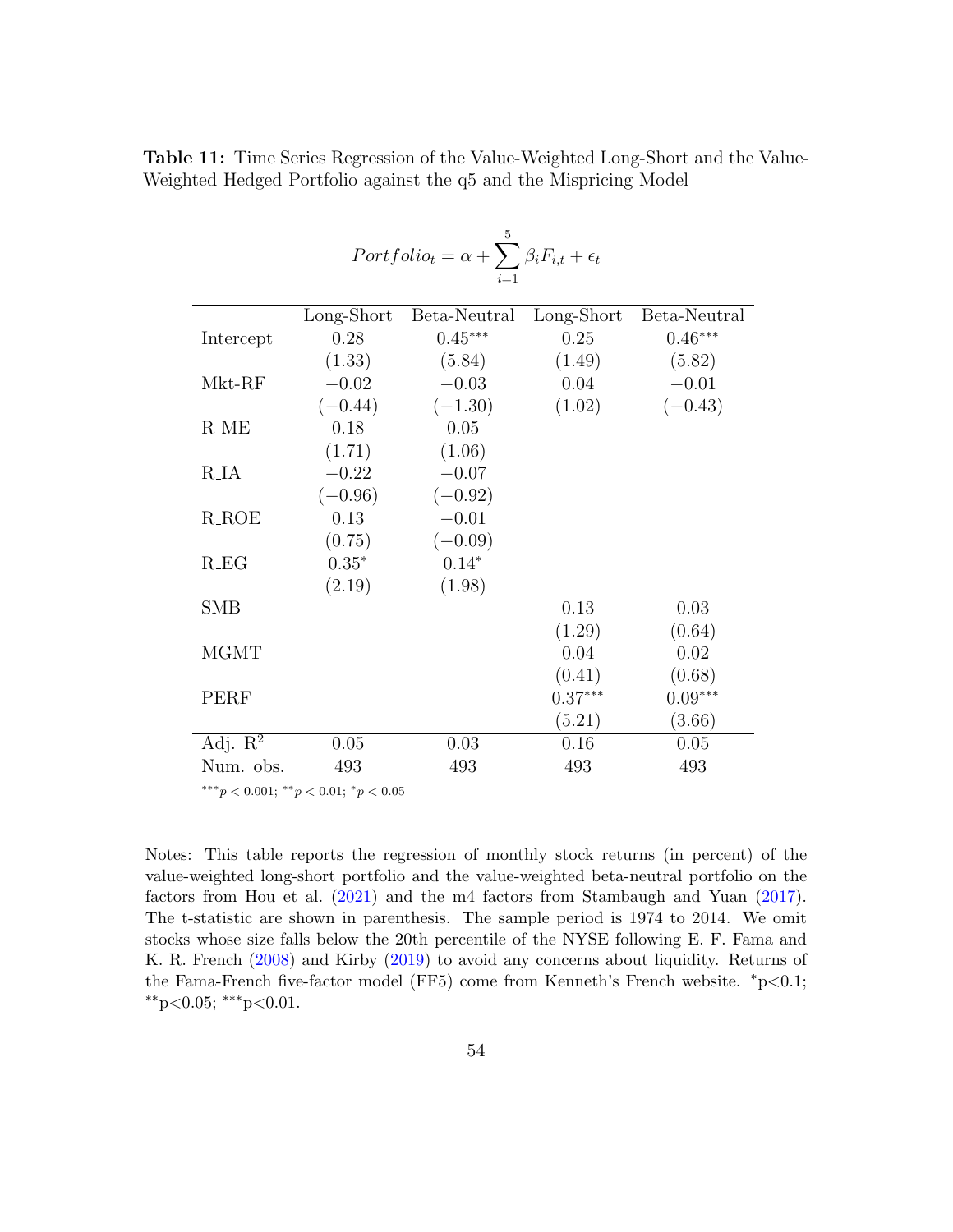# 6 Figures

<span id="page-54-0"></span>

#### Figure 1:

The figure shows the percentage of the variance explained by each of the principal components of the covariance matrix. The figure uses as en example January 1999 but the results are similar for any other period. We omit stocks whose size falls below the 20th percentile of the NYSE to avoid any concerns about liquidity.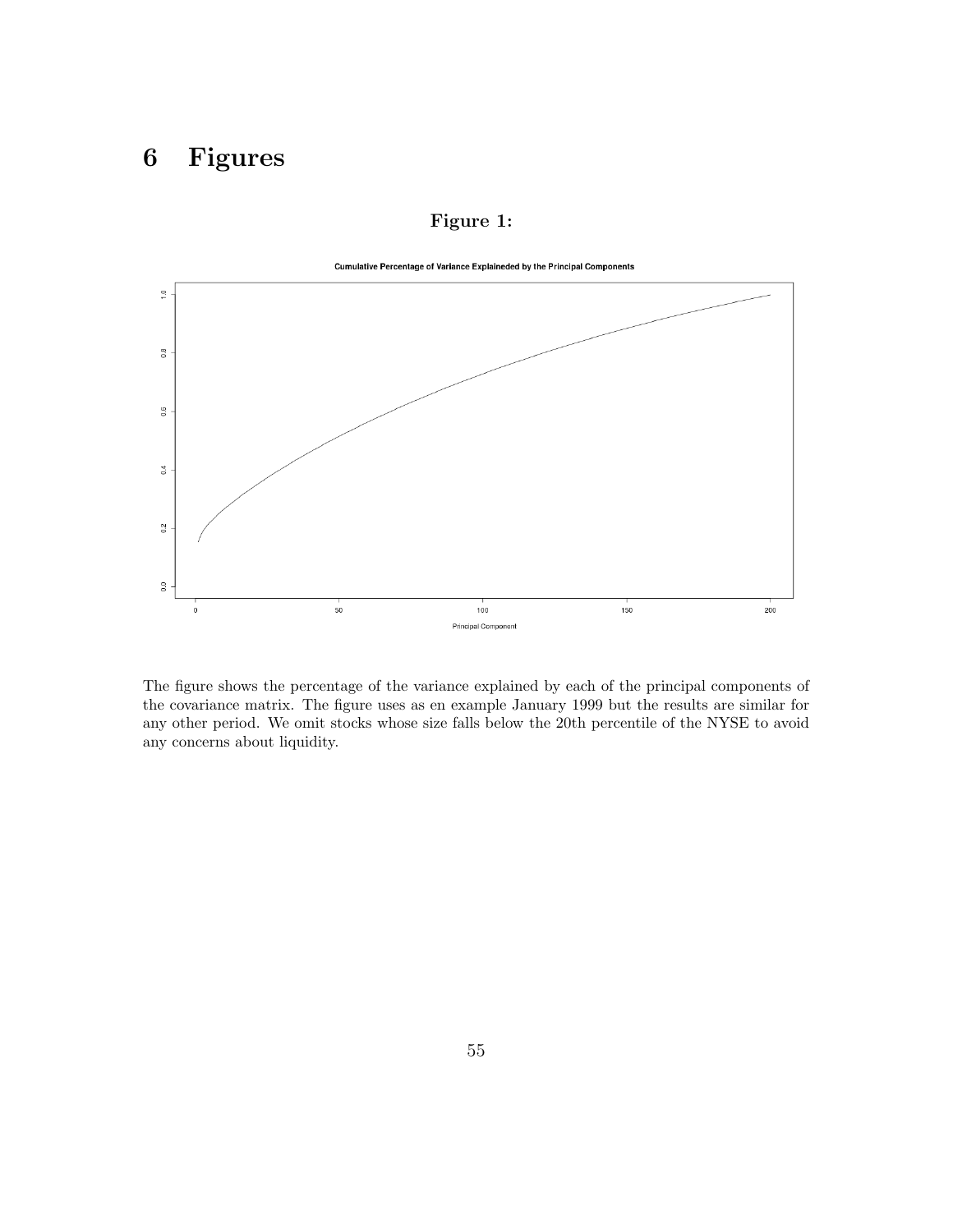### Figure 2:

<span id="page-55-0"></span>

The figure shows the time-varying percentage of the variance explained by each of the principal components of the covariance matrix. The factors are re-estimated every month using previous year's returns. The sample period covers 1974–2014. We omit stocks whose size falls below the 20th percentile of the NYSE to avoid any concerns about liquidity.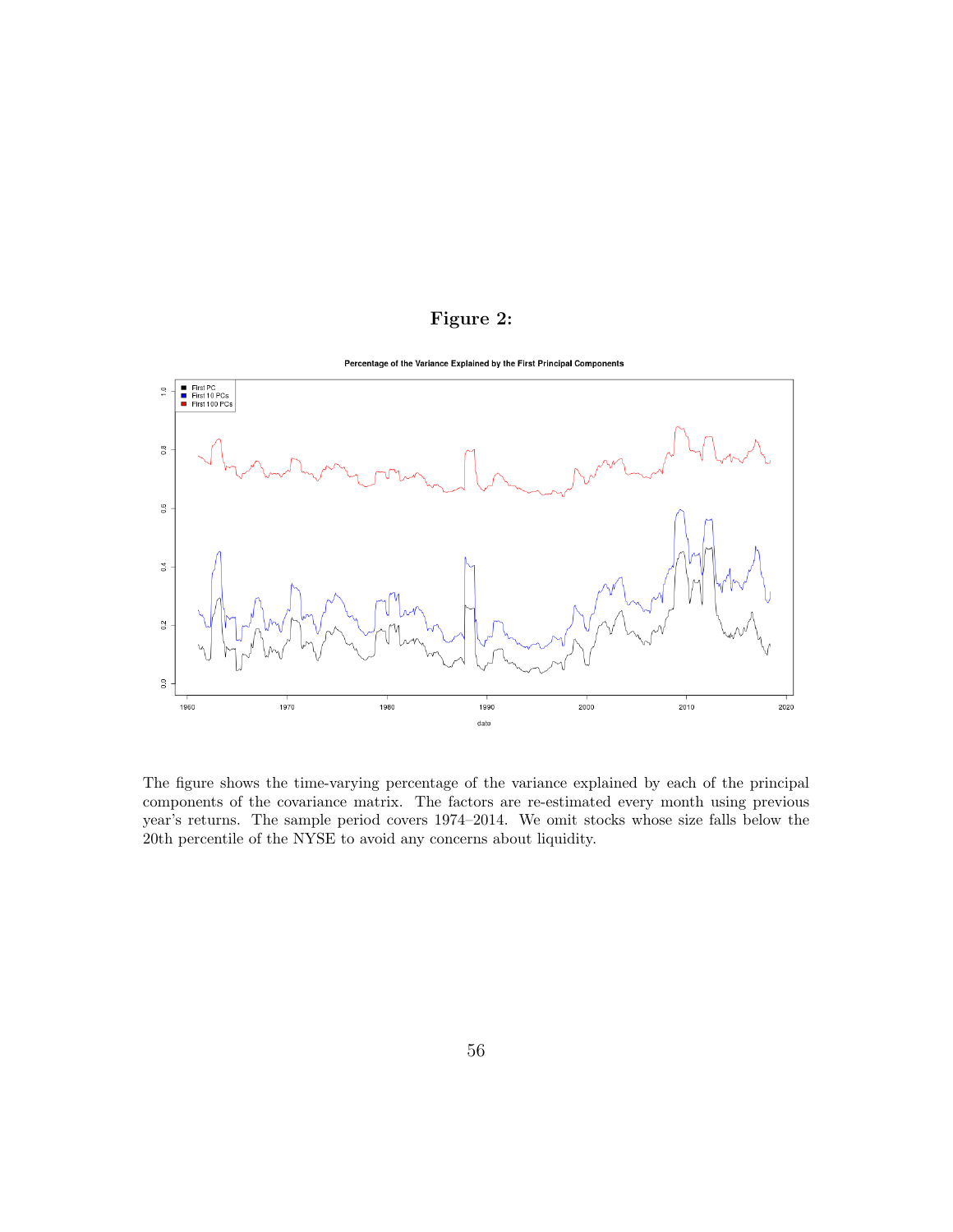Figure 3: Performance of the zero-weight Latent Factors: 1974–2014

<span id="page-56-0"></span>

The figure shows the cumulative returns (in logs) of the market portfolio (green line), the riskfree rate (black line), and the projections into the return space of the latent common factors. The projection portfolio weights are zero-weight and have a beta of one with its respective factor and zero otherwise. We add the risk-free rate to the plot of the zero-weight portfolios, for comparability with the market, and assuming that the margin would be invested at the risk-free rate. The factors are projected using pure plays. The sample period covers 1974–2014. Returns of the market portfolio and the risk-free rate come from Kenneth's French website. We omit stocks whose size falls below the 20th percentile of the NYSE following E. F. Fama and K. R. French [\(2008\)](#page-36-4) and Kirby [\(2019\)](#page-39-1) to avoid any concerns about liquidity.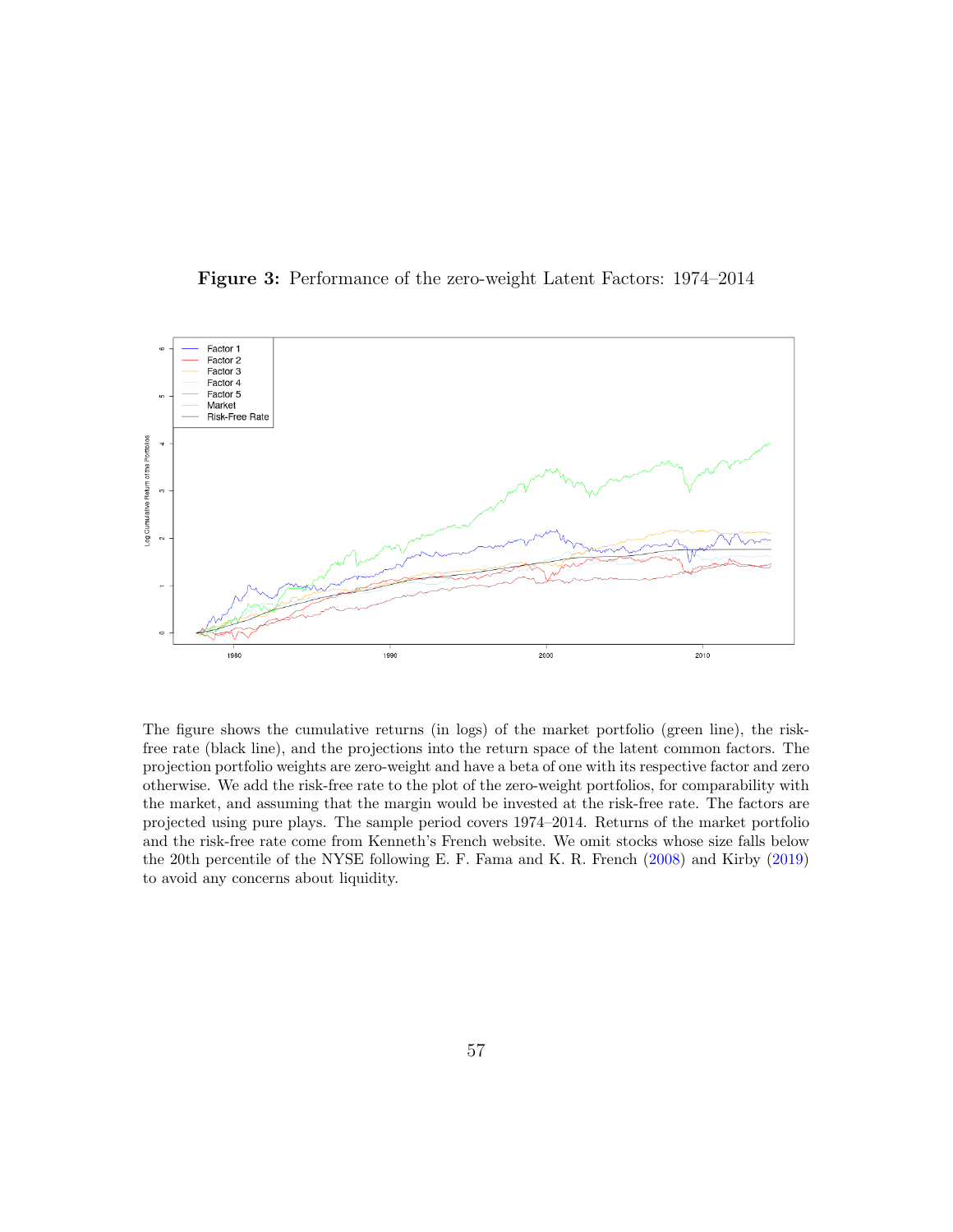Figure 4: Performance of the unit-weight Latent Factors: 1974–2014

<span id="page-57-0"></span>

The figure shows the cumulative returns (in logs) of the market portfolio (green line), the risk-free rate (black line), and the projections into the return space of the latent common factors. The projection portfolio weights are unit-weight and have a beta of one with its respective factor and zero otherwise. The factors are projected using pure plays. The sample period covers 1974–2014. Returns of the market portfolio and the risk-free rate come from Kenneth's French website. We omit stocks whose size falls below the 20th percentile of the NYSE following E. F. Fama and K. R. French [\(2008\)](#page-36-4) and Kirby [\(2019\)](#page-39-1) to avoid any concerns about liquidity.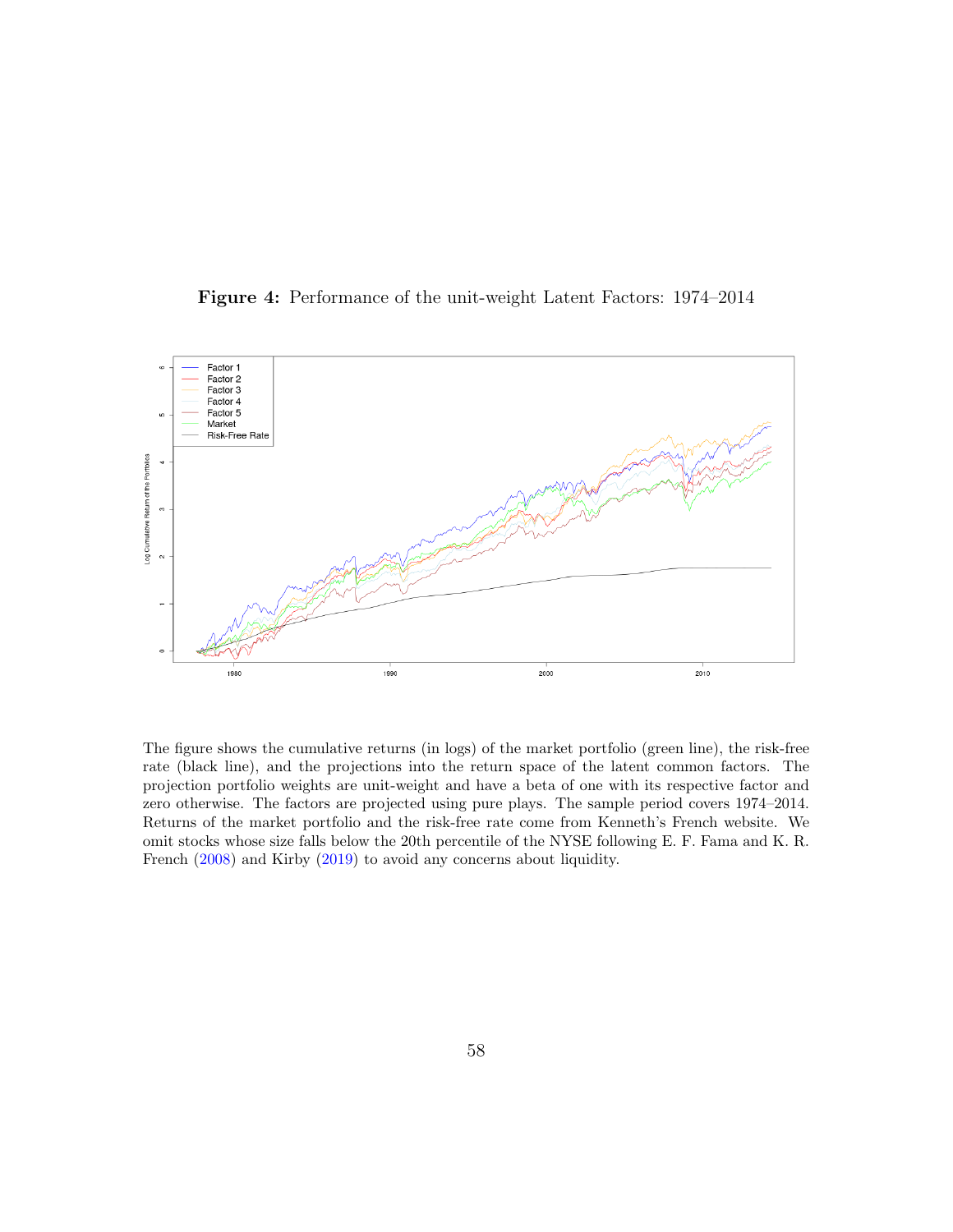<span id="page-58-0"></span>

Figure 5: Cumulative performance of the portfolios: 1974–2014

The figure shows the cumulative returns (in logs) of the market portfolio (green line), the risk-free rate (black line), the long-short portfolio sorted on expected returns (red line), and its hedged counterpart, the beta-neutral long-short portfolio (blue line). We add the risk-free rate to the plot of the zero-weight portfolios, for comparability with the market, and assuming that the margin would be invested at the risk-free rate. The later two return series are constructed using pure plays as described in the main text. According to APT, the blue line should equal the gray line. The sample period covers 1974–2014. Returns of the market portfolio and the risk-free rate come from Kenneth's French website. We omit stocks whose size falls below the 20th percentile of the NYSE following E. F. Fama and K. R. French [\(2008\)](#page-36-4) and Kirby [\(2019\)](#page-39-1) to avoid any concerns about liquidity.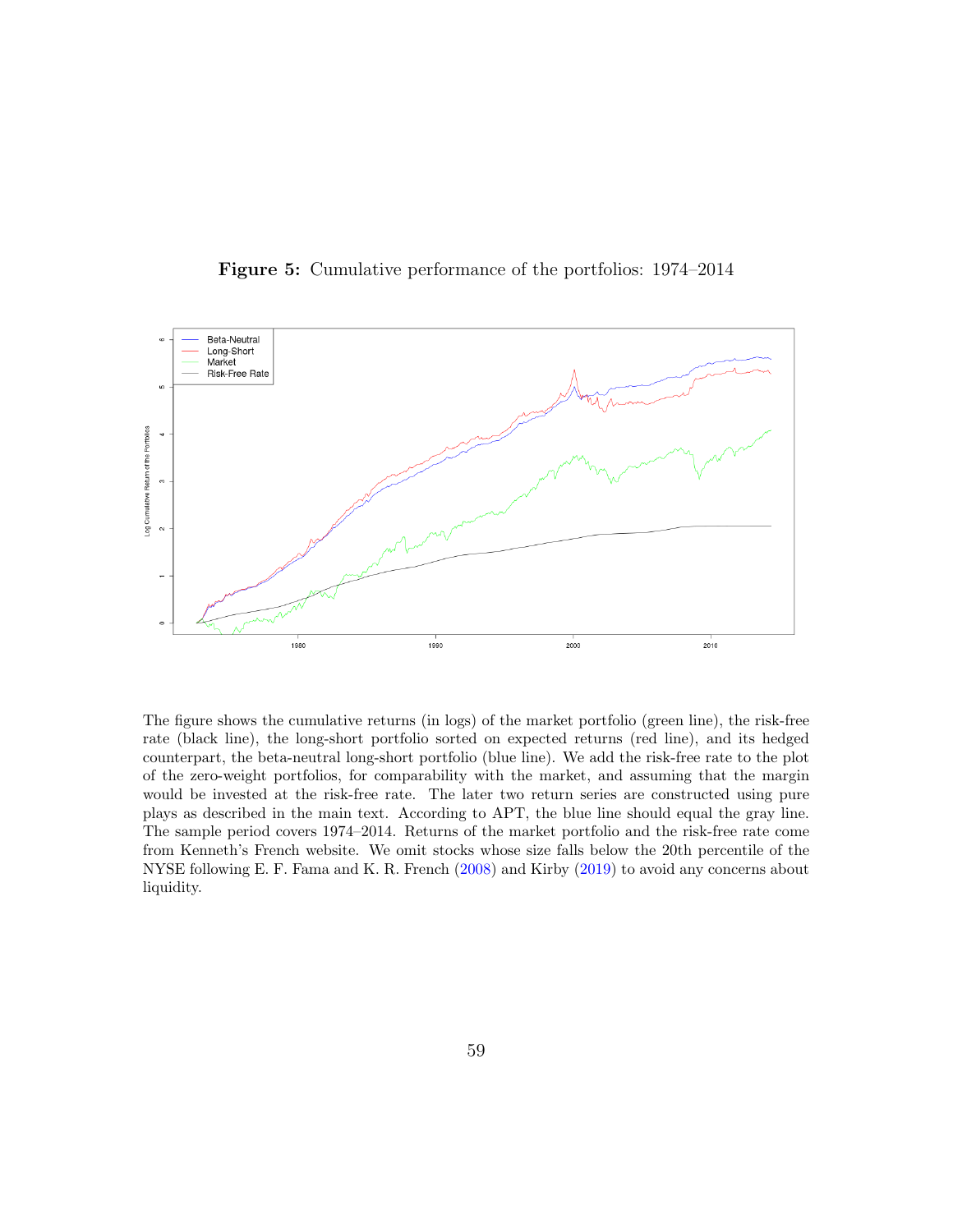<span id="page-59-0"></span>

Figure 6: Performance of the portfolios: 1974–1999

The figure shows the cumulative returns (in logs) of the market portfolio (green line), the risk-free rate (black line), the long-short portfolio sorted on expected returns (red line), and its hedged counterpart, the beta-neutral long-short portfolio (blue line). We add the risk-free rate to the plot of the zero-weight portfolios, for comparability with the market, and assuming that the margin would be invested at the risk-free rate. The later two return series are constructed using pure plays as described in the main text. According to APT, the blue line should equal the gray line. The sample period covers 1974–1999. Returns of the market portfolio and the risk-free rate come from Kenneth's French website. We omit stocks whose size falls below the 20th percentile of the NYSE following E. F. Fama and K. R. French [\(2008\)](#page-36-4) and Kirby [\(2019\)](#page-39-1) to avoid any concerns about liquidity.